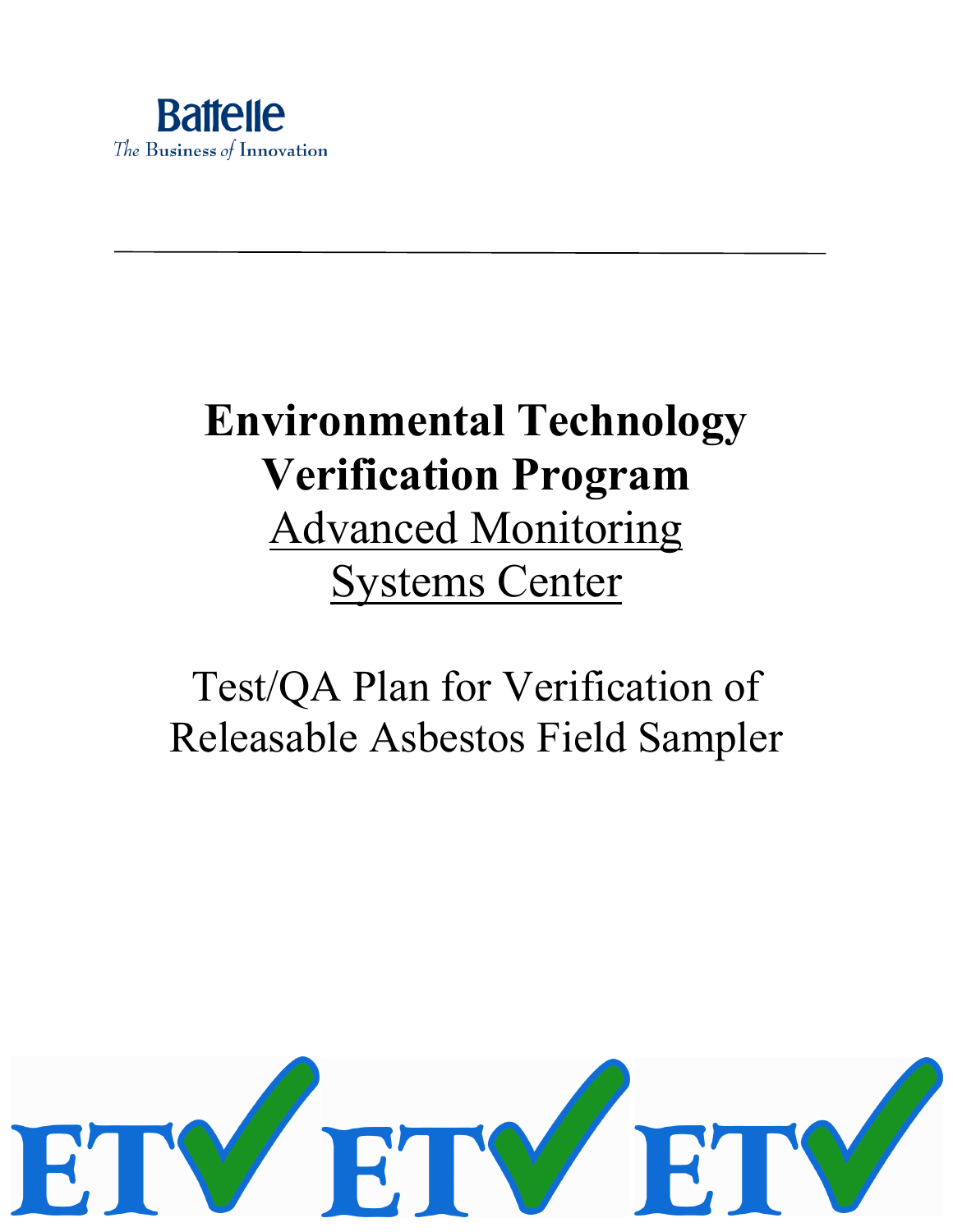# **Verification of Releasable Asbestos Field Sampler**

**August 2, 2010** 

**Prepared by**

**Battelle 505 King Avenue Columbus, OH 43201-2693**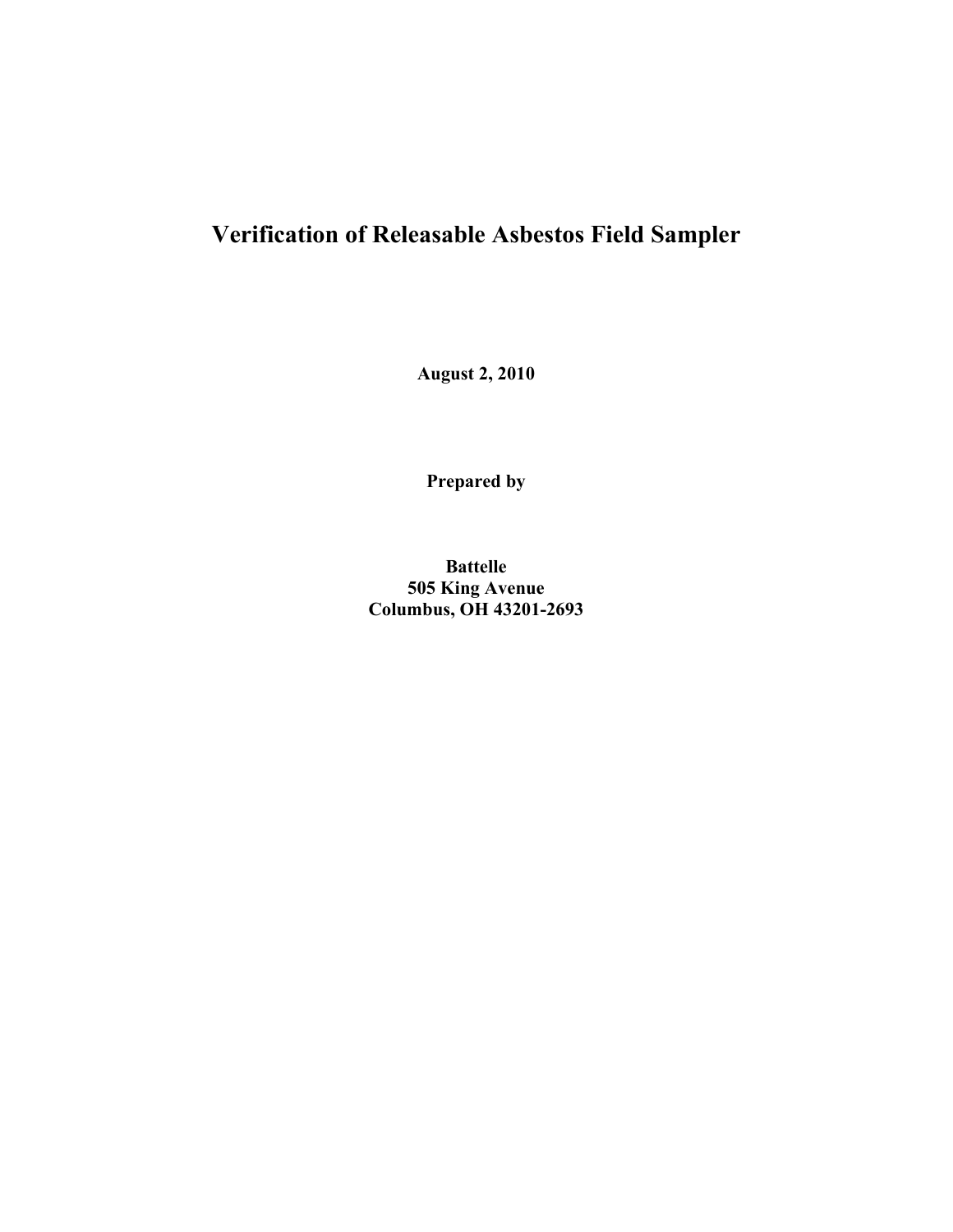## <span id="page-2-1"></span><span id="page-2-0"></span>**SECTION A**

#### **PROJECT MANAGEMENT**

#### **A1 VENDOR APPROVAL PAGE**

ETV Advanced Monitoring Systems Center

Test/Quality Assurance Plan for Verification of Releasable Asbestos Field Sampler

Version 1.0

August 2, 2010

APPROVAL:

 $Name \fbox{1}$ 

Environmental Quality Management, Inc.\_\_\_\_\_\_\_\_\_\_\_\_\_\_\_\_\_\_\_\_\_\_\_\_\_\_\_\_\_\_\_

Date \_\_\_\_\_\_\_\_\_\_\_\_\_\_\_\_\_\_\_\_\_\_\_\_\_\_\_\_\_\_\_\_\_\_\_

#### *Notice*

*The U.S. Environmental Protection Agency, through its Office of Research and Development, funded and managed, or partially funded and collaborated in, the research described herein. It has been subjected to the Agency's peer and administrative review. Any opinions expressed in this report are those of the author(s) and do not necessarily*  reflect the views of the Agency, therefore, no official endorsement should be inferred. Any mention of trade names *or commercial products does not constitute endorsement or recommendation for use.*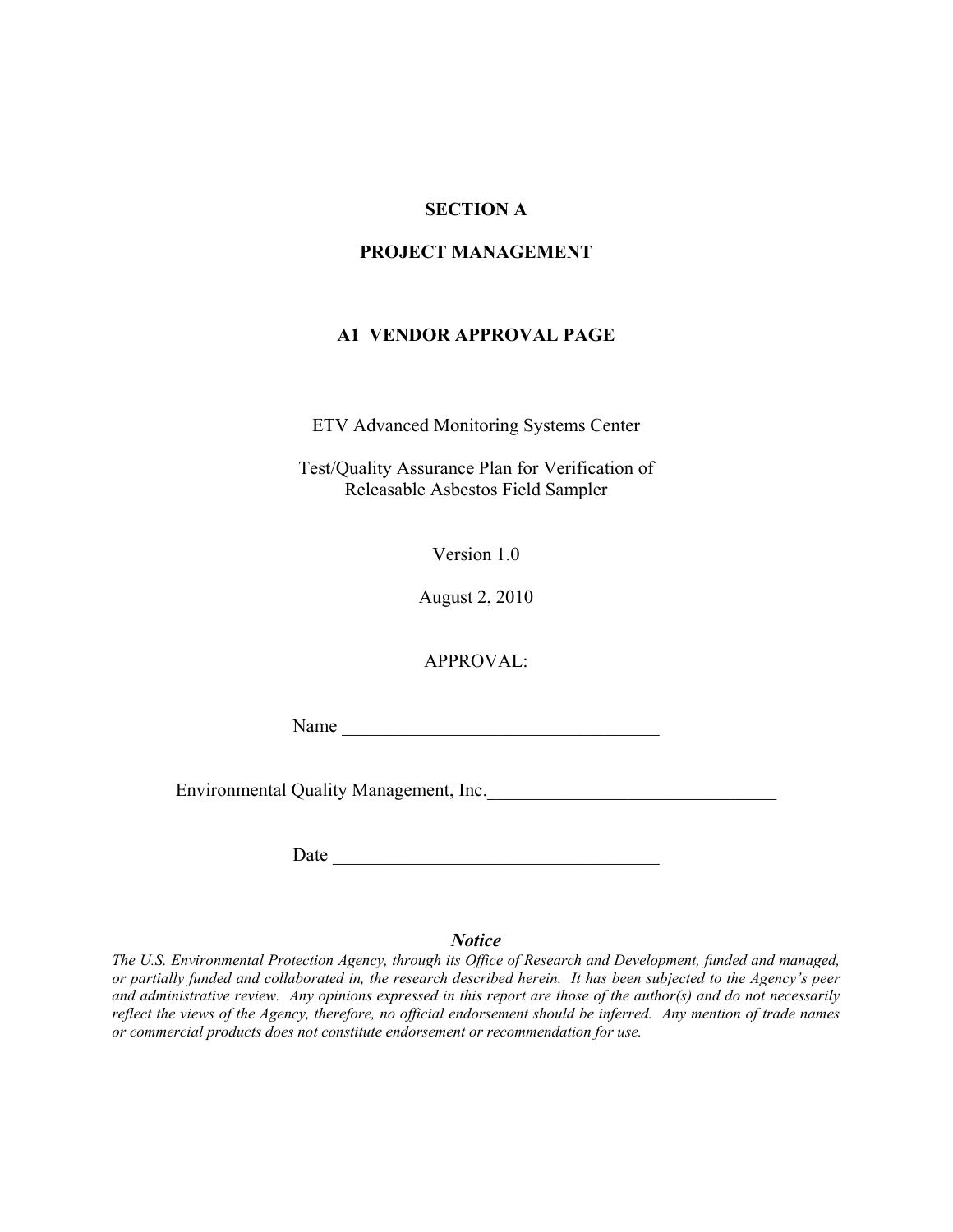# <span id="page-3-0"></span>**A2 CONTENTS**

| <b>Section</b>   |               | Page |  |  |
|------------------|---------------|------|--|--|
|                  |               |      |  |  |
|                  |               |      |  |  |
|                  |               |      |  |  |
|                  |               |      |  |  |
|                  |               |      |  |  |
|                  |               |      |  |  |
| A51              |               |      |  |  |
| A5.2             |               |      |  |  |
| A <sub>5</sub> 3 |               |      |  |  |
| A <sub>5</sub> 4 |               |      |  |  |
|                  |               |      |  |  |
|                  |               |      |  |  |
| A6.1             |               |      |  |  |
| A6.2             |               |      |  |  |
|                  |               |      |  |  |
| A7.1             |               |      |  |  |
| A7.2             |               |      |  |  |
| A7.3             |               |      |  |  |
|                  | A7.3.1        |      |  |  |
|                  | A732          |      |  |  |
|                  |               |      |  |  |
|                  |               |      |  |  |
|                  |               |      |  |  |
|                  |               |      |  |  |
|                  |               |      |  |  |
| <b>B</b> 1.1     |               |      |  |  |
|                  | <b>B1.1.1</b> |      |  |  |
|                  | B1.1.2        |      |  |  |
|                  | B1.1.3        |      |  |  |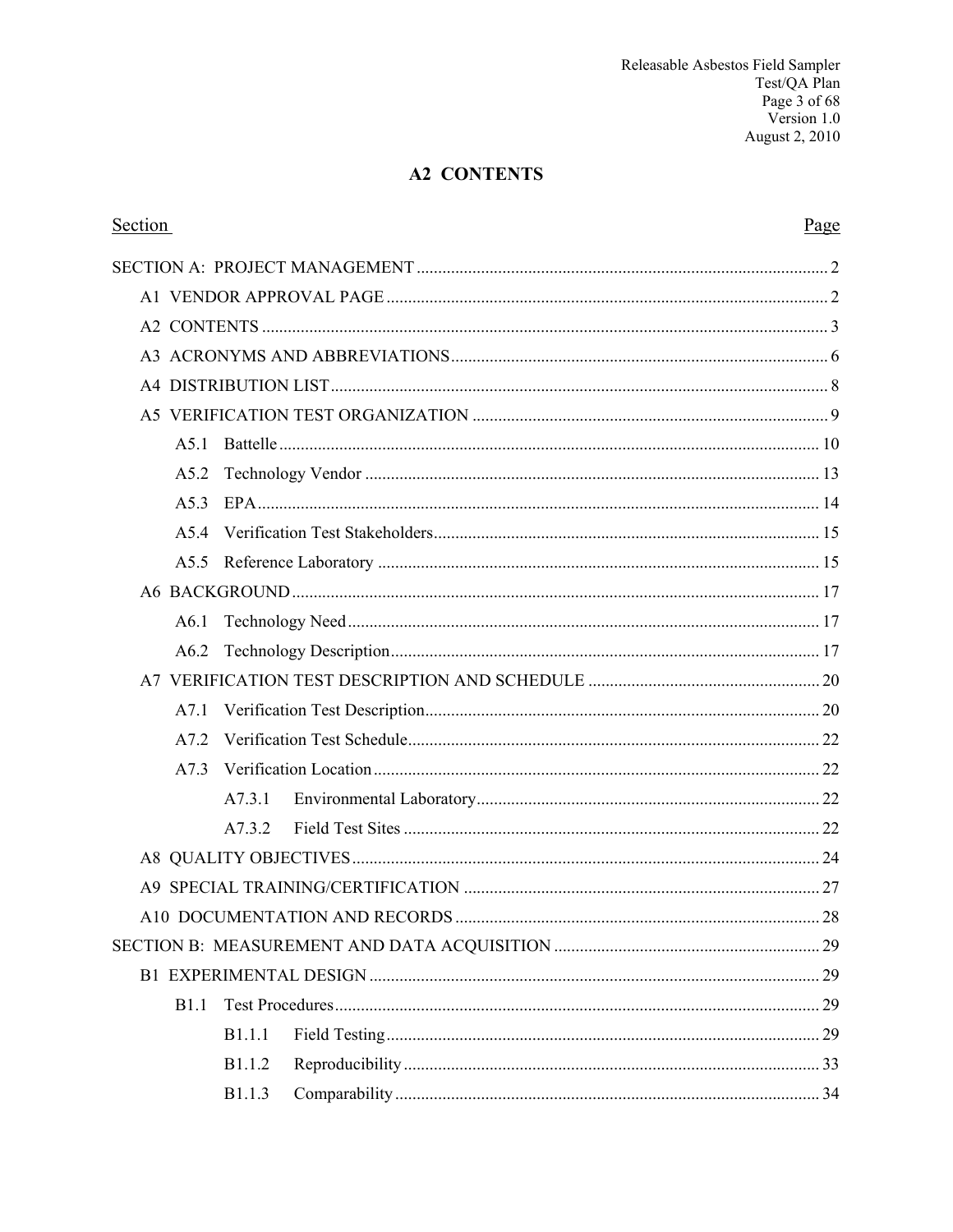|              | <b>B</b> 1.1.4     |                                                                 |  |
|--------------|--------------------|-----------------------------------------------------------------|--|
| <b>B</b> 1.2 |                    |                                                                 |  |
|              | B1.2.1             |                                                                 |  |
|              | B1.2.2             |                                                                 |  |
| <b>B</b> 1.3 |                    |                                                                 |  |
|              | B1.3.1             |                                                                 |  |
|              | B1.3.2             |                                                                 |  |
|              | B1.3.3             |                                                                 |  |
|              | B1.3.4             |                                                                 |  |
|              |                    |                                                                 |  |
|              |                    |                                                                 |  |
| <b>B</b> 3.1 |                    |                                                                 |  |
| <b>B</b> 3.2 |                    |                                                                 |  |
| <b>B</b> 3.3 |                    |                                                                 |  |
|              |                    |                                                                 |  |
|              |                    |                                                                 |  |
| <b>B5.1</b>  |                    |                                                                 |  |
| <b>B5.2</b>  |                    |                                                                 |  |
|              | B5.2.1             |                                                                 |  |
|              | B <sub>5.2.2</sub> |                                                                 |  |
| <b>B5.3</b>  |                    |                                                                 |  |
| <b>B5.4</b>  |                    |                                                                 |  |
| <b>B5.5</b>  |                    |                                                                 |  |
|              |                    |                                                                 |  |
|              |                    | B6 INSTRUMENT/EQUIPMENT TESTING, INSPECTION, AND MAINTENANCE 43 |  |
|              |                    |                                                                 |  |
|              |                    |                                                                 |  |
|              |                    |                                                                 |  |
|              |                    |                                                                 |  |
|              |                    |                                                                 |  |
|              |                    |                                                                 |  |
|              |                    |                                                                 |  |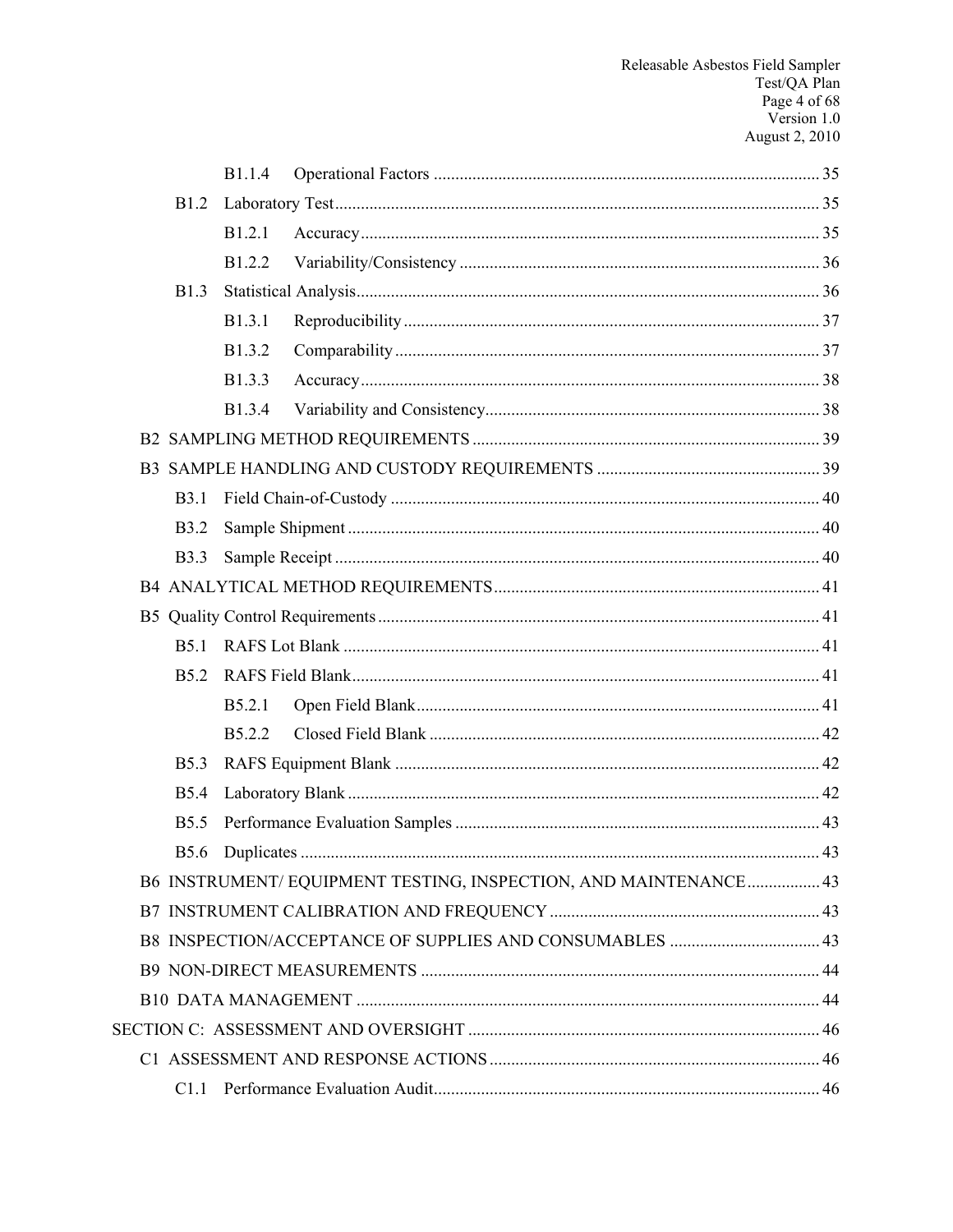#### **APPENDICES**

[APPENDIX A: STANDARD OPERATING PROCEDURE FOR SOIL SAMPLE COLLECTION](#page-52-0)  [DURING THE RELEASABLE ASBESTOS FIELD STUDY \(RAFS\)](#page-52-0) [APPENDIX B: FIELD DATA SHEETS](#page-59-0) [APPENDIX C: STANDARD OPERATING PROCEDURES FOR ACTIVITY](#page-61-0) BASED SAMPLING

- [APPENDIX D: MANUAL FOR SOIL MOISTURE METER](#page-62-0)
- [APPENDIX E: MANUAL FOR OPTICAL PARTICLE COUNTER](#page-63-0)
- [APPENDIX F: CHAIN OF CUSTODY FORM](#page-64-0)
- [APPENDIX G: RAFS MANUAL](#page-67-0)

#### **FIGURES**

#### **TABLES**

| Table 5. Guidance to Determine Target Sampling Time Based on Generated Particulate Number |  |
|-------------------------------------------------------------------------------------------|--|
|                                                                                           |  |
|                                                                                           |  |
|                                                                                           |  |
|                                                                                           |  |
|                                                                                           |  |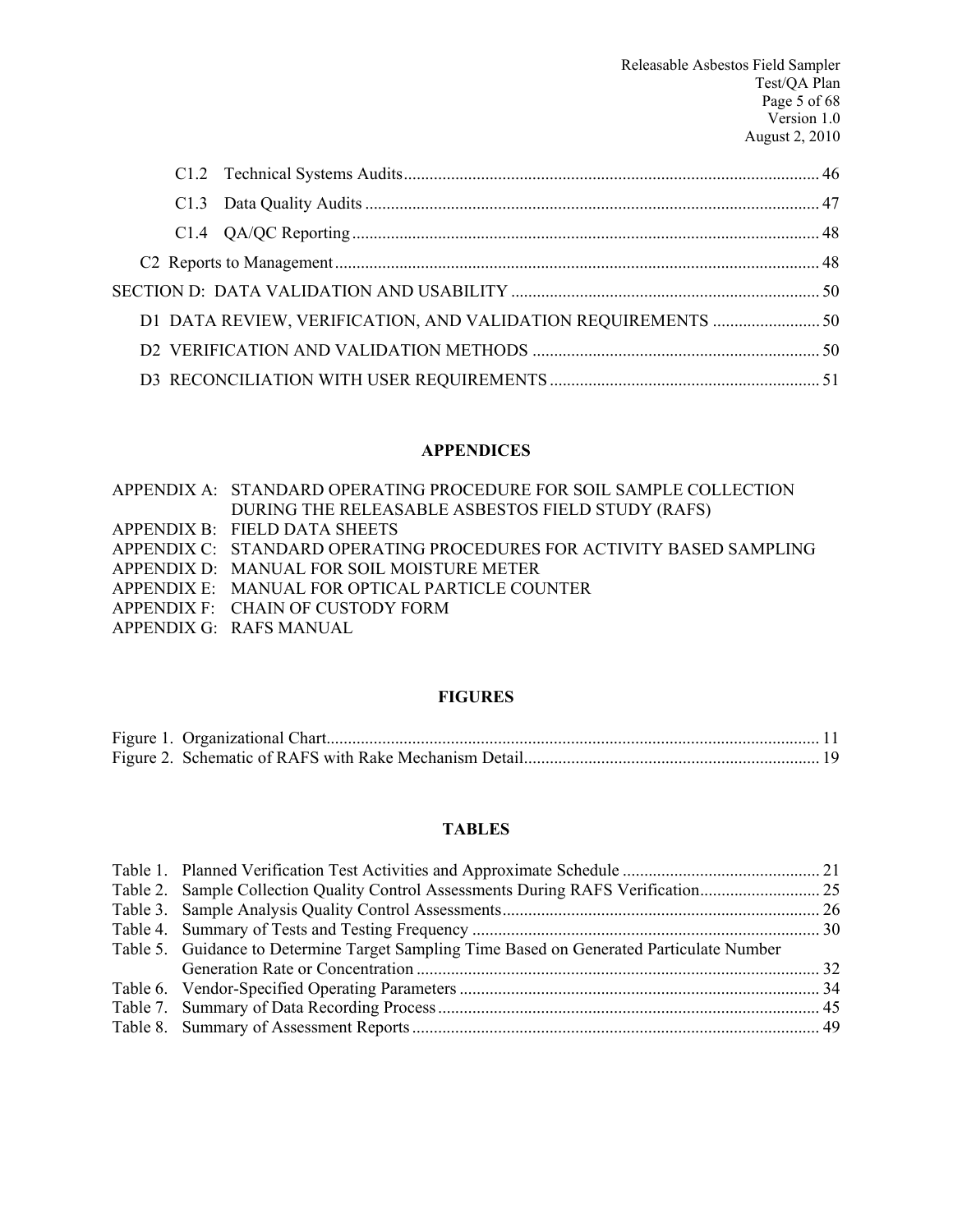# <span id="page-6-0"></span>**A3 ACRONYMS AND ABBREVIATIONS**

| <b>ABS</b>      | <b>Activity Based Sampling</b>                      |
|-----------------|-----------------------------------------------------|
| <b>ADQ</b>      | audit of data quality                               |
| AMS             | <b>Advanced Monitoring Systems</b>                  |
| <b>ATSDR</b>    | Agency for Toxic Substances and Disease Registry    |
| cc              | cubic centimeter                                    |
| <b>COC</b>      | chain-of-custody                                    |
| <b>DQI</b>      | data quality indicators                             |
| <b>EPA</b>      | U.S. Environmental Protection Agency                |
| EQ              | Environmental Quality Management, Inc.              |
| <b>ETV</b>      | <b>Environmental Technology Verification</b>        |
| <b>HAZWOPER</b> | Hazardous Waste Operations and Emergency Response   |
| <b>ISO</b>      | International Organization for Standardization      |
| LA              | Libby amphibole asbestos                            |
| lpm             | liters per minute                                   |
| <b>LRB</b>      | laboratory record book                              |
| <b>MCE</b>      | mixed cellulose ester                               |
| <b>NIST</b>     | National Institute of Standards and Technology      |
| <b>NVLAP</b>    | National Voluntary Laboratory Accreditation Program |
| <b>NYDOH</b>    | New York Department of Health                       |
| OU              | Operable Unit                                       |
| <b>PE</b>       | performance evaluation                              |
| <b>PLM</b>      | Polarized Light Microscopy                          |
| QA              | quality assurance                                   |
| QC              | quality control                                     |
| QAO             | quality assurance officer                           |
| QMP             | <b>Quality Management Plan</b>                      |
| <b>RAFS</b>     | Releasable Asbestos Field Sampler                   |
| <b>RMO</b>      | Records Management Office                           |
| <b>RPD</b>      | relative percent difference                         |
| <b>RSD</b>      | relative percent standard deviation                 |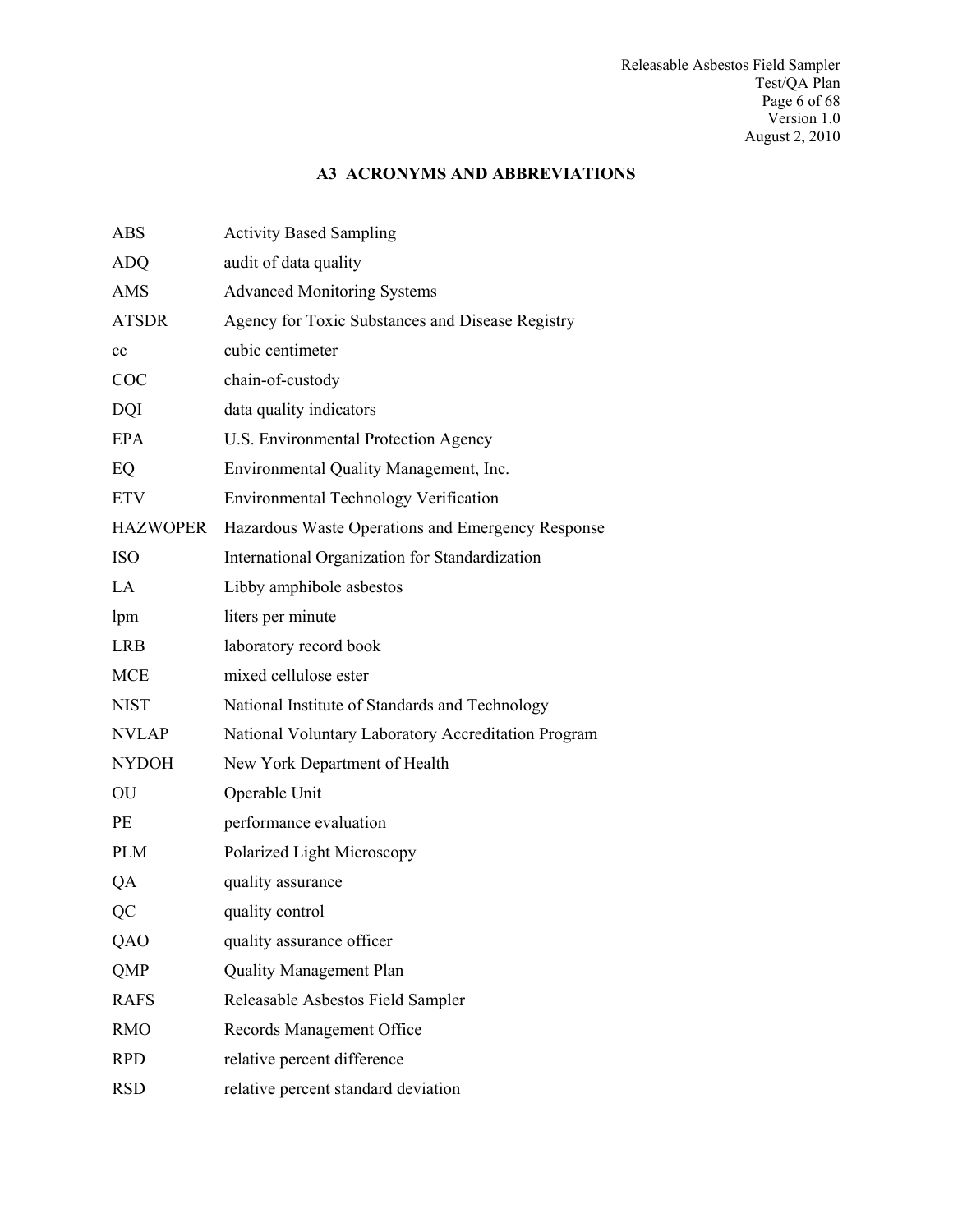Releasable Asbestos Field Sampler Test/QA Plan Page 7 of 68 Version 1.0 August 2, 2010

- SOP Standard Operating Procedure.
- TEM Transmission electron microscopy
- TQAP test/quality assurance plan
- TSA technical systems audit
- VTC verification test coordinator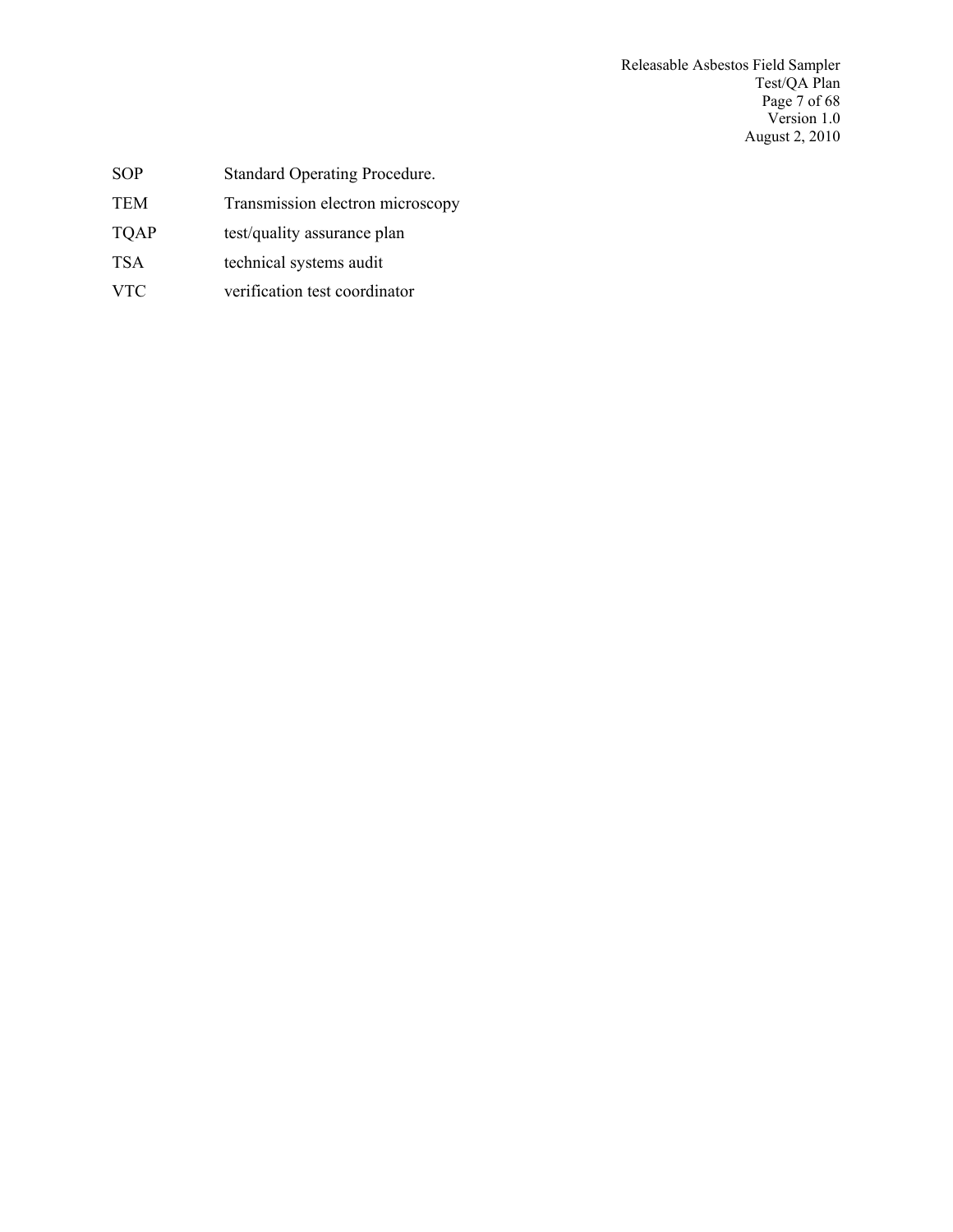Releasable Asbestos Field Sampler Test/QA Plan Page 8 of 68 Version 1.0 August 2, 2010

#### **A4 DISTRIBUTION LIST**

<span id="page-8-0"></span>**Vendor**

John R. Kominsky Environmental Quality Management, Inc. 1800 Carillon Boulevard Cincinnati, Ohio 45240

#### **EPA**

John McKernan, Sc.D., CIH Michelle Henderson U.S. Environmental Protection Agency (EPA) National Risk Management Research Laboratory 26 W. Martin Luther King Dr. Cincinnati, OH 45268

#### **Verification Organization, Battelle**

Ramona Darlington, Ph.D. Betsy Cutié Rosanna Buhl Amy Dindal Battelle 505 King Ave. Columbus, OH 43201

#### **Reference Laboratory**  Jim Flores Forensic Analytical 377 Depot Road, Suite 409 Hayward, CA 94545-2761

#### **Field Sites Sites**

Nicole Bein, EPA Region 8, Libby Asbestos Site Christina Leung, EPA Region 2, Weedsport Site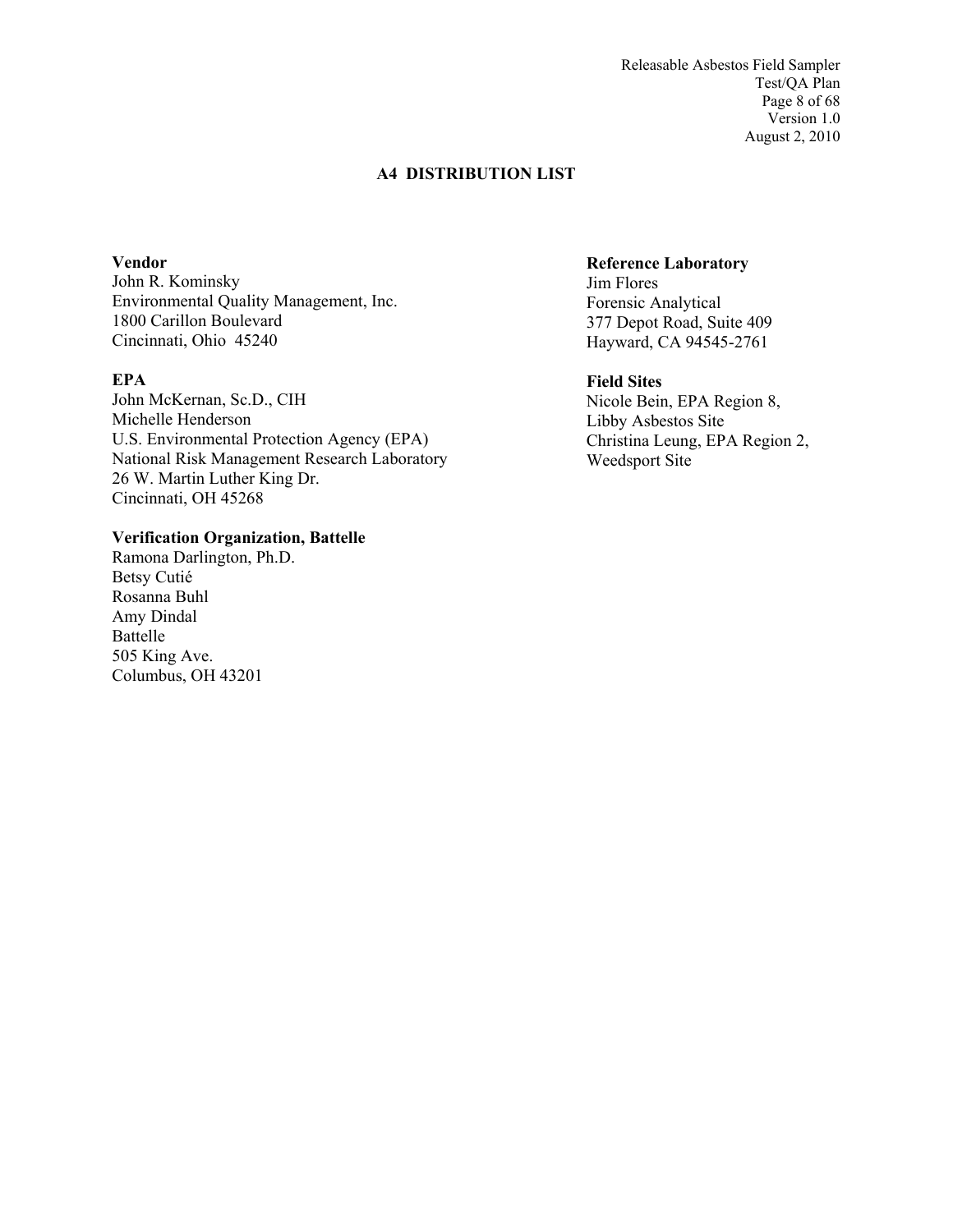#### <span id="page-9-0"></span>**A5 VERIFICATION TEST ORGANIZATION**

The verification test will be conducted under the U.S. Environmental Protection Agency (EPA) Environmental Technology Verification (ETV) Program. It will be performed by Battelle, which is managing the ETV Advanced Monitoring Systems (AMS) Center through a cooperative agreement with EPA. The scope of the AMS Center covers verification of monitoring technologies for contaminants and natural species in air, water, and soil. This verification test will evaluate a field sampler that provides air samples for quantitative measurement of the releasability of asbestos from soil *in situ.*

The objective of the verification is to test the ability of the Releasable Asbestos Field Sampler (RAFS) to measure the emission rate from soil (asbestos structures/sec), and the asbestos concentration released from soil (asbestos structures per cubic centimeter [cc] of air). This will be accomplished by generating data for performance parameters that will assess the ability of the asbestos sampler through laboratory testing with asbestos-fortified soil samples and field testing for direct comparison with activity-based sampling (ABS). The performance parameters for this test are accuracy, reproducibility, comparability, variability/consistency, and a number of operational factors defined in Section B.

The performance of the RAFS will be based on comparison with measurements made through ABS, an EPA-designated reference sampling method for asbestos. For this test ABS will be conducted by the site representative, and results from the ABS will be compared to those from the RAFS technology. The ABS samples will be collected on the same day as the RAFS samples (or within 24 hours). ABS samples will be collected by the site representative. Filter samples from both the RAFS and ABS will be analyzed using International Organization for Standardization (ISO) Method 10312:1995 (ISO 10312), but conducted at different laboratories. Quality control (QC) samples will be submitted, and a performance evaluation (PE) audit will be conducted by Battelle at each laboratory as a QC check of the interlaboratory variability, and to assess their QC procedures. Standard operating procedures (SOPs) will be obtained and reviewed from each laboratory.

The day to day operations of this verification test will be coordinated and supervised by Battelle, with the participation of the RAFS technology vendor. Laboratory testing of the RAFS technology will be conducted at Battelle in Columbus, Ohio. Field tests will be conducted at a site in Libby, Montana, (Asbestos Site Operable Unit 4 [Libby OU4]) and at a site in Weedsport, New York. The vendor will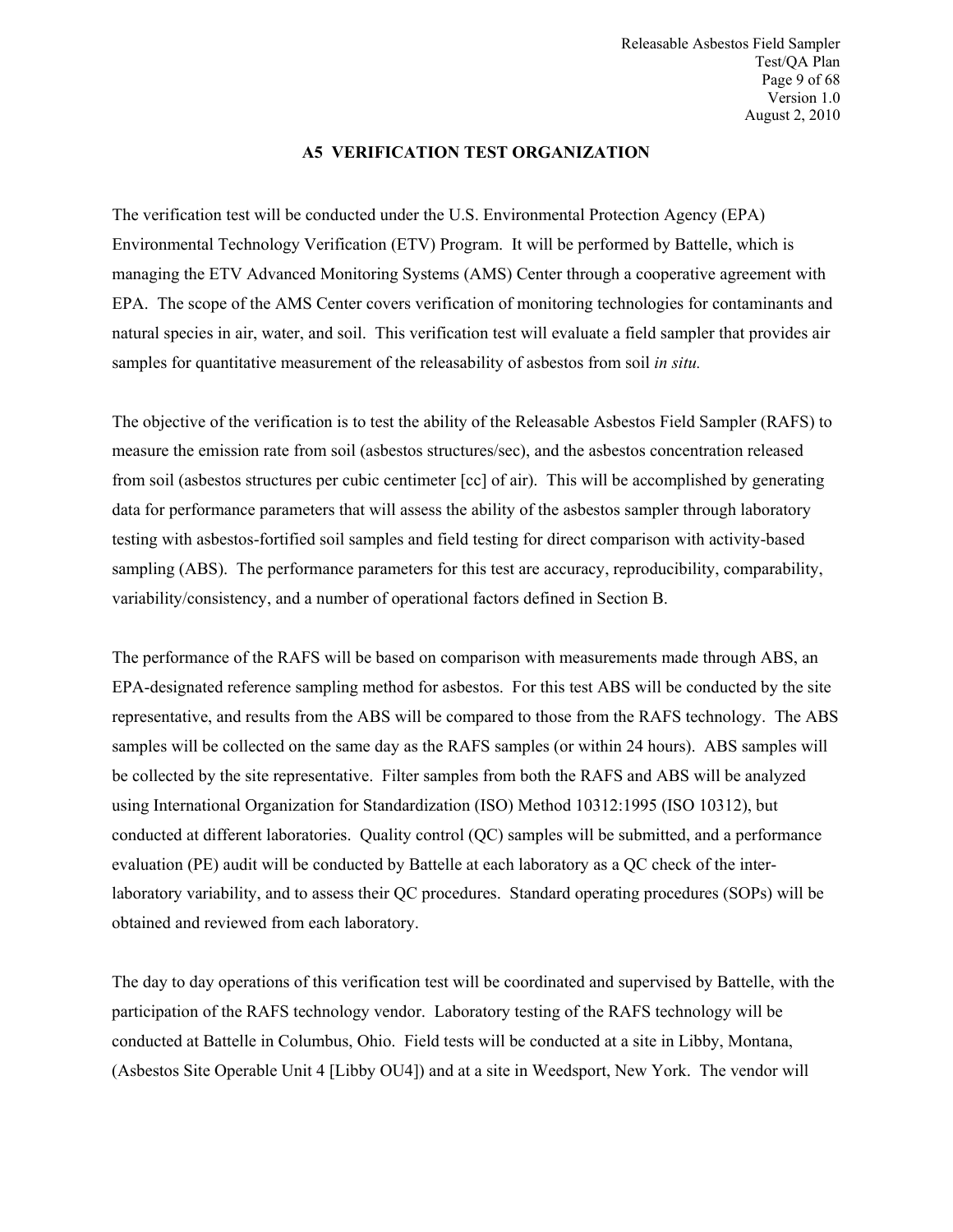provide Battelle with two replicate copies of the technology, and will train Battelle staff on its use. Battelle staff and the vendor will operate the technology during verification testing.

The organization chart in Figure 1 identifies the responsibilities of the organizations and individuals associated with the verification test. Roles and responsibilities are defined further below. Quality assurance (QA) oversight will be provided by the Battelle Quality Manager, the designated Battelle Quality Assurance Officer (QAO), and also by the EPA AMS Center Quality Manager, at her discretion.

#### <span id="page-10-0"></span>**A5.1 Battelle**

Dr. Ramona Darlington is the AMS Center's Verification Test Coordinator (VTC) for this test. In this role, Dr. Darlington will have overall responsibility for ensuring that the technical, scheduling, and cost goals established for the verification test are met. Specifically, Dr. Darlington will:

- Prepare the draft test/ $OA$  plan (TQAP), verification report(s), and verification statement(s);
- Revise the draft TQAP, verification report(s), and verification statement(s) in response to reviewers' comments;
- Assemble a team of qualified technical staff to conduct the verification test;
- Establish a budget for the verification test and manage staff to ensure the budget is not exceeded;
- Coordinate with the vendor for provision of its technology for testing;
- Direct Battelle technical staff in the laboratory testing and coordinate with vendor personnel for performance of the field testing;
- Direct the team in performing the verification test in accordance with this TQAP;
- Hold a kick-off meeting approximately one week prior to the start of the verification test to review the critical logistical, technical, and administrative aspects of the verification test. Responsibility for each aspect of the verification test will be confirmed by the VTC;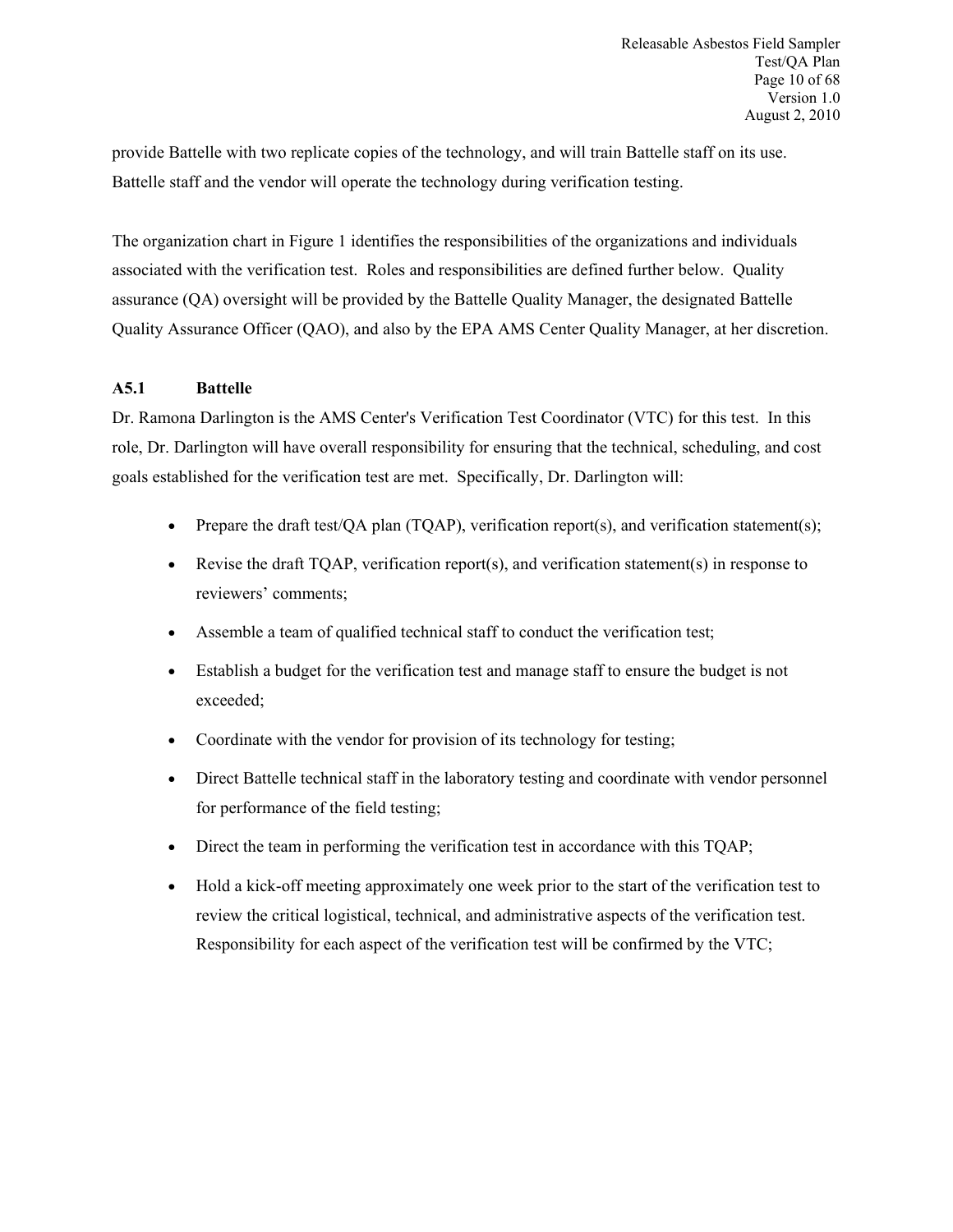Releasable Asbestos Field Sampler Test/QA Plan Page 11 of 68 Version 1.0 August 2, 2010



<span id="page-11-0"></span>**Figure 1. Organizational Chart**

- Ensure that all quality procedures specified in this EPA Quality Level III test/OA plan<sup>[1](#page-11-1)</sup> and in the AMS Center Quality Management  $Plan<sup>2</sup> (QMP)$  $Plan<sup>2</sup> (QMP)$  $Plan<sup>2</sup> (QMP)$  are followed;
- Serve as the primary point of contact with the vendor representative;
- Ensure that confidentiality of sensitive vendor information is maintained;
- Assist vendor as needed during verification testing;

 $\overline{a}$ 

- Become familiar with the operation of the technology through instruction by the vendor, if needed;
- Prepare a deviation report for any departure from the TOAP during the verification, obtain the requisite EPA approvals, and distribute the approved report as specified in the AMS Center QMP;
- Respond to any issues raised in assessment reports, audits, or from test staff observations, and institute corrective action as necessary; and
- Coordinate distribution of the final TQAP, verification reports, and verification statements.

<span id="page-11-1"></span><sup>&</sup>lt;sup>1</sup> U.S. EPA, Environmental Technology Verification Program Quality Management Plan, EPA Report No: 600/R-08/009

<span id="page-11-2"></span>EPA/600/R-03/021, U.S. Environmental Protection Agency, Cincinnati, Ohio, January 2008.<br><sup>2</sup> Battelle, Quality Management Plan for the ETV Advanced Monitoring Systems Center, Version 7.0, U.S. EPA Environmental Technology Verification Program, prepared by Battelle, Columbus, Ohio, November 2008.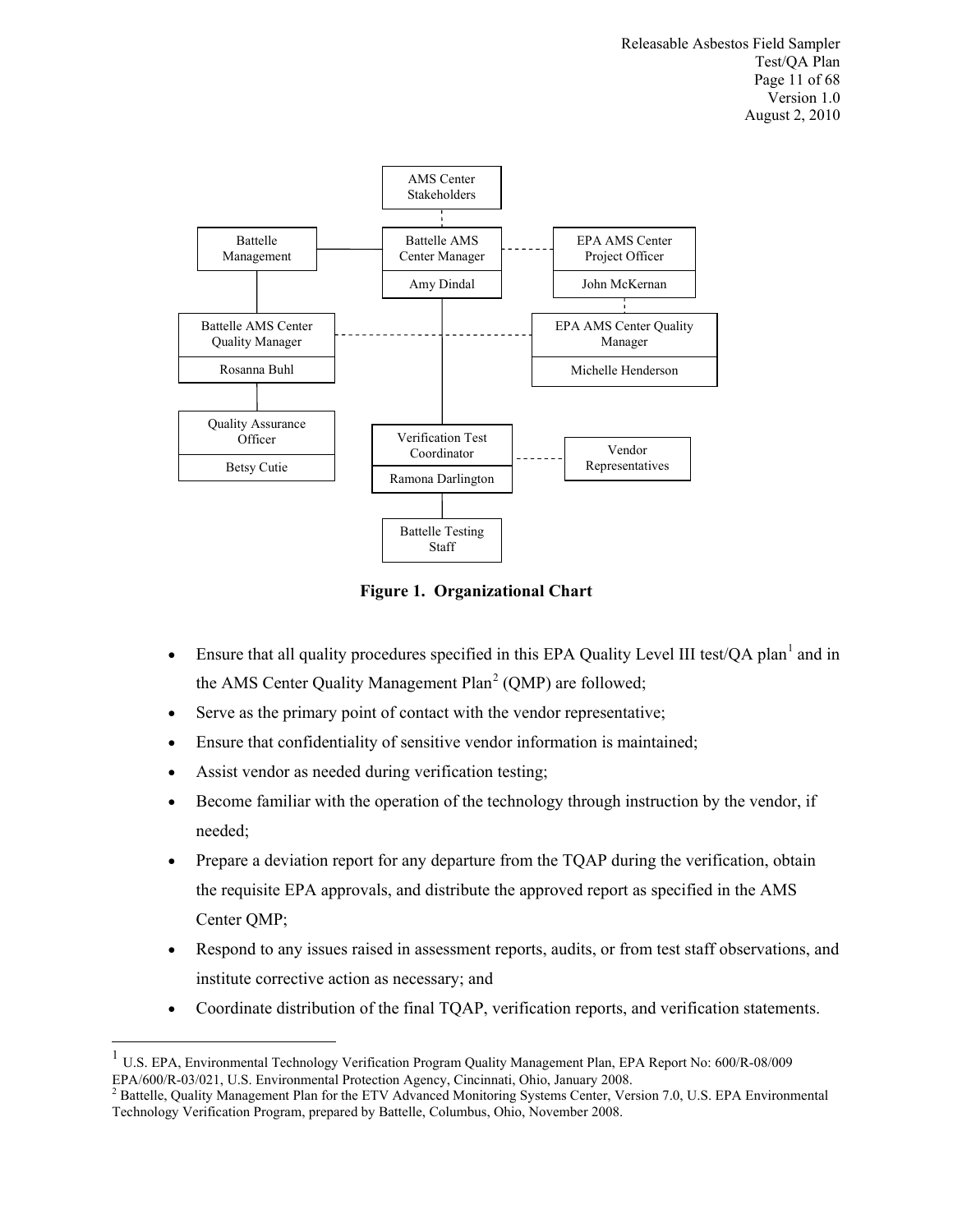Ms. Amy Dindal is Battelle's Manager for the AMS Center. As such, Ms. Dindal will oversee the various stages of verification testing. Ms. Dindal will:

- Review the draft and final TQAP;
- Attend the verification test kick-off meeting;
- Review the draft and final verification report(s) and verification statement(s);
- Ensure that necessary Battelle resources, including staff and facilities, are committed to the verification test;
- Maintain communication with EPA's technical and quality managers; and
- Issue a stop work order if Battelle or EPA QA staff discovers adverse findings that will compromise test results.

Technical staff from Battelle will support Dr. Darlington in planning and conducting the verification test. The responsibilities of the technical staff will be to:

- Assist in planning for the test, and making arrangements for the receipt of and training on the technology;
- Attend the verification test kick-off meeting if participating in testing (e.g., operating the vendor technology);
- Perform statistical calculations specified in this TQAP on the verification data as needed;
- Provide results of statistical calculations and associated discussion for the verification report(s) as needed; and
- Support Dr. Darlington in responding to any issues raised in assessment reports and audits related to statistics and data reduction as needed.

Ms. Rosanna Buhl is Battelle's QA Manager for the AMS Center. Ms. Buhl will:

- Review the draft and final TQAP;
- Assign a OAO for each verification test;
- Delegate to other Battelle quality staff any QAO responsibilities assigned below as needed to meet project schedules;
- Review any audit checklists prepared by the QAO for completeness and detail;
- Review draft audit reports prior to release to the VTC and/or EPA for clarity and appropriate assessment of findings;
- Review audit responses for appropriateness;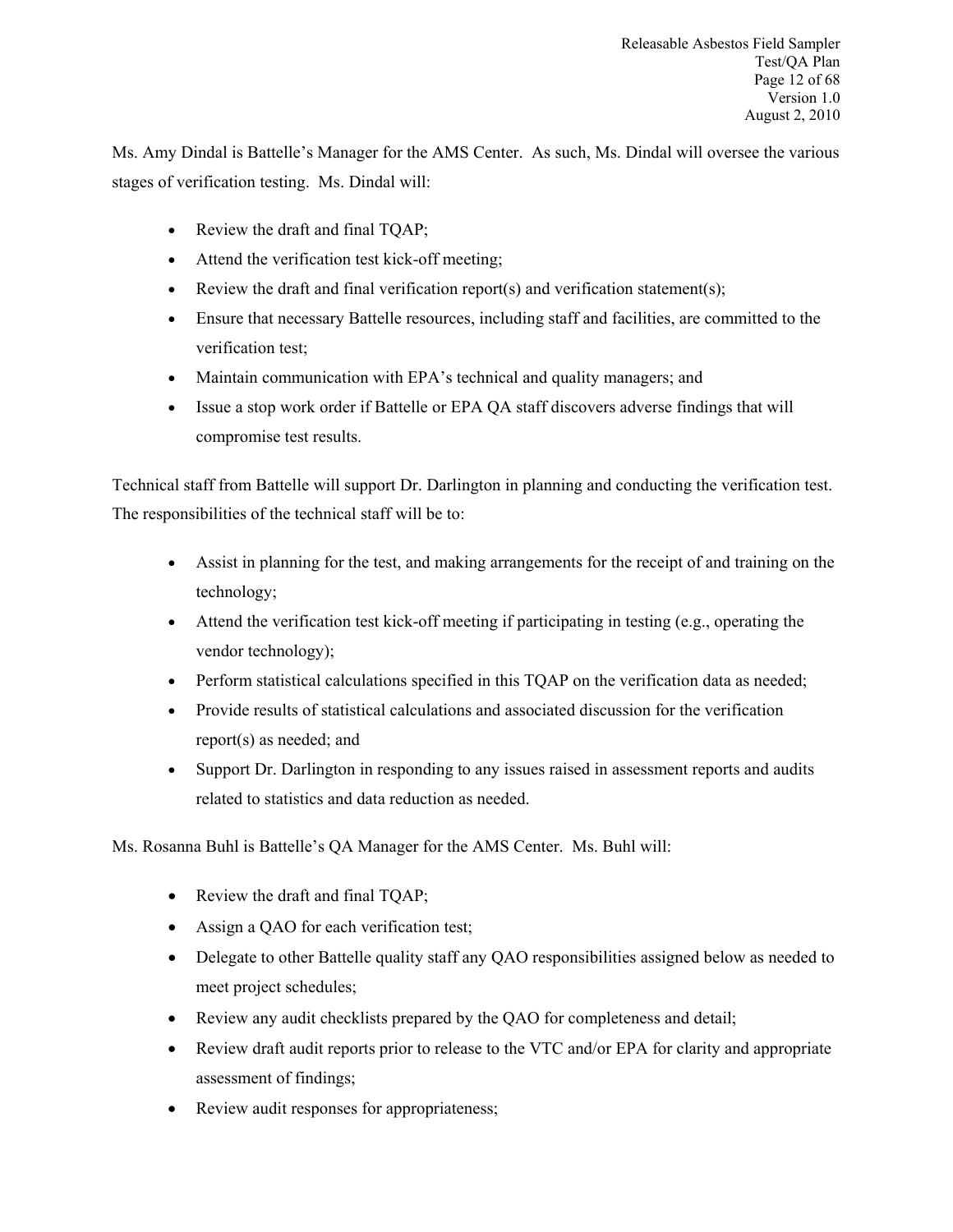- Review and approve TQAPs, TQAP amendments, deviations and audit reports;
- Maintain real-time communication with the QAO on QA activities, audit results, and concerns;
- Work with the QAO, VTC, and Battelle's AMS Center Manager to resolve data quality concerns and disputes; and
- Recommend a stop work order if audits indicate that data quality or safety is being compromised.

Ms. Betsy Cutié is Battelle's QAO for this test. Ms. Cutié will:

- Attend the verification test kick-off meeting and lead the discussion of the QA elements of the kick-off meeting checklist;
- Prior to the start of verification testing, verify the presence of applicable training records, including any vendor training on test equipment;
- Conduct a technical systems audit at least once during the verification test;
- Conduct audits to verify data quality;
- Prepare and distribute an audit report for each audit;
- Verify that audit responses for each audit finding and observation are appropriate and that corrective action has been implemented effectively;
- Communicate to the VTC and/or technical staff the need for immediate corrective action if an audit identifies TQAP deviations or practices that threaten data quality;
- Provide a summary of the QA/QC activities and results for the verification reports;
- Review the draft and final verification report(s) and verification statement(s);
- Maintain real-time communication with the Battelle Quality Manager on OA activities, audit results, and concerns, including potential schedule and budget problems;
- Communicate data quality concerns to the VTC and/or Battelle's AMS Center QA Manager; and
- <span id="page-13-0"></span>• Recommend the need for a stop work order if audits indicate that data quality or safety is being compromised.

#### **A5.2 Technology Vendor**

The technology vendor is Environmental Quality Management, Inc. (EQ). Mr. John Kominsky is EQ's representative and point of contact. The responsibilities of the technology vendor are: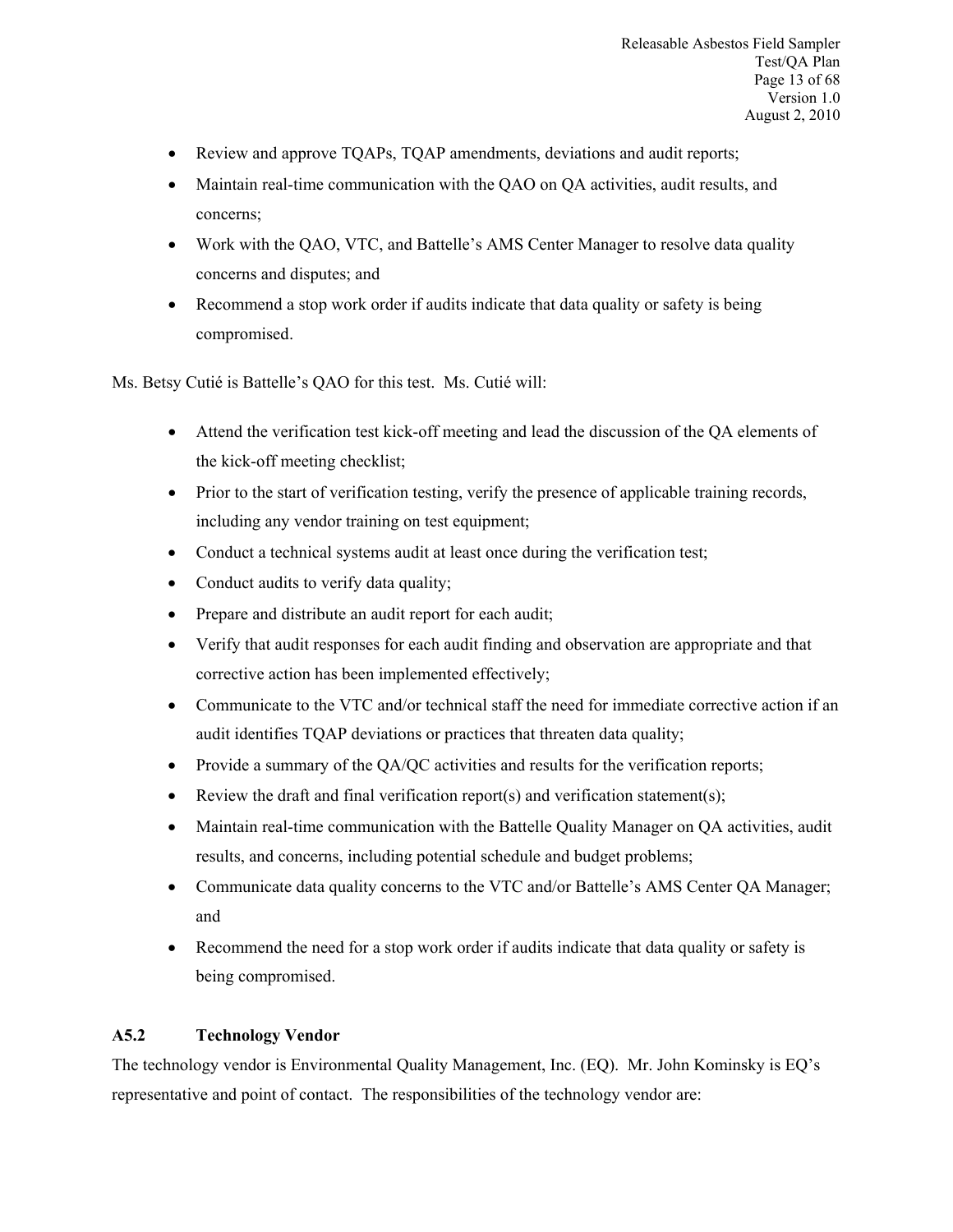- Review and provide comments on the draft TOAP;
- Accept (by signature of a company representative) the final TQAP prior to test initiation;
- Participate in the kick-off meeting for the verification test;
- Initially provide two replicates of the technology to carry out comparative analysis during the verification test;
- Supply instructions on the use of the technology, and written consent for test staff to carry out verification testing; and
- <span id="page-14-0"></span>• Review and provide comments on the draft verification report and verification statement for their respective technology.

## **A5.3 EPA**

EPA's responsibilities in the AMS Center are based on the requirements stated in the "Environmental Technology Verification Program Quality Management Plan" (EPA QMP). The roles of specific EPA staff are as follows:

Ms. Michelle Henderson is EPA's AMS Center Quality Manager. For the verification test, Ms. Henderson will:

- Review the draft TQAP;
- Perform one external technical systems audit during the verification test;
- Notify the EPA AMS Center Project Officer of the need for a stop work order if the external audit indicates that data quality is being compromised;
- Prepare and distribute an assessment report summarizing results of the external audit; and
- Review draft verification report(s) and verification statement(s).

Dr. John McKernan is EPA's Project Officer for the AMS Center. Dr. McKernan will:

- Review the draft TQAP;
- Approve the final TQAP;
- Review and approve deviations to the approved final TQAP;
- Appoint a delegate to review and approve deviations to the approved final TQAP in his absence, so that testing progress will not be delayed. Review the first day of data from the verification test and provide immediate comments if concerns are identified;
- Review the draft verification report(s) and verification statement(s);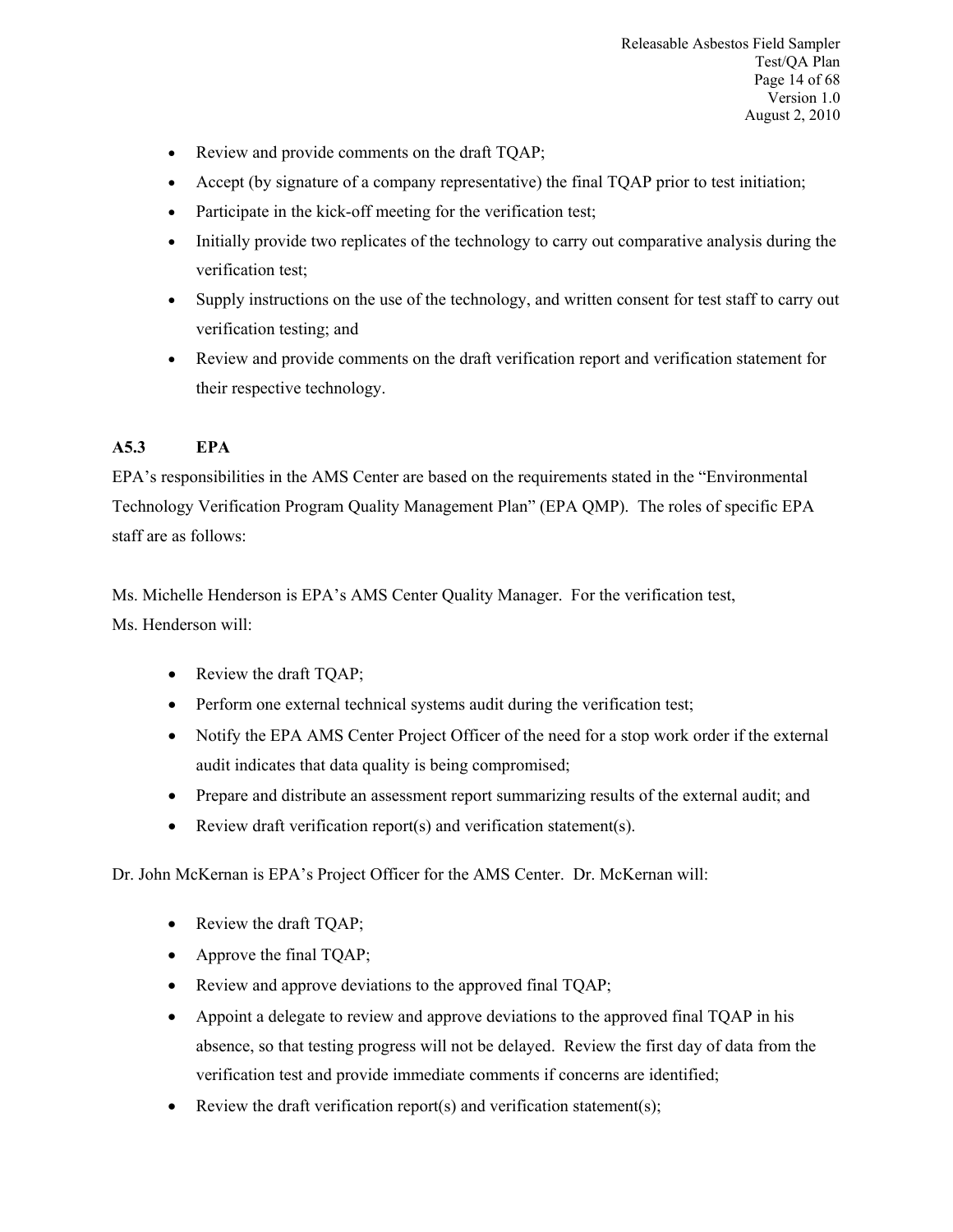- Oversee the EPA review process for the TQAP, verification reports, and verification statements; and
- <span id="page-15-0"></span>• Coordinate the submission of verification reports and verification statements for final EPA approval.

#### **A5.4 Verification Test Stakeholders**

This TQAP and the verification report(s) and verification statement(s) based on testing described in this document will be reviewed by experts in the fields related to asbestos sampling. The following experts have been providing input to this TQAP and have agreed to provide a peer review.

- Mark Follansbee, SRC, Inc.
- Patricia Billig, SRC, Inc.
- Jonathan Thornburg, Ph.D., Research Triangle Institute
- Dave Ferguson, EPA
- Bill Barrett, Ph.D., EPA
- Jim Konz, EPA

The responsibilities of verification test stakeholders and/or peer reviewers include:

- Participate in technical panel discussions (when available) to provide input to the test design;
- Review and provide input to the draft TQAP; and
- Review and provide input to the verification report(s)/verification statement(s).

In addition, this technology category was reviewed with the broader AMS Center Stakeholder Committees during the regular stakeholder teleconferences, including the June 2010 meetings, and input from the committees was solicited.

#### <span id="page-15-1"></span>**A5.5 Reference Laboratory**

The reference laboratory, Forensic Analytical, is required to receive and analyze filters for asbestos from the vendor technology as well as soil samples. (Note that samples collected using the ABS reference method will be analyzed at a laboratory selected by the specific site. In such a case, both analytical laboratories will follow ISO Method 10312:1995, as well as the counting and stopping rules. Battelle will send a performance evaluation reference filter and soil samples to both laboratories for analysis to determine inter-laboratory variability). Secondly, 5% of the samples will be designated as PE samples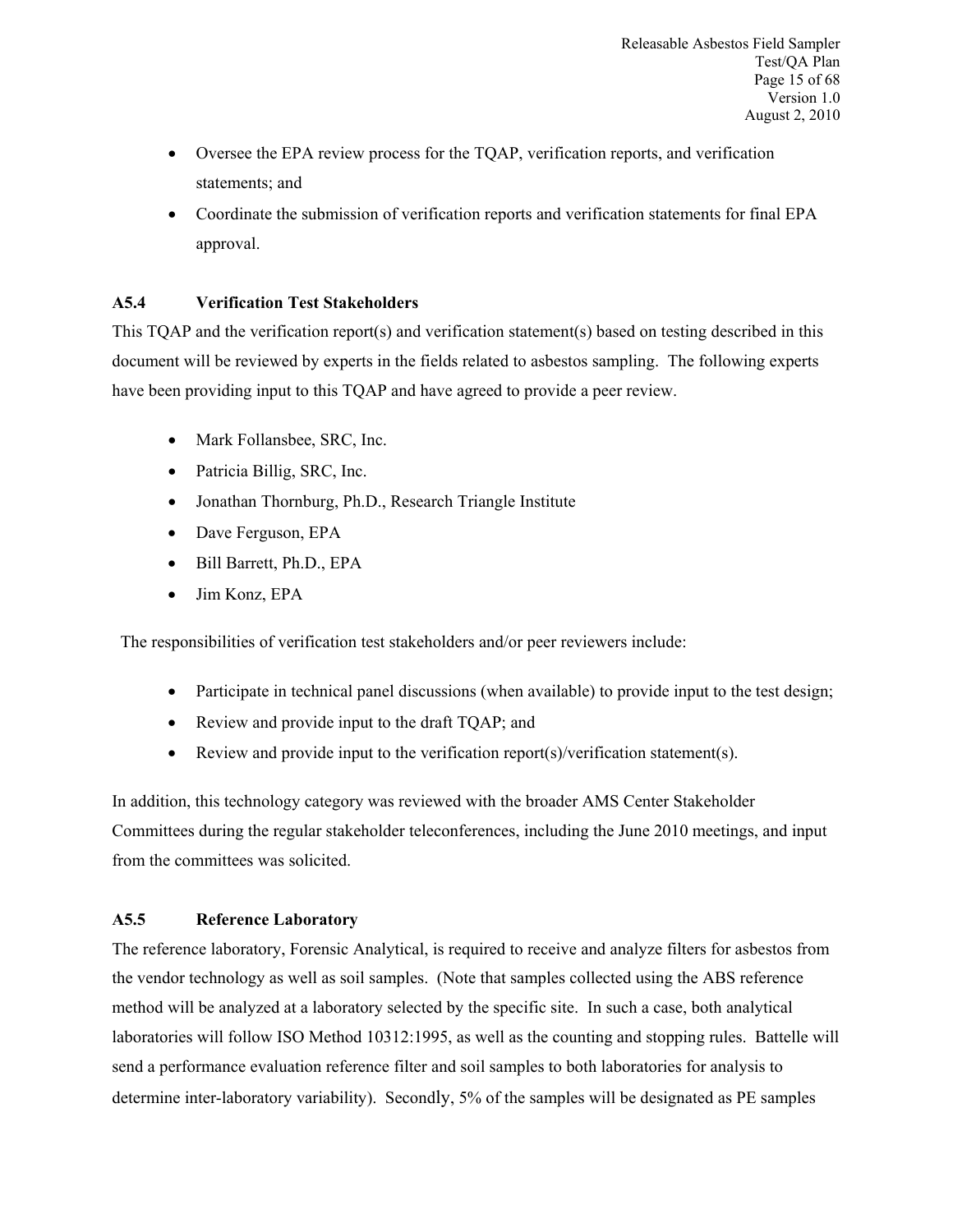and distributed to both analytical laboratories. Five percent of the soil and filter samples analyzed by Forensic Analytical will be identified by the VTC as additional PE audit samples. These will be forwarded to the site laboratory for replicate analysis and verified counting. Mr. Jim Flores will be the contact person for Forensic Analytical. The responsibilities of the reference laboratory for this verification test include:

- Maintaining accreditation by the National Institute of Standards & Technology (NIST) National Voluntary Laboratory Accreditation Program (NVLAP) for the performance of airborne asbestos analysis by transmission electron microscopy (TEM);
- Acknowledging receipt of filter samples and maintaining the chain-of-custody forms for the samples;
- Analyzing air filter and soil samples by TEM direct-transfer technique using ISO Method 10312:1995. The target analytical sensitivity is  $0.005$  (cc)<sup>-1</sup>. The aspect ratio for analysis is 3:1. All structures 0.50 micrometer (micron or µm) or longer in length are to be quantified with the following breakdown according to ranges by length:  $\geq 0.50$  to 5.0 µm;  $\geq 5.0$  µm to 10  $\mu$ m; and larger than 10  $\mu$ m;
- Providing analysis results within 30 days of receipt of samples;
- Providing documentation as requested (such as SOP) for an independent technical systems audit (TSA) of laboratory procedures; and
- Participating in a PE audit (see Section C1.1). Since this is an accredited laboratory, an onsite audit of the laboratory is not anticipated, provided the laboratory meets the acceptable criteria of the performance evaluation audit.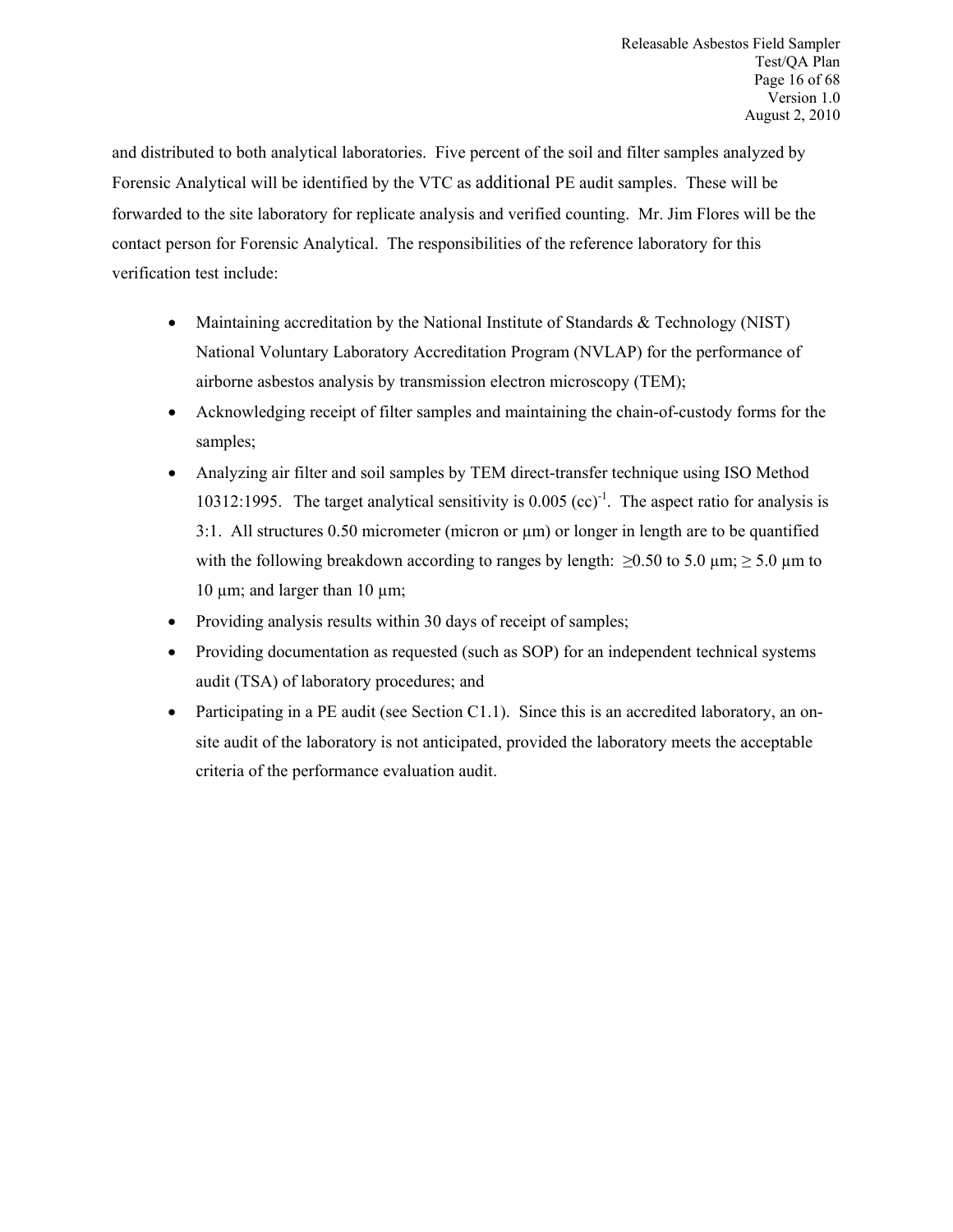<span id="page-17-0"></span>Releasable Asbestos Field Sampler Test/QA Plan Page 17 of 68 Version 1.0 August 2, 2010

#### <span id="page-17-1"></span>**A6 BACKGROUND**

#### **A6.1 Technology Need**

The ETV Program's AMS Center conducts third-party performance testing of commercially available technologies that detect or monitor natural species or contaminants in air, water, and soil. The purpose of ETV is to provide objective and quality assured performance data on environmental technologies so that users, developers, regulators, and consultants can make informed decisions about purchasing and applying these technologies. Stakeholder committees of buyers and users of such technologies recommend technology categories, and technologies within those categories, as priorities for testing. Among the technology categories recommended for testing are asbestos field samplers. In particular, the use of sampling technologies for the measurement of releasable asbestos fibers from soil *in situ* was identified as an area of interest for technology verification.

Asbestos becomes aerosolized or released when material and surfaces on which asbestos fibers are contained are disturbed by human activity or natural forces. The resultant health risk is due to inhalation of airborne asbestos fibers. Currently, EPA has established ABS as the preferred approach for measuring a person's inhalation exposure during surrogate activities such as lawn mowing, raking, jogging, or riding motorcycles/ATVs that can release asbestos from the soil. It is, however, an expensive and laborintensive procedure and EPA has acknowledged that the surrogate activities may not adequately capture all personal exposures. ABS provides information on a single area under one set of environmental conditions with a choice of multiple exposure scenarios. Other methods available for determining asbestos aerosolization from soil are not suitable for field use. The methods require removal and transport of the soil, thereby potentially altering the physical characteristics of the matrix and subsequent aerosolization.

An alternative technology appropriate for field use is therefore needed that provides repeatable and representative asbestos aerosolization data from soil *in situ* with less labor and at a lower cost than ABS at comparative exposure scenarios.

#### <span id="page-17-2"></span>**A6.2 Technology Description**

The following technology description was provided by the vendor. The RAFS, which is owned by EQ (U.S. Patent No. 7,758,813), is a field-portable system for determining the potential for exposure to asbestos fibers released from soils. The RAFS was designed to measure the emission rate (asbestos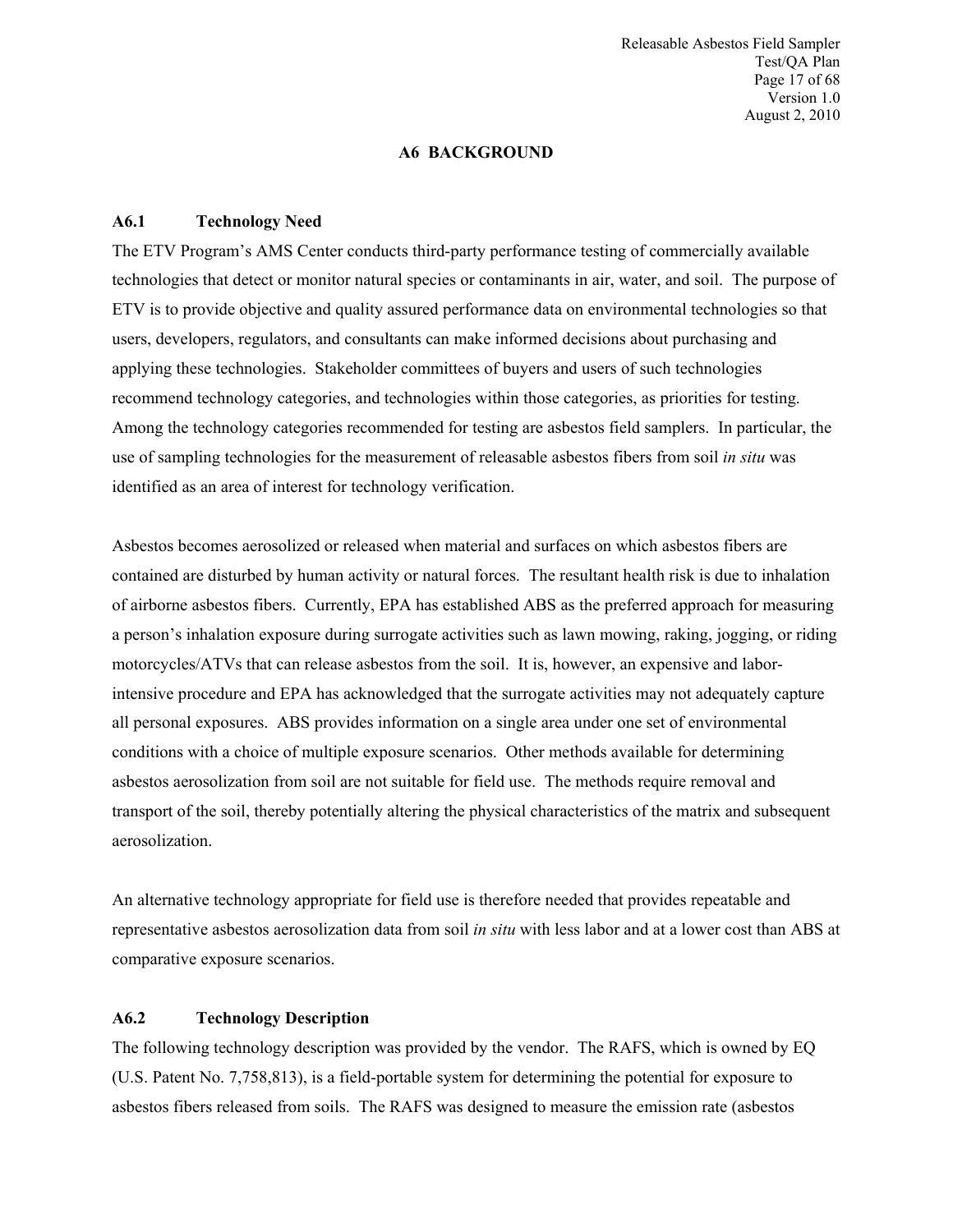structures/sec) and concentration (asbestos structures per cc of air) from soil. The RAFS operates *in situ* under actual soil conditions with representative moisture content and grain size. Thus, the possibility that soil conditions may change during handling, transport, and storage is eliminated.

The RAFS is a field instrument that provides an *in situ* measurement of asbestos releasability using mechanical agitation of the source material soil (Figure 2). The RAFS consists of a variable-speed, high efficiency particulate arrestor-filtered fan attached to a tunnel (6-inches by 6-inches by 24-inches) with an open bottom for exposure to the test matrix soil. The fan discharges the air at the tunnel inlet through diffusers to evenly distribute the airflow. A variable-speed motorized rake mechanism inside the tunnel provides consistent and reproducible agitation of the top ½ inch of soil. The rake mechanism has 10 tines that oscillate slightly as it traverses the tunnel back and forth to agitate the soil to aerosolize the asbestos fibers. An attachment at the tunnel exit can support up to three 25-mm diameter mixed-cellulose ester membrane filter cassettes with 50-mm extension cowls for asbestos collection and analysis using directtransfer TEM. This aspect of the RAFS design permits collection of concurrent samples for different sampling periods with resultant varied air volumes to obtain an acceptable particulate loading for analysis using direct-transfer TEM. A typical sampling period ranges from 10 to 60 minutes, depending on the filter particulate loading. These filters are then tested for asbestos. Based on the amount of asbestos present on the filters, the likely exposure of individuals performing activities on the asbestos contaminated soil can be estimated. The person collecting the sample typically does not need to wear protective equipment such as a respirator.

Each filter assembly is attached with flexible tubing to an electric-powered (110-volt alternating current) 1/10-horsepower vacuum pump operating at an airflow rate of approximately 13.5 liters per minute (lpm). Each pump is equipped with a flow-control regulator and individually calibrated rotameter that maintains the initial flow rate of approximately 13.5 lpm.

The RAFS collects anisokinetic samples where the free stream velocity is greater than the sample velocity. Under these conditions, smaller-sized particles are not collected in a representative manner.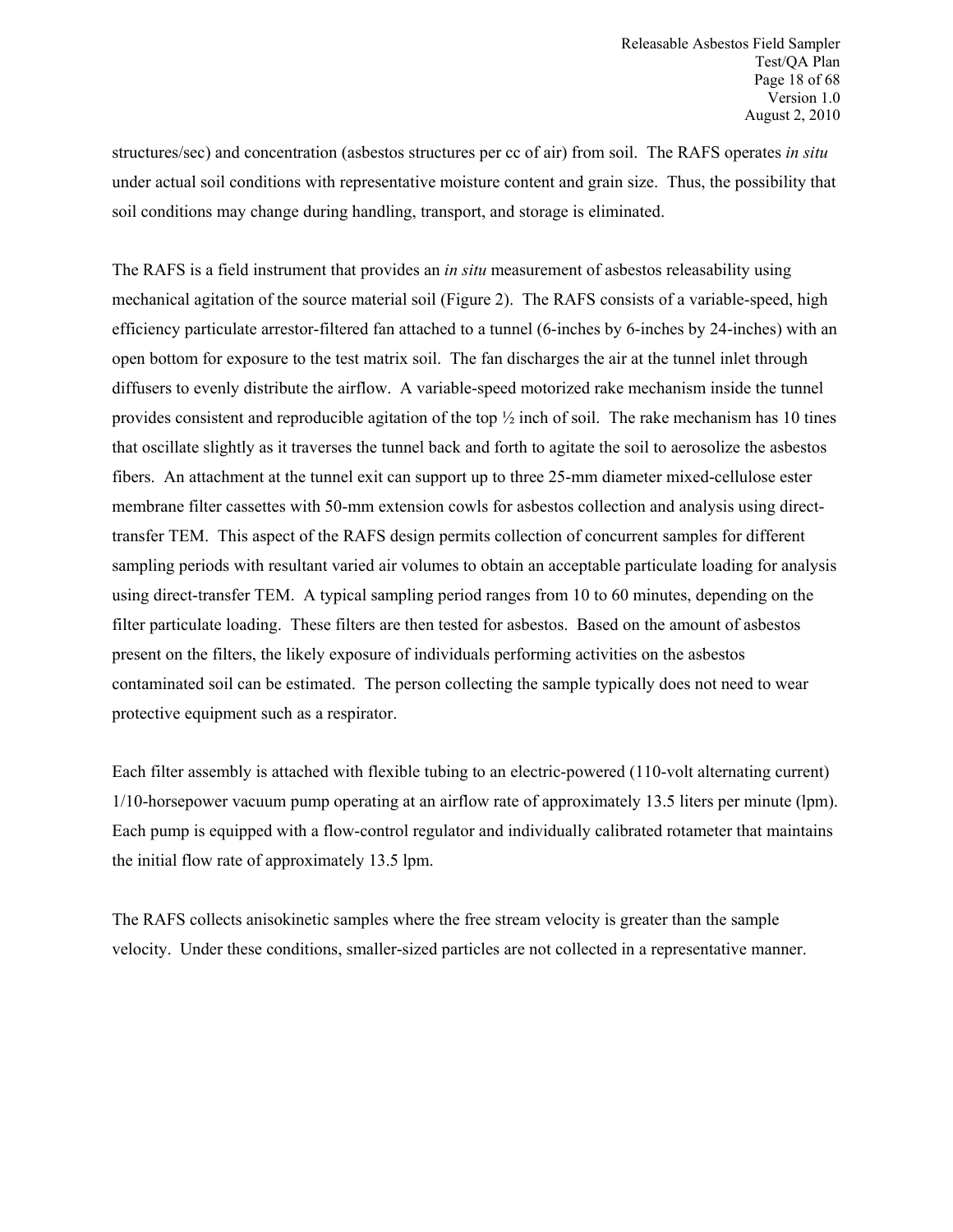Releasable Asbestos Field Sampler Test/QA Plan Page 19 of 68 Version 1.0 August 2, 2010



<span id="page-19-0"></span>**Figure 2. Schematic of RAFS with Rake Mechanism Detail (U.S. Patent Number 7,758,813)**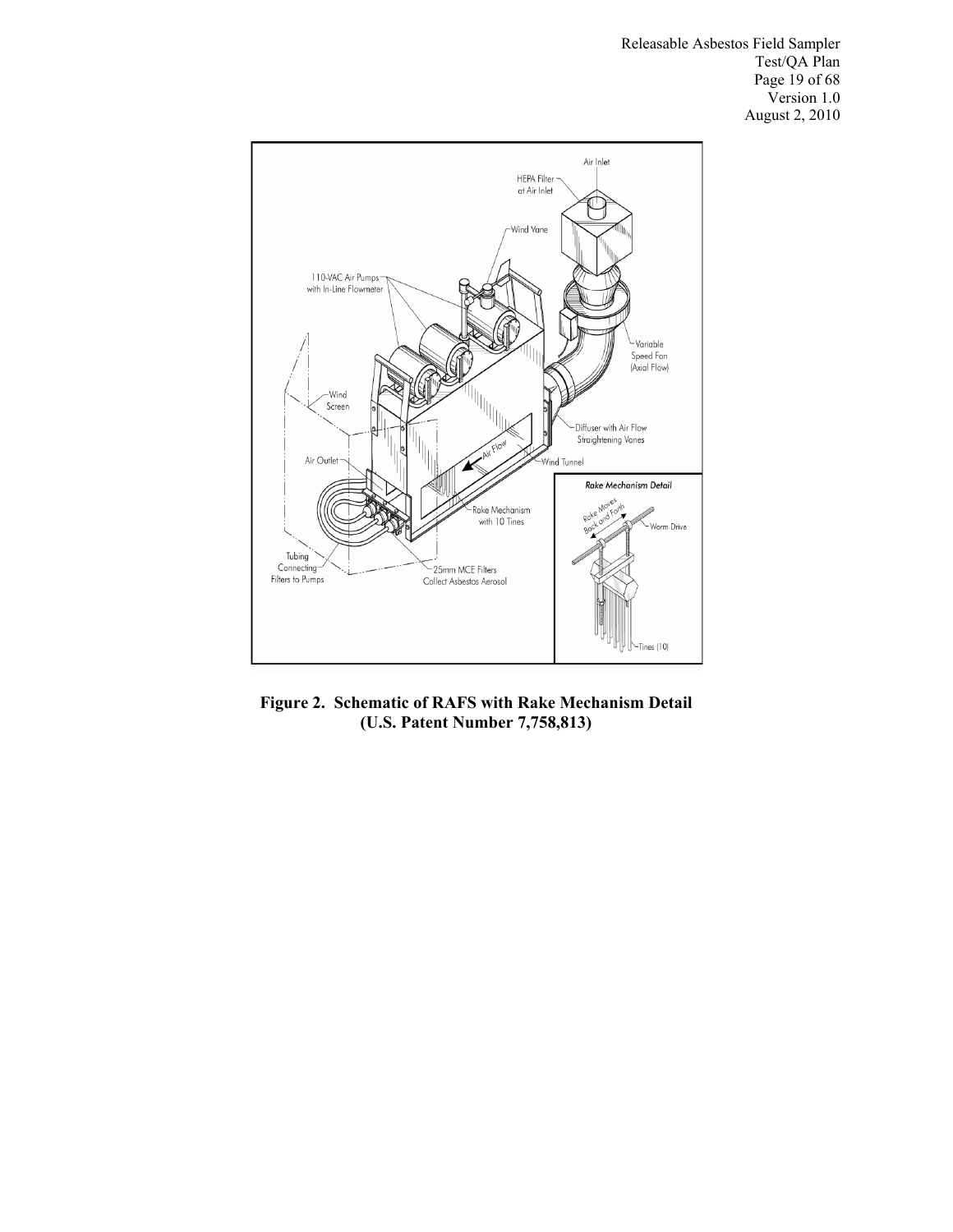<span id="page-20-0"></span>Releasable Asbestos Field Sampler Test/QA Plan Page 20 of 68 Version 1.0 August 2, 2010

#### **A7 VERIFICATION TEST DESCRIPTION AND SCHEDULE**

The purpose of the test is to generate performance data on a field technology for collecting air samples to determine the concentration of asbestos released from soil *in situ* during soil raking activities. The data generated from this verification test are intended to provide organizations and users interested in operating this sampling technology with information on the accuracy of measurements and comparability of the sampling technology to ABS utilizing activities that are most similar to the RAFS operations (e.g., soil raking).

#### <span id="page-20-1"></span>**A7.1 Verification Test Description**

The purpose of this TQAP is to specify procedures for a verification test applicable to sampling and measuring asbestos releasability from soil. The primary evaluation is to compare releasability measured by the asbestos field sampler (RAFS) to those made by the EPA-preferred ABS method. In performing the verification test, Battelle will follow the technical and QA procedures specified in this TQAP, and will comply with the data quality requirements in the AMS Center QMP.<sup>2</sup>

Testing will be conducted in three phases over a two-month period (Table 1) by Battelle staff and the vendor. Each phase will involve approximately one week of testing. Field testing will be conducted in two phases, and laboratory testing will be conducted in one phase.

The RAFS samplers will be evaluated on the following performance parameters, described in detail in Section B:

- $\triangleright$  Comparability;
- $\triangleright$  Accuracy;
- $\triangleright$  Reproducibility;
- $\triangleright$  Variability/Consistency; and
- $\triangleright$  Operational factors (qualitative assessment).

The field testing will be done in two phases (Phases 1 and 3) with each phase involving a different site. Three of the performance parameters, comparability, reproducibility and operational factors will be tested in the field. The same tests will be performed at both sites. At least three areas (10 by 10 ft) at each site will be tested. Specific tests using the RAFS will be conducted at three sampling points within each area.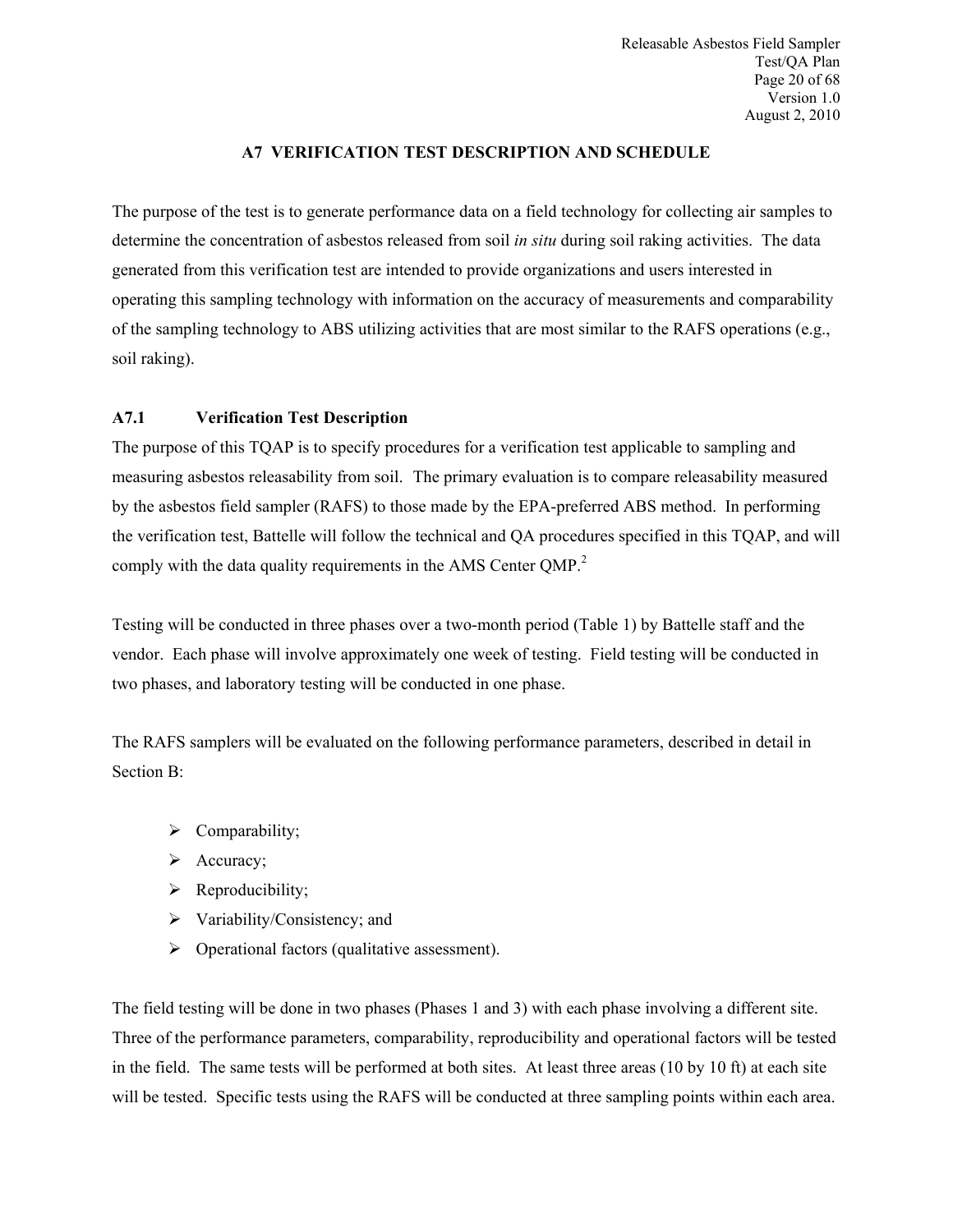The sampling parameters such as fan speed, rake power (characterized by rake traverse cycles/minute) and sample volumetric flow rate will be approximately the same. The reproducibility of the sampler will be tested by comparing the asbestos concentration measured by the filters within the RAFS. RAFS and ABS sampling will be conducted within site areas known to contain concentrations of asbestos greater than 0.25% to assess the comparability of the sampler to ABS. Soil samples will be taken at each of the sampling points.

|              |                | <b>Expected</b><br>Month of |                                                 |                                                                                                                                                                                    |
|--------------|----------------|-----------------------------|-------------------------------------------------|------------------------------------------------------------------------------------------------------------------------------------------------------------------------------------|
| <b>Tests</b> | <b>Phase</b>   | Completion                  | Location                                        | <b>Testing Activities</b>                                                                                                                                                          |
| Field        |                | August<br>2010              | Libby, Montana                                  | EPA approved ABS method by raking<br>Reproducibility of the RAFS<br>Operational parameters<br>Technical systems audit<br>Audit of data quality                                     |
|              | 3              | September<br>2010           | Weedsport, NY                                   | EPA approved ABS method by raking<br>Reproducibility of the RAFS<br>Operational parameters<br>Audit of data quality                                                                |
| Laboratory   | $\overline{2}$ | September<br>2010           | <b>Battelle</b><br>Laboratories<br>Columbus, OH | Accuracy of sampler in soil known to<br>contain asbestos<br>Variability and consistency between two<br>replicate RAFS samplers<br>Technical systems audit<br>Audit of data quality |

<span id="page-21-0"></span>**Table 1. Planned Verification Test Activities and Approximate Schedule**

Operational parameters including ease of use, training and sustainability (sampling time, waste produced, and the amount of protective equipment required by the individual operating the instrument) will be evaluated by Battelle staff. More details on the test design are provided in Section B.1.3.

The laboratory testing will be done in one phase. Two of the performance parameters, accuracy and variability/consistency will be verified in the laboratory. The laboratory tests allow an evaluation of the accuracy of measurement by testing the instrument in soils spiked with asbestos fibers. A loose soil containing fine and coarse grained sand and organic matter will be used. Soil moisture content is critical when utilizing the RAFS that tests the releasability of asbestos from soil. By varying the soil moisture content, the ability of the RAFS sampler to determine asbestos concentration within its acceptable range of soil moisture contents (< 35% soil moisture content) will be tested.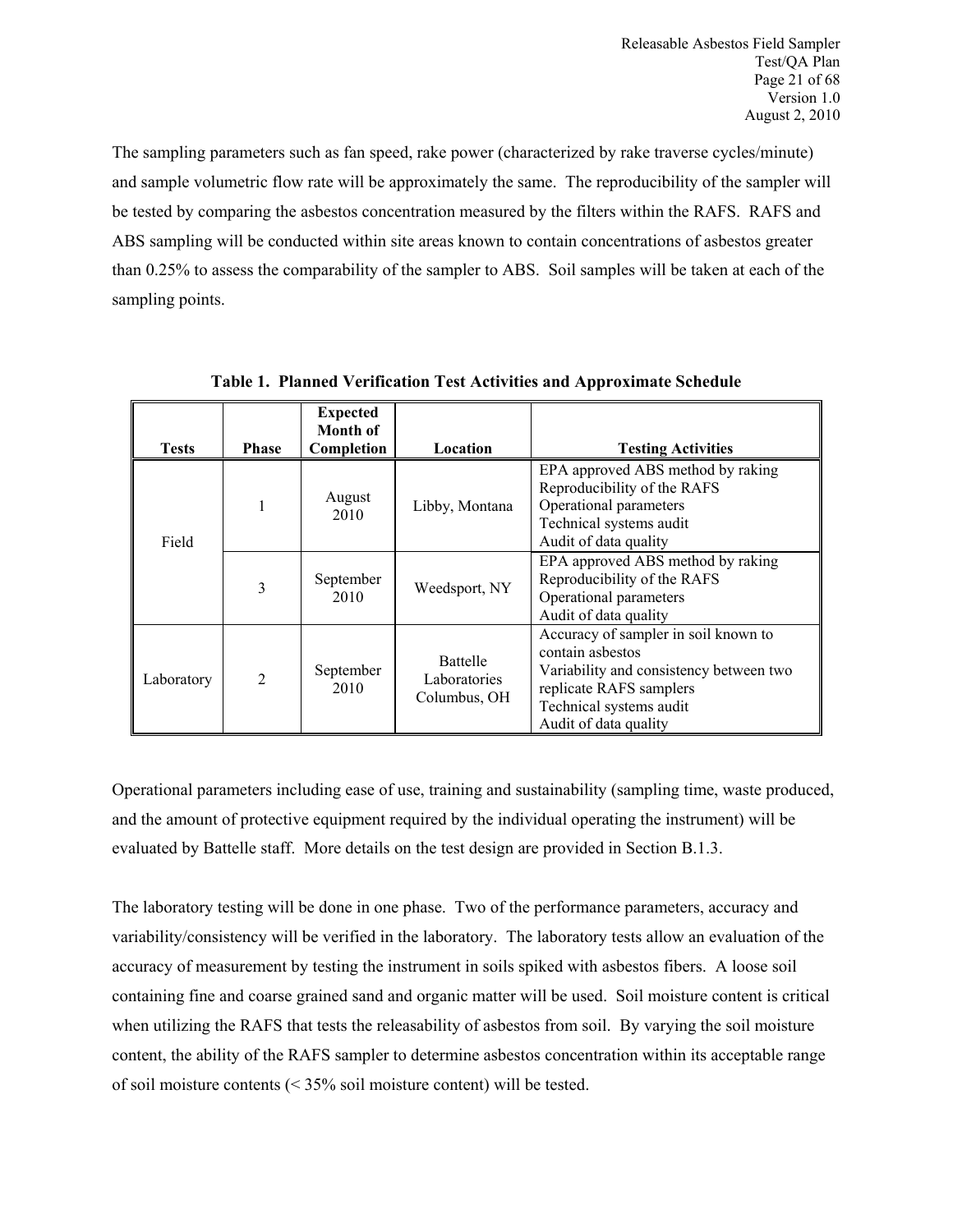Subsequent to verification testing, Battelle will prepare one verification report for the field and laboratory evaluations. The report will describe the RAFS performance on the verification parameters tested within each phase of the verification (as described in Section B.1.3). The report will be reviewed by the technology vendor and by peer reviewers, and revised and submitted to EPA for final approval. In performing the verification test, Battelle will follow the technical and QA procedures specified in this TQAP and will comply with the data quality requirements in the AMS Center QMP.

Quality procedures include a TSA and audit of data quality (ADQ). The Battelle QAO or her designee will perform the TSA. The first batch of data will be delivered within 30 days of test initiation. Unaudited data will include the disclaimer "has not been reviewed by Battelle QA Manager." The first ADQ will review the first batch of data delivered. Subsequent ADQs will be performed for each phase of testing. Additional quality procedure details are provided in Section C.

#### <span id="page-22-0"></span>**A7.2 Verification Test Schedule**

Table 1 shows the planned schedule of activities for the verification testing and data analysis and reporting. Both laboratory and field testing of the RAFS samplers will be initiated upon final EPA and vendor approval of this TQAP, and are planned to begin on or about August 1, 2010. Testing at the second field site is planned for September 2010. Laboratory and field testing will occur over approximately a two-month period.

#### <span id="page-22-1"></span>**A7.3 Verification Location**

Laboratory testing will be conducted in the Environmental Laboratory at Battelle in Columbus, Ohio. Field testing will be conducted at two sites (Libby OU4, MT and Weedsport, NY).

<span id="page-22-2"></span>**A7.3.1 Environmental Laboratory.** Battelle staff will conduct testing in laboratories that are fully equipped to handle asbestos-related activities and soils in a controlled environment. The Environmental Laboratory is located at the Battelle Columbus campus.

<span id="page-22-3"></span>**A7.3.2 Field Test Sites.** Phase 1 of the verification test will be field testing at the Libby OU4 Montana Site. Libby is a community in northwestern Montana, located 7 miles southwest of an open pit vermiculite mine that operated from 1920 until 1990. Studies at the site revealed that the vermiculite from the mine contains amphibole-type asbestos (LA). EPA collected initial data beginning in 2005 to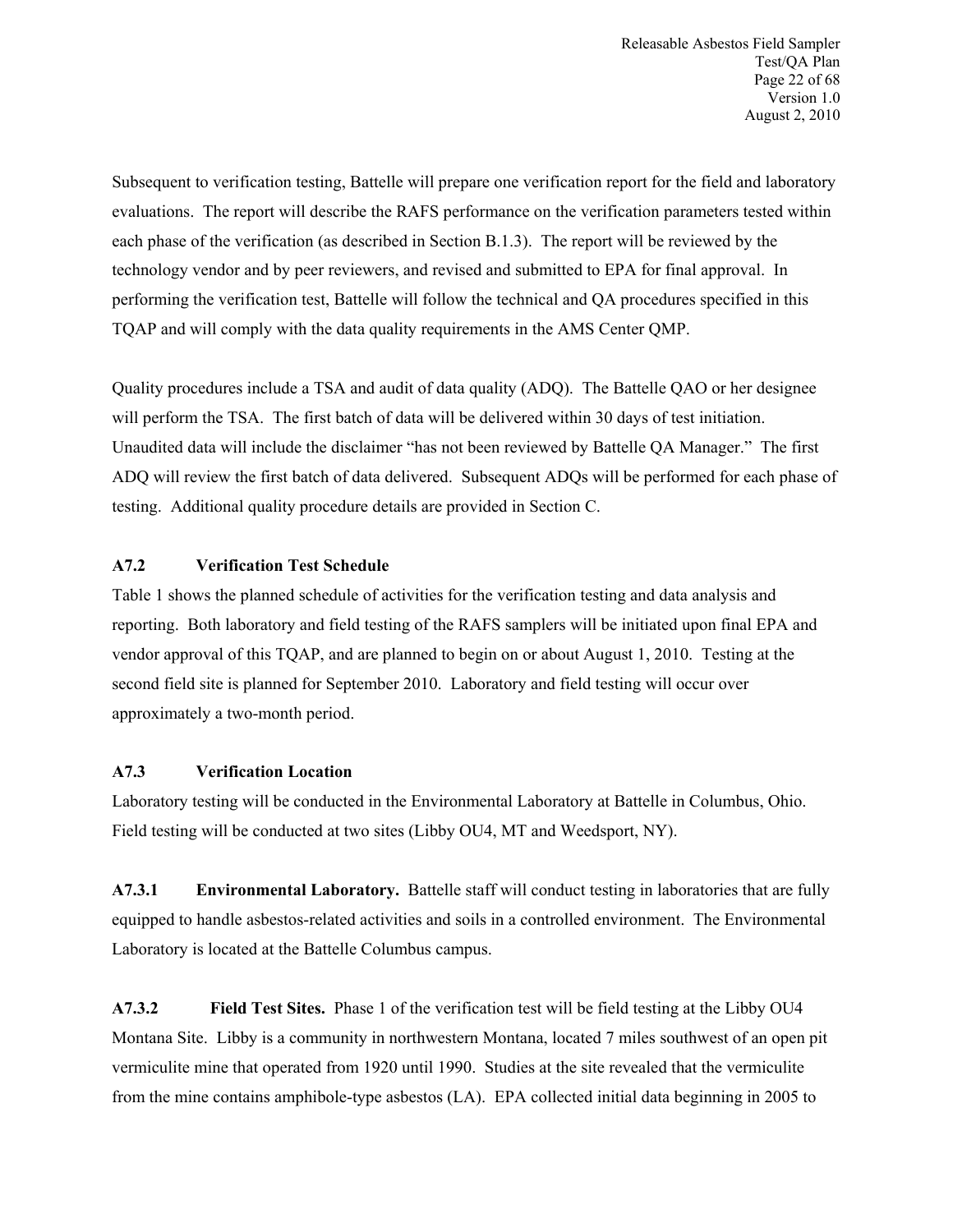evaluate human exposure to LA, and the efficacy of cleanup activities. Although the data varied widely, a discernable correlation between elevated LA levels in soil (by the polarized light microscopy [PLM] visual area estimation method) and elevated levels of asbestos in air were determined. At Libby, testing will be conducted in the yards of four Libby residents.

Phase 3 of the verification test will be field testing at the Weedsport, New York site. The former Zonolite Company/W.R. Grace facility located on Dunn Road in Brutus, New York, operated from 1963 until 1989. The facility was known as the "Weedsport facility" because of its close proximity to the Village of Weedsport. The Agency for Toxic Substances and Disease Registry (ATSDR<sup>[3](#page-23-0)</sup>) and the New York State Department of Health (NYSDOH) are evaluating the plant because it processed vermiculite mined in Libby. The facility exfoliated ("popped" or expanded) vermiculite ore to manufacture insulation, building products, agricultural products, and fireproofing material (under the brand name Monokote®). This process released asbestos fibers from the ore into the air, where they could be inhaled. It also produced unpopped, waste vermiculite often known as stoner rock. The facility processed an estimated 148,485 tons of vermiculite from Libby. Before leaving the site in 1989, W.R. Grace cleaned the former exfoliating building and had a contractor collect air samples inside the structure. The results showed no asbestos. Recent EPA soil sampling at this site showed some asbestos in soil. Currently, the site is unoccupied.

<span id="page-23-0"></span> $\overline{a}$ <sup>3</sup> Perkins, R.L and B.W. Harvey. 1993. Method for Determination of Asbestos in Bulk Building Materials. ISO Method 10312:1995 EPA/600/R-93/116.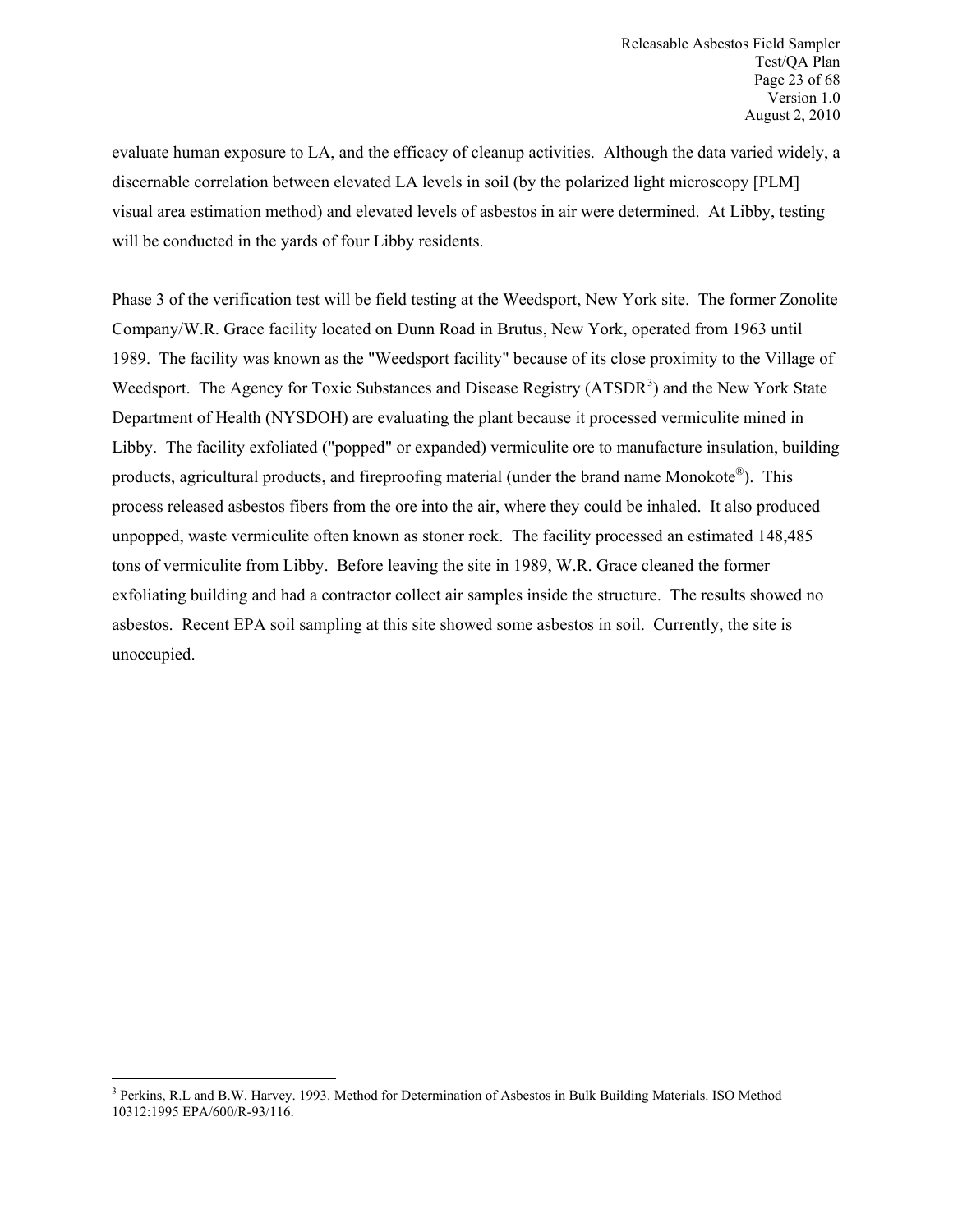<span id="page-24-0"></span>Releasable Asbestos Field Sampler Test/QA Plan Page 24 of 68 Version 1.0 August 2, 2010

#### **A8 QUALITY OBJECTIVES**

This verification test is designed to evaluate the performance of RAFS samplers in determining the releasability of asbestos from soil *in situ*. This verification will vary soil conditions in the laboratory and instrument parameters throughout the verification to include instrument challenges under controlled and repeatable test conditions. ABS samples will be analyzed for asbestos using the same analytical method (i.e., ISO 10312:1995). The quality indicators for this verification test lie in the performance parameters and the QC samples. Acceptance criteria for the QC samples are detailed in Tables 2 and 3.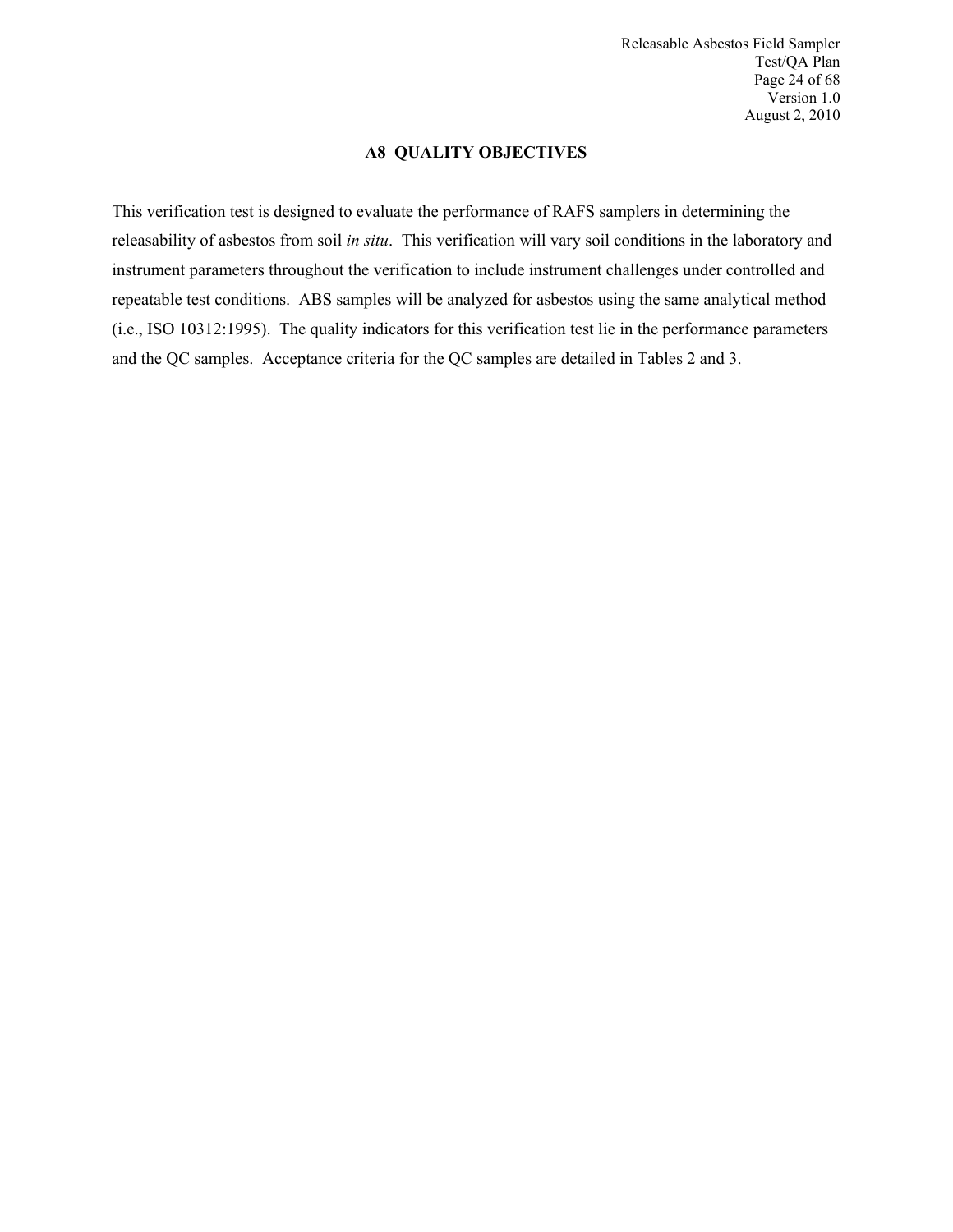| <b>Type of Sample or</b><br>Data | <b>Parameter</b>                                        | QC Check                  | Frequency         | Acceptance<br><b>Criteria</b>       | <b>Corrective Action</b>                                 |
|----------------------------------|---------------------------------------------------------|---------------------------|-------------------|-------------------------------------|----------------------------------------------------------|
|                                  |                                                         | Field Blank               | per area          | $\leq 0.005$ str/mm <sup>2</sup>    | Blank correct sample data                                |
| <b>RAFS</b>                      | Aspestos<br><b>Optical Particle</b><br>Met 1<br>Counter | Equipment<br><b>Blank</b> | per area          | $\leq 0.005$ str/mm <sup>2</sup>    | Blank correct sample data                                |
| Air Sample                       |                                                         | Triplicate                | See Table 7       | 20% RPD                             | Flag sample as potentially<br>invalid. Investigate cause |
|                                  |                                                         | Zero Check                | 1 per day per OPC | $\leq$ 10 particles per<br>L of air | Repeat until criteria achieved                           |
| <b>RAFS</b><br>Rake Speed        | Speed                                                   | Replicate<br>Measurements | 2 per experiment  | 5% RPD                              | Repeat until criteria achieved                           |
| <b>RAFS</b><br>Air Speed         | Speed                                                   | Replicate<br>Measurements | 2 per experiment  | 5% RPD                              | Repeat until criteria achieved                           |
| Soil                             | <b>A</b> sbestos                                        | Replicate<br>Samples      | 2 per location    | n/a                                 | n/a                                                      |
| Soil Moisture                    | % H <sub>2</sub> O                                      | Replicate<br>Measurements | 5 per location    | 5% RSD                              | Recalibrate and retest                                   |

# <span id="page-25-0"></span>**Table 2. Sample Collection Quality Control Assessments During RAFS Verification**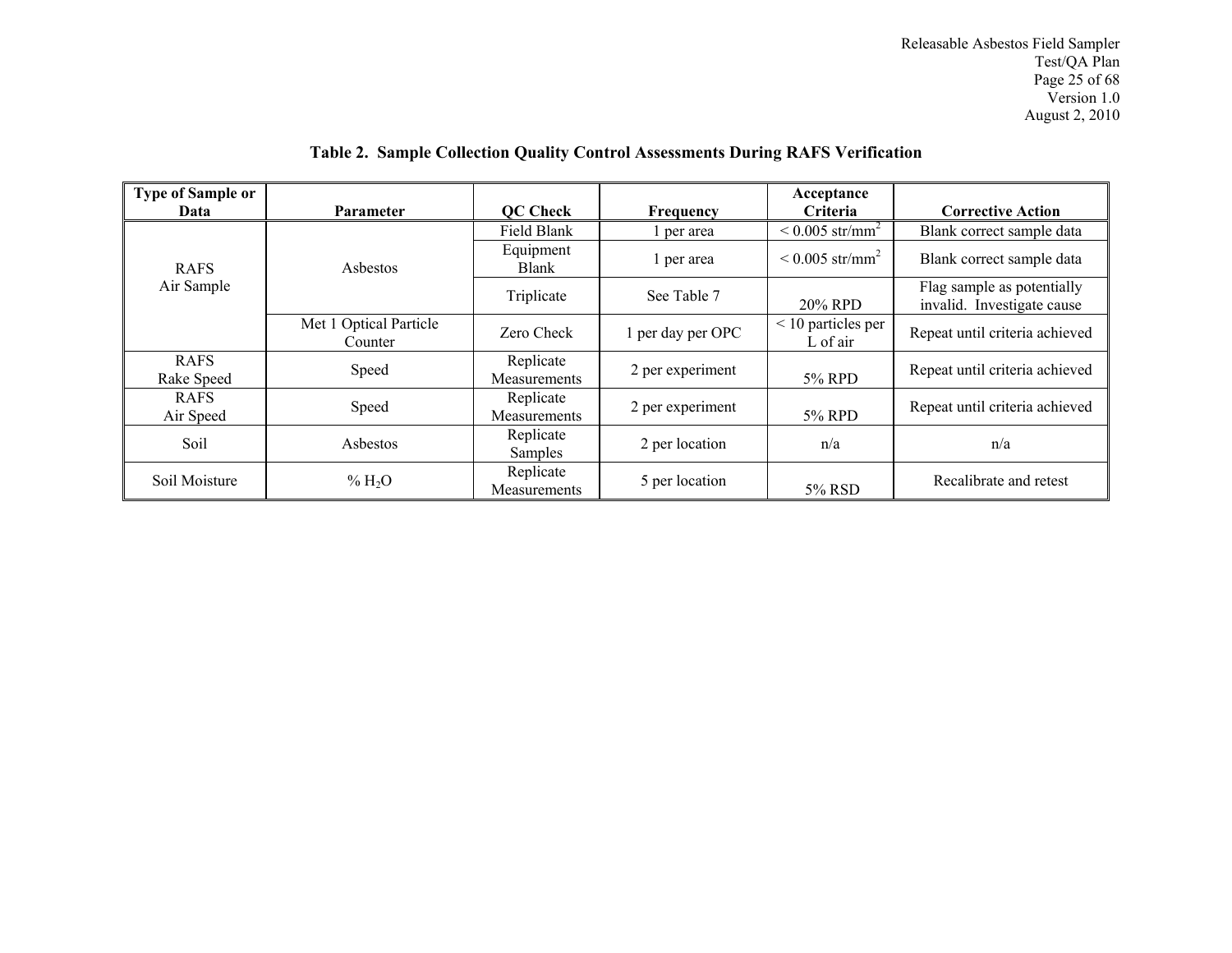| Type of<br><b>Analysis</b>      | <b>Analytes</b>   | <b>QC Check</b>    | <b>Frequency</b>                                      | <b>Acceptance Criteria</b>                                         | <b>Corrective Action</b>                                             |                                                                     |
|---------------------------------|-------------------|--------------------|-------------------------------------------------------|--------------------------------------------------------------------|----------------------------------------------------------------------|---------------------------------------------------------------------|
|                                 |                   | Lot Blank          | 2 per Lot                                             | $\leq 10$ str/mm <sup>2</sup>                                      | Reject filter lot                                                    |                                                                     |
|                                 |                   | Lab Blank          | 1 per batch of filters prepared                       | $\leq 10$ str/mm <sup>2</sup>                                      | Collect and analyze Clean Area Blank,<br>re-prep sample.             |                                                                     |
| TEM<br>ISO Method<br>10312:1995 |                   | Clean Area Blank   | When a Lab Blank does not<br>meet acceptance criteria | $\rm < 10 \text{ str/mm}^2$                                        | Identify and eliminate source of<br>contamination                    |                                                                     |
|                                 | Asbestos<br>(str) | Replicate Analysis | Not to exceed 5% of total<br>number of samples        | Replicate <sup>(a)</sup> = 1.96<br>Duplicate <sup>(a)</sup> = 2.24 | Re-examine grids to determine cause of<br>variation                  |                                                                     |
|                                 |                   | Verified Counting  | Not to exceed 5% of total                             | Replicate <sup>(a)</sup> = 1.96                                    | Re-examine grids to determine cause of                               |                                                                     |
|                                 |                   |                    | (intra-lab, inter-lab)                                | number of samples                                                  | Duplicate <sup>(a)</sup> = 2.24                                      | variation                                                           |
|                                 |                   |                    | Duplicate Analysis                                    | Not to exceed 5% of total<br>number of samples                     | Replicate <sup>(a)</sup> = $1.96$<br>Duplicate <sup>(a)</sup> = 2.24 | Re-examine grids to determine cause of<br>variation; re-prep sample |
|                                 |                   | Inter-laboratory   | Not to exceed 5% of total                             | Replicate <sup>(a)</sup> = 1.96                                    | Re-examine grids to determine cause of                               |                                                                     |
|                                 |                   | Duplicate Analysis | number of samples                                     | Duplicate <sup>(a)</sup> = 2.24                                    | variation; re-prep filter samples                                    |                                                                     |
|                                 |                   | Replicate Analysis | Not to exceed 5% of total                             | Replicate <sup>(a)</sup> = 2.24                                    | Re-examine sample to determine cause of                              |                                                                     |
| <b>PLM</b>                      | Asbestos          |                    | number of samples                                     | Duplicate <sup>(a)</sup> = 2.50                                    | variation; re-prep sample                                            |                                                                     |
|                                 | (points)          | Duplicate Analysis | Not to exceed 5% of total                             | Replicate <sup>(a)</sup> = $2.\overline{24}$                       | Re-examine sample to determine cause of                              |                                                                     |
|                                 |                   |                    | number of samples                                     | Duplicate <sup>(a)</sup> = 2.50                                    | variation; re-prep sample                                            |                                                                     |

**Table 3. Sample Analysis Quality Control Assessments**

(a) Analytical Precision: This variability is the absolute value of the difference of the two analyses, divided by the square root of the sum, which is an estimate of the standard deviation of the difference based on a Poisson counting model. For replicate air samples, for which the simple Poisson model is most directly applicable, the value 1.96 is chosen so the criterion will flag approximately 1 replicate pair out of 20 for which the difference is due only to analytical variability, i.e., it has a "false positive" rate of 5%. For the other types of analyses, where greater natural variability is expected than indicated by a pure Poisson model, the criterion value has been increased from 1.96 in order to avoid flagging excess cases where the difference between the values is due only to normal variation, and not to issues with either analysis. The values 2.24 and 2.50 were selected as targeting false positive rates of 2.50% (1/40) and 1.13% (1/80) for the Poisson model.

> <span id="page-26-0"></span>*AnalysisA AnalysisB AnalysisA AnalysisB Analytical ecision* +  $\text{Pr}\,ecision = \frac{(AnalysisA) - (AnalysisB)}{ \boxed{\qquad \qquad }}$

Example: For replicate air samples where  $A = 0$  fiber and  $B = 3$  fibers, the variation is considered acceptable, while  $A = 0$  and  $B = 4$  would be flagged for further investigation. Likewise  $A = 1$  and  $B = 6$  is acceptable, while  $A = 1$  and  $B = 7$  is flagged. At higher levels,  $A = 20$  and  $B = 34$  is acceptable, but  $A = 10$  and  $B = 24$ is flagged.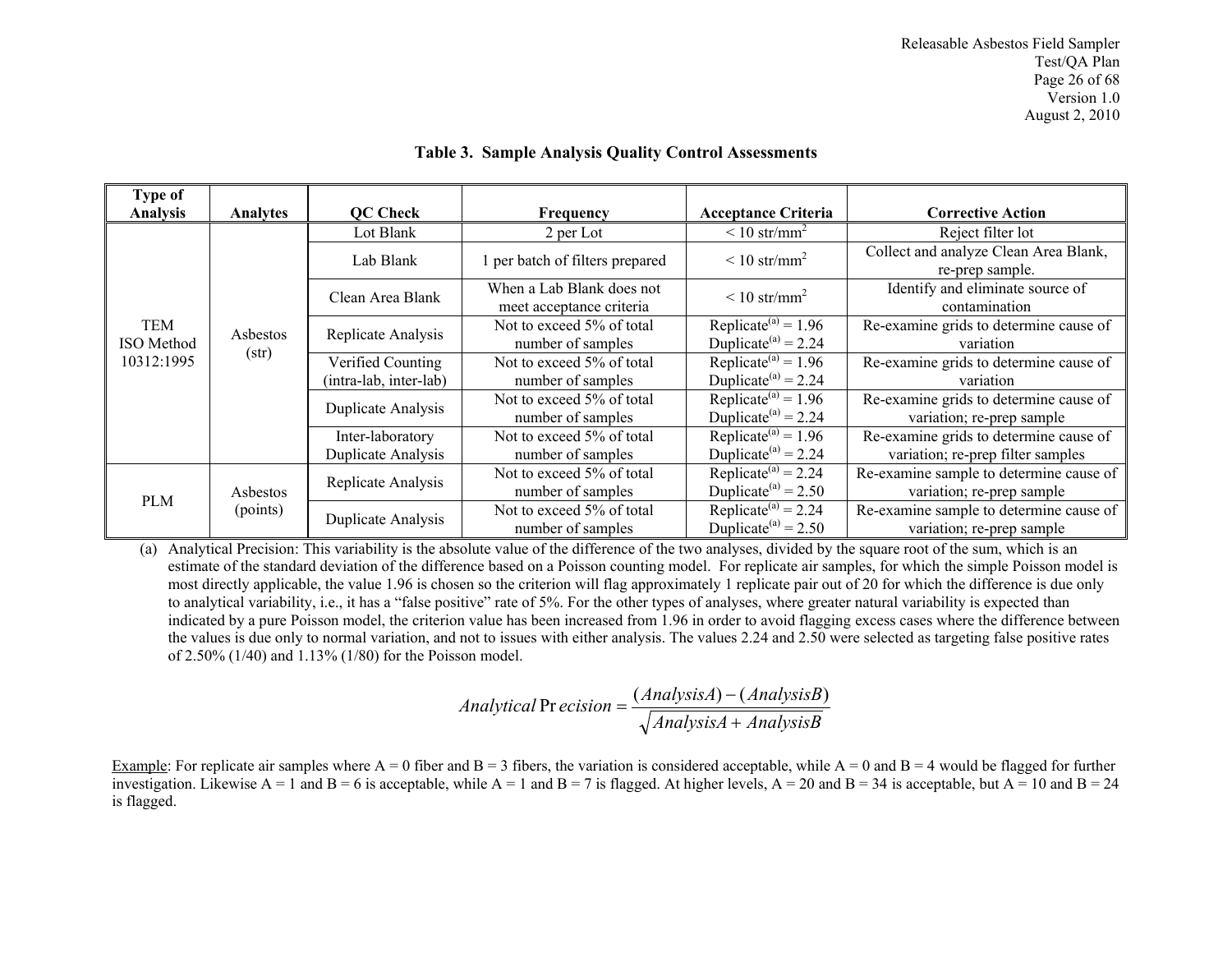<span id="page-27-0"></span>Releasable Asbestos Field Sampler Test/QA Plan Page 27 of 68 Version 1.0 August 2, 2010

#### **A9 SPECIAL TRAINING/CERTIFICATION**

Documentation of training related to technology testing, field testing, data analysis, and reporting is maintained for all Battelle technical staff in training files at their respective locations. The Battelle Quality Manager will verify the presence of appropriate training records prior to the start of testing. Battelle and EPA staff involved in this verification at the field sites will be specifically trained on the operation of the participating technology. Training in the use of the RAFS sampler will be based on the instructions provided in the vendor's user manual (Appendix G) and through hands-on training. Battelle will document this training with a consent form, signed and dated by the vendor, which states which Battelle technical staff have been trained to use the technology and can train other staff to do so as well. In the event that other staff members are required to use the technology, they will be trained by the operators that were trained by the vendors.

HAZWOPER training and respirator fit testing are required in order to work at the field sites, and at Battelle Columbus when using the asbestos-spiked soils. Health and safety plans at both the Battelle laboratory and field sites will be followed.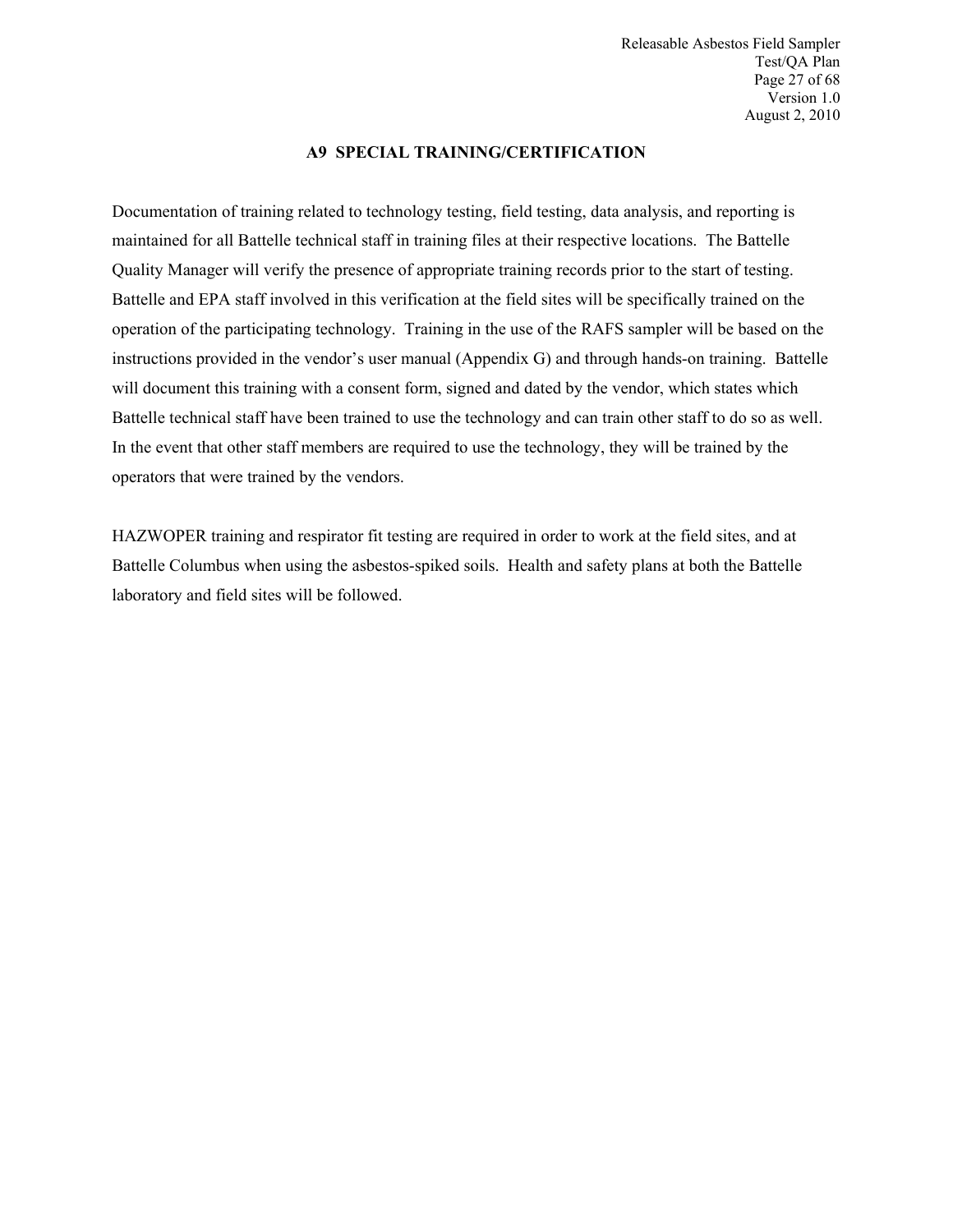<span id="page-28-0"></span>Releasable Asbestos Field Sampler Test/QA Plan Page 28 of 68 Version 1.0 August 2, 2010

#### **A10 DOCUMENTATION AND RECORDS**

The documents for this verification test will include the TQAP, vendor instructions, reference methods, verification reports, verification statements, and audit reports. The project records will include laboratory record books (LRBs) and data collection forms, supporting laboratory records, training records, electronic files (both raw data and spreadsheets), and QA audit files. Section B10 summarizes data management for the test and the types of data to be recorded. Documentation of Battelle staff training by vendors and copies of other project specific training will also be included in the project files. All of these records will be maintained by the VTC during the test, and will be transferred to permanent storage at Battelle's Records Management Office (RMO) at the conclusion of the verification test. All Battelle LRBs are stored indefinitely with the project files by Battelle's RMO. Section B10 further details the data management practices and responsibilities.

All data generated during this project will be recorded directly, promptly, and legibly in ink. All data entries will be dated on the date of entry, and signed or initialed by the person entering the data. Any changes in entries will be made so as not to obscure the original entry, will be dated and signed or initialed at the time of the change and will indicate the reason for the change. Project-specific data forms will be developed prior to testing to ensure that all critical information is documented in real time. The draft forms will be provided to the Battelle QA Manager for review.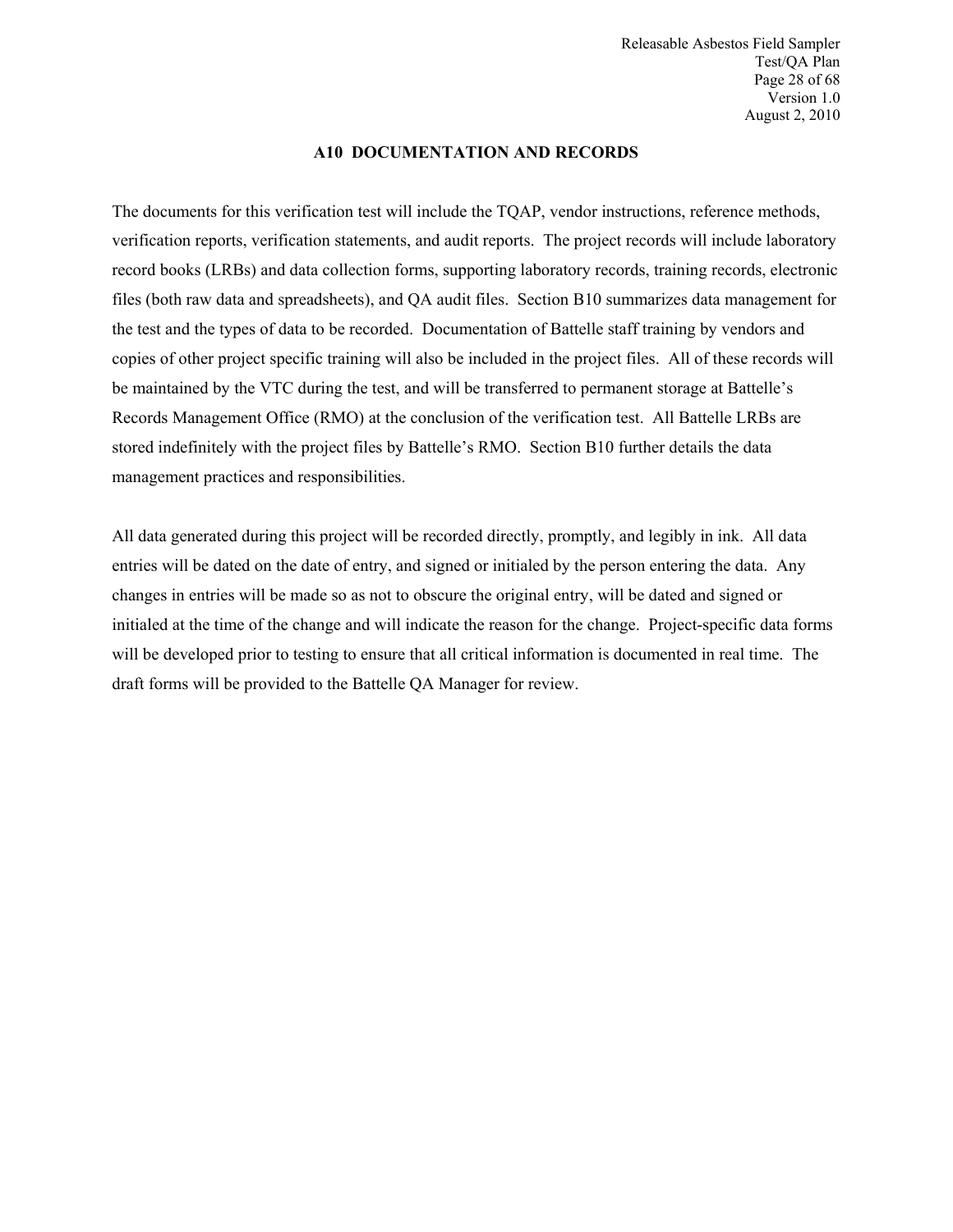Releasable Asbestos Field Sampler Test/QA Plan Page 29 of 68 Version 1.0 August 2, 2010

#### <span id="page-29-1"></span><span id="page-29-0"></span>**SECTION B**

#### **MEASUREMENT AND DATA ACQUISITION**

#### **B1 EXPERIMENTAL DESIGN**

This TQAP addresses the verification of RAFS samplers through laboratory and field testing. Specifically, the RAFS sampler will be evaluated for the following performance parameters:

- Comparability;
- Accuracy;
- Reproducibility;
- Variability/Consistency; and
- Operational factors (including sustainability).

The verification test will be conducted over a period of two months. The field testing will be completed in two phases, with each phase being at a different site; laboratory testing will be completed at Battelle's laboratories in Columbus.

#### <span id="page-29-2"></span>**B1.1 Test Procedures**

The following sections describe the test procedures that will be used to evaluate each of the performance parameters listed above. Accuracy and variability/consistency will be evaluated in the laboratory. Reproducibility, comparability and operational factors will be tested in the field. Cost information will be provided by the technology vendor (i.e., price of instrument, operation and maintenance cost). The performance parameters are defined in detail in Table 4.

<span id="page-29-3"></span>**B1.1.1 Field Testing.** Field testing will be performed in a similar manner at each of the two field test sites. The site will be prepared by cordoning off at least three distinct areas. The areas could be 10 ft by 10 ft squares at an industrial site (Weedsport, NY) or the yard of a private residence (Libby, MT). To be consistent, similar sampling points around each home will be selected for sampling. Within each area, a minimum of three sampling points will be selected for RAFS operation. Ideally, each soil type, soil cover, and asbestos contamination level for the test areas will be as similar as possible, but the asbestos contamination level in the soil may be significantly different. A relatively flat testing area, approximately 1 ft wide and 4 ft long, will be selected for the RAFS. This will allow the RAFS to maintain solid contact with the soil. The sampler tunnel has a footprint of 6-inches wide by 24-inches long. An uneven surface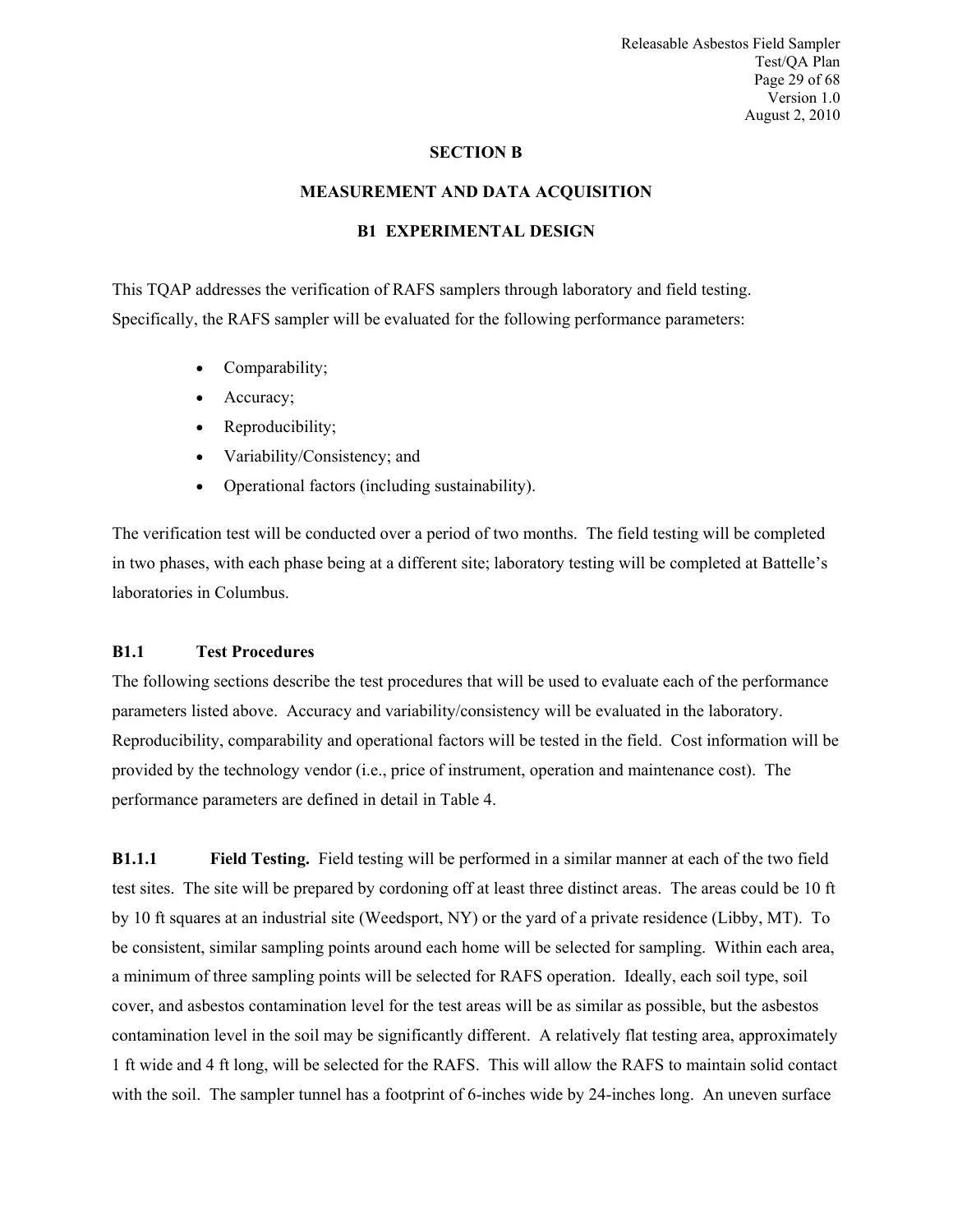| Location                  | <b>Phase</b>   | Performance<br>Parameter       | Objective                                                                                                                                                         | Variable                                                                                                                                                        | <b>Comparison Based On</b>                                                                                                                                                                                       | <b>Testing Frequency</b>                                                                                                                                                                                             | <b>Minimum</b><br>number of<br>data points<br>from asbestos<br>filters | Number of<br>data points<br>from soil<br>sampling |
|---------------------------|----------------|--------------------------------|-------------------------------------------------------------------------------------------------------------------------------------------------------------------|-----------------------------------------------------------------------------------------------------------------------------------------------------------------|------------------------------------------------------------------------------------------------------------------------------------------------------------------------------------------------------------------|----------------------------------------------------------------------------------------------------------------------------------------------------------------------------------------------------------------------|------------------------------------------------------------------------|---------------------------------------------------|
| Field                     | 1 & 3          | Reproducibility                | Determine the<br>reproducibility<br>within the RAFS<br>during application<br>at a sampling point                                                                  | Asbestos<br>concentration on<br>three filters within<br>the RAFS                                                                                                | Asbestos concentration<br>on the three filters<br>produced at each<br>sampling point                                                                                                                             | Triplicate filters from<br>at least 8 sites, equally<br>divided between<br>Libby, MT and<br>Weedsport, NY                                                                                                            | 8                                                                      | 8                                                 |
|                           | 1 & 3          | Comparability                  | Determine the<br>ability of the RAFS<br>to measure the<br>releasability of<br>asbestos from soil<br>at the same<br>accuracy as the<br>EPA accepted<br>method, ABS | Asbestos<br>concentration<br>obtained by the<br>average of the<br>concentration on<br>three filters within<br>the RAFS.<br>ABS filter asbestos<br>concentration | Soil samples, ABS and<br>the RAFS will be<br>applied at the same<br>sampling point and the<br>asbestos concentration<br>obtained from each will<br>be compared                                                   | The RAFS will be<br>applied at three<br>locations within one<br>ABS sampling area                                                                                                                                    | 24                                                                     | 24                                                |
| Laboratory                | $\overline{2}$ | Accuracy                       | Determine the<br>ability of the RAFS<br>to measure the<br>releasability of<br>asbestos from soil<br>that is known to<br>contain asbestos<br>fibers                | Average asbestos<br>concentration<br>obtained from the<br>three filters within<br>the RAFS at<br>different soil<br>moisture contents                            | Whether or not asbestos<br>is detected by the RAFS<br>in soil known t contain<br>asbestos. Asbestos<br>concentration<br>determined in soil know<br>to contain asbestos at<br>different soil moisture<br>contents | The RAFS will be<br>applied at three<br>locations within the<br>4ft by 4ft wooden<br>frame with soil                                                                                                                 | 21                                                                     | $\overline{7}$                                    |
| Laboratory<br>(Continued) | $\overline{2}$ | Variability and<br>Consistency | Determine the<br>consistency in data<br>obtained between<br>two different<br>instruments                                                                          | Average<br>concentration of<br>asbestos from three<br>filters within the<br>RAFS of two<br><b>RAFS</b> instruments                                              | Average asbestos<br>concentration detected<br>on the three filters<br>produced at each<br>sampling point from<br>two independent<br>samplers at the same<br>location                                             | The RAFS will be<br>applied at three<br>different sampling<br>locations in soil<br>known to contain<br>asbestos. A second<br>independent sampler<br>will also be applied in<br>the soil known to<br>contain asbestos | $\overline{18}$                                                        | 6                                                 |

# <span id="page-30-0"></span>**Table 4. Summary of Tests and Testing Frequency**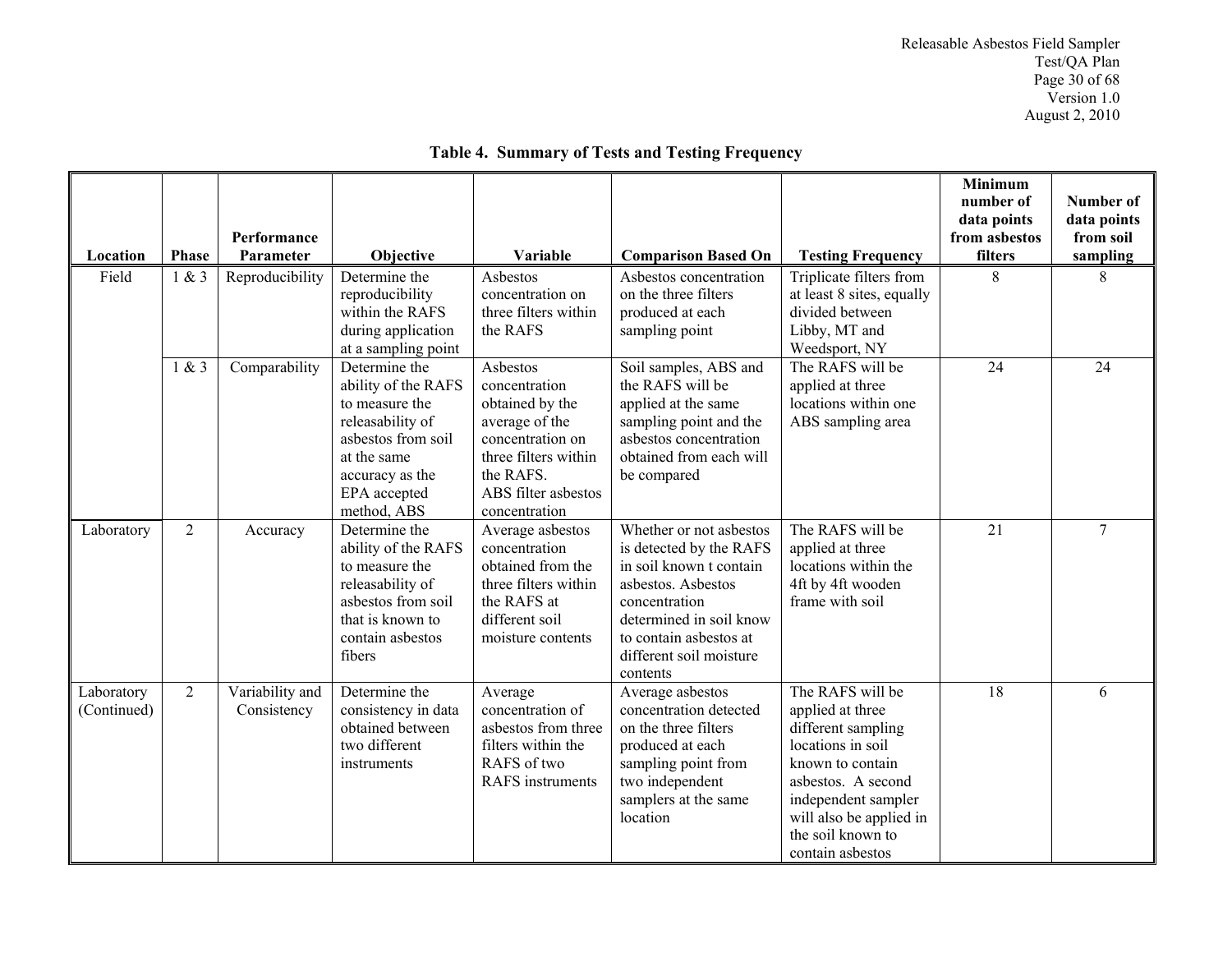beneath the tunnel walls will be evened to prevent the release of air beneath the walls. Small gaps between the sampler and the soil will be filled with extra soil.

The surface beneath the sampler tunnel walls will be leveled to ensure that the rake tines reach a depth of between  $\frac{1}{4}$  to  $\frac{3}{4}$ -inch into the soil. The rake tines will maintain consistent contact with the soil along the entire length of traverse during sample collection.

The sampling point soil will be kept free of rocks, twigs, roots, and other detritus larger than approximately  $\frac{1}{2}$ -inch in any dimension to prevent the rake mechanism from stalling. As a general rule, the sampling point is acceptable if the bare soil to vegetation ratio is 1:1 with even coverage. Heavy vegetation, such as a lawn, will require removal of vegetation to achieve the 1:1 ratio. Extremely compacted soil may be gently loosened with a hand-held pickax if the rake tines are unable to penetrate the soil. These conditions will be applied to test areas for RAFS and ABS.

The rake will be mounted to a shaft, which is attached to a motorized screw-drive. The mounting connection allows for a moderate degree of lateral motion as the rake traverses the tunnel. The lateral motion of the rake increases the surface area of the soil that is mechanically disturbed. As the rake traverses the tunnel, grooves are created in the soil and the rake mechanism is lowered by its weight to accommodate the soil plane. Typically, the rake reaches a depth of approximately 1/8-inch in compacted soil, ¼-inch in firm soil, and greater than ½-inch in sandy soil.

If precipitation is forecasted, the sampling points will be covered with approximately a six by six ft plastic tarp, held in place with tent stakes to maintain the soil moisture content. The soil moisture content will be measured at five locations around the sampler's footprint to obtain a representative value of the soil moisture content (i.e., measured at the four ordinal points and at the center of RAFS tunnel). Before the RAFS is used, the soil moisture content will be measured using a soil moisture meter. A MetOne (or equivalent) particle counter will be utilized to measure the releasability of particles from the soil surface to determine the period of time required for collecting each sample. Soil samples will be taken from each one by four ft area at the center of the RAFS and at the four cardinal points of the sampler, and composited into one soil sample to determine the asbestos concentration in the soil. Therefore, there will be one composite soil sample per RAFS sampling point. The SOP for soil sampling is provided in Appendix A. The asbestos content in these soil samples will be measured by 1,000 point count (0.1%) by PLM using EPA 600/R-93/116.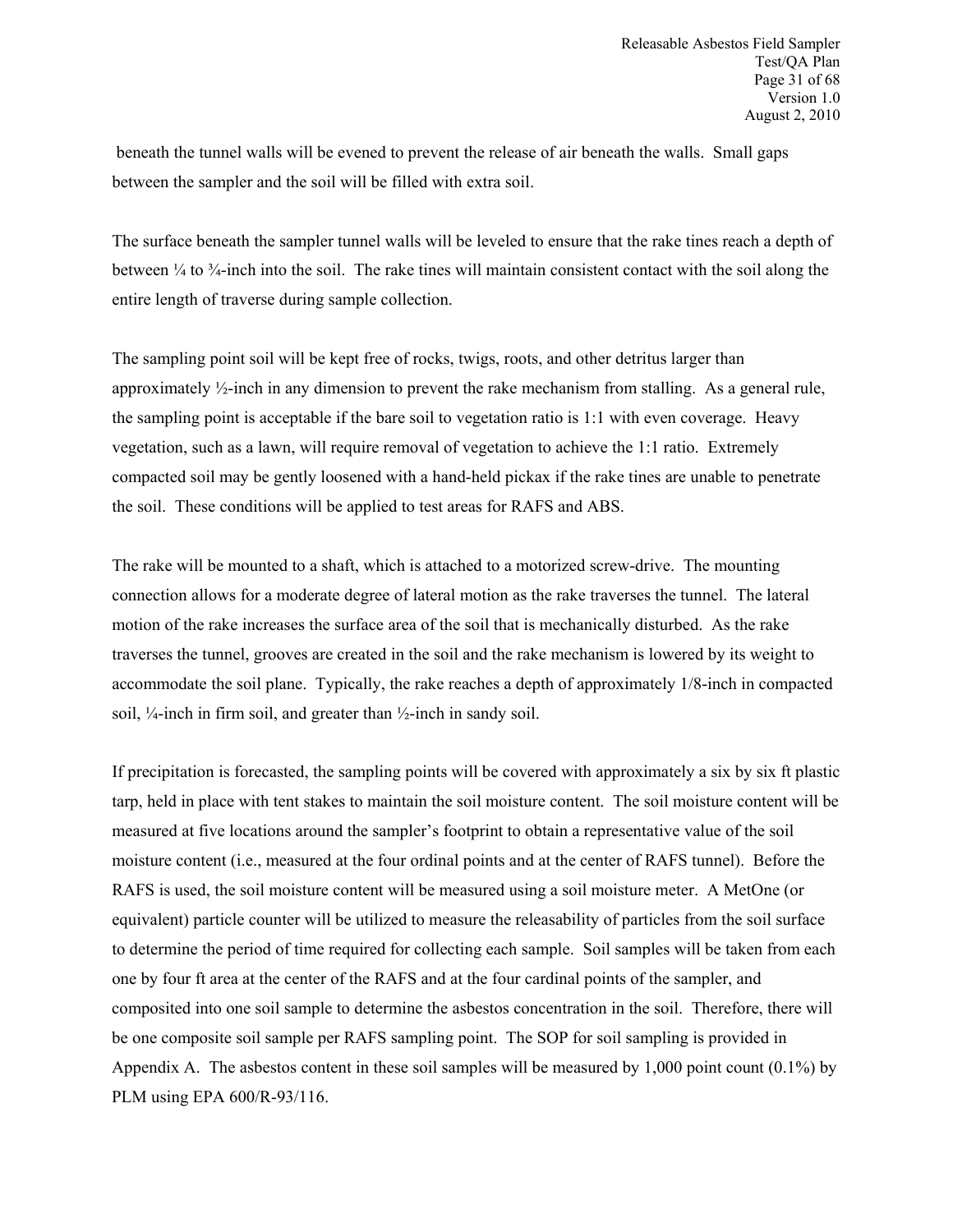*Determining sampling time-* Sample collection is dependent on the generated aerosol concentration and sample volume (sampling flow rate x sampling time) of the RAFS sampler. Sample periods will be sufficiently long to collect an adequate amount of aerosol to achieve the specified direct-transfer TEM analytical detection limit (e.g.,  $0.005$   $[cc]$ <sup>-1</sup>). The following methods will be used to determine the sampling time.

a) A hand-held optical particle counter (e.g., MetOne GT-521) will be used to determine the particulate air concentration (i.e., number particles/cm 3 ) or generation rate (number particles per second) from the RAFS. The MetOne particle counter manual is provided in Appendix E. Typically, the highest particle concentration and generation rate occur within the first five minutes of sample collection. Hence, the sample collection time for the first sample will be determined based on the air concentration or generation rate after the first five minutes. Table 5 provides guidance on determining sampling time for the first sample to obtain an acceptable filter loading for asbestos analysis using direct transfer specimen preparation for TEM analysis.

<span id="page-32-0"></span>

| <b>Aerosol Concentration</b><br>(number of<br>particles/ $cm3$ ) | Sampling<br>Time (mins) | <b>Sample Volume</b><br>(liters <sup>a</sup> ) |
|------------------------------------------------------------------|-------------------------|------------------------------------------------|
| >25                                                              | 5 or less               | <68                                            |
| $\sim$ 10                                                        | 5 to 10                 | 68 to 135                                      |
| $\sim$ 5                                                         | $10 \text{ to } 20$     | 135 to 270                                     |
| $\sim$ 2                                                         | 15 to 40                | 203 to 540                                     |
| $\sim$                                                           | 30 to 75                | 400 to 1000                                    |
|                                                                  | 45 to 110               | 600 to 1500                                    |

**Table 5. Guidance to Determine Target Sampling Time Based on Generated Particulate Number, Generation Rate, or Concentration**

b) After initiating the test sample, once the target sampling period is reached, all three sampling pumps (pumps within the RAFS that pull air over the soil and through the filters) will be paused and the filter cassette removed from location #1 for observation by visual examination by an unaided eye. Based on the visual examination of the filter particulate loading, sampling will either be terminated and the remaining two filter cassettes removed, or sampling will continue with the sampling on filter cassettes #2 and #3. If loading is insufficient on location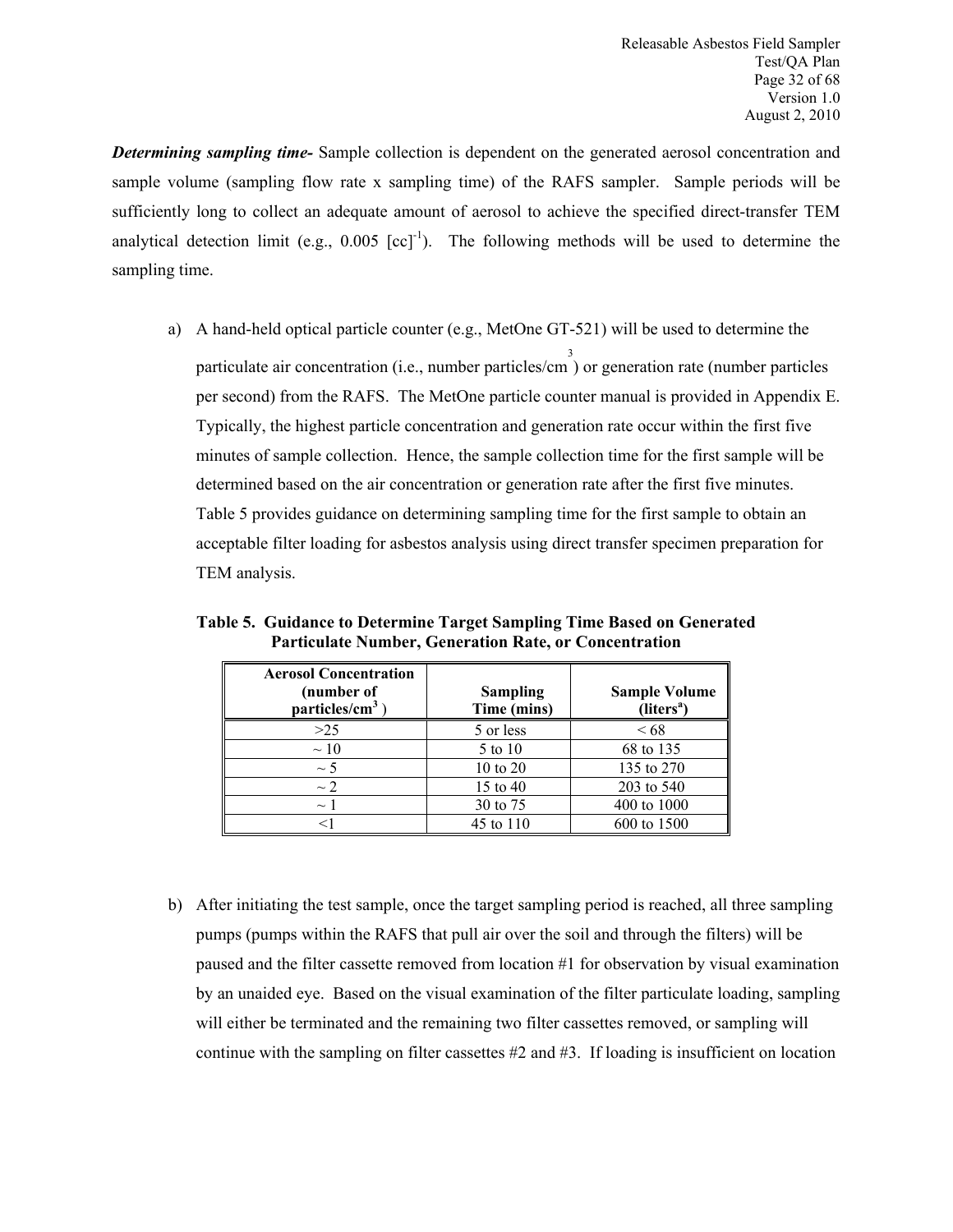#1, the cassette will be reinserted for additional sample collection. Otherwise filter cassette #1 will be properly stored for potential subsequent TEM analysis in the laboratory.

Typically, the sampling period for the second filter cassette will extend five, 10, or 15 minutes (or even longer), depending on the visible particulate loading on the filter and the aerosol concentration being observed. After achieving the target sampling period, the two sampling pumps will be paused, and the filter cassette removed from location #2. Based on the visual examination of the filter particulate loading, either the sampling will be terminated and the third filter cassette removed, or sampling on filter cassette #3 will be continued. If loading is insufficient on location #2, the cassette will be reinserted for additional sample collection. Otherwise filter cassette  $#2$  will be properly stored for potential subsequent TEM analysis in the laboratory.

- c) The sampling period for the third filter cassette will extend five, 10, or 15 minutes (or even longer) depending on the visible particulate loading on the filter and the aerosol concentration being observed. After achieving the target sampling period, the sampling pump will be paused, and the filter cassette removed from location #3. If loading is insufficient on location #3, the cassette will be reinserted for additional sample collection. The filter cassette will be properly stored for potential subsequent TEM analysis in the laboratory.
- d) The sample time for the sample with the largest air volume and acceptable particulate loading for TEM analysis using direct transfer specimen preparation will be selected and the corresponding sampling time will be used to collect all samples.

*Determining soil moisture content* – The vendor indicated that soil moisture content should be below 35% for proper release and aerosolization of asbestos from the soil. Soil moisture content will be measured by a soil moisture meter (e.g., FieldScout TDR 100 Soil Moisture Meter). The manual for the soil moisture meter is provided in Appendix D. Data quality indicators (DQIs) or quality parameters are presented in Table 2.

<span id="page-33-0"></span>**B1.1.2 Reproducibility.** Reproducibility assessment will determine the precision of the asbestos concentrations measured by the RAFS. With each application of the RAFS, up to three independent filters are obtained. If the fan speed, rake power, volumetric flow rate, and sample time (Table 6) are kept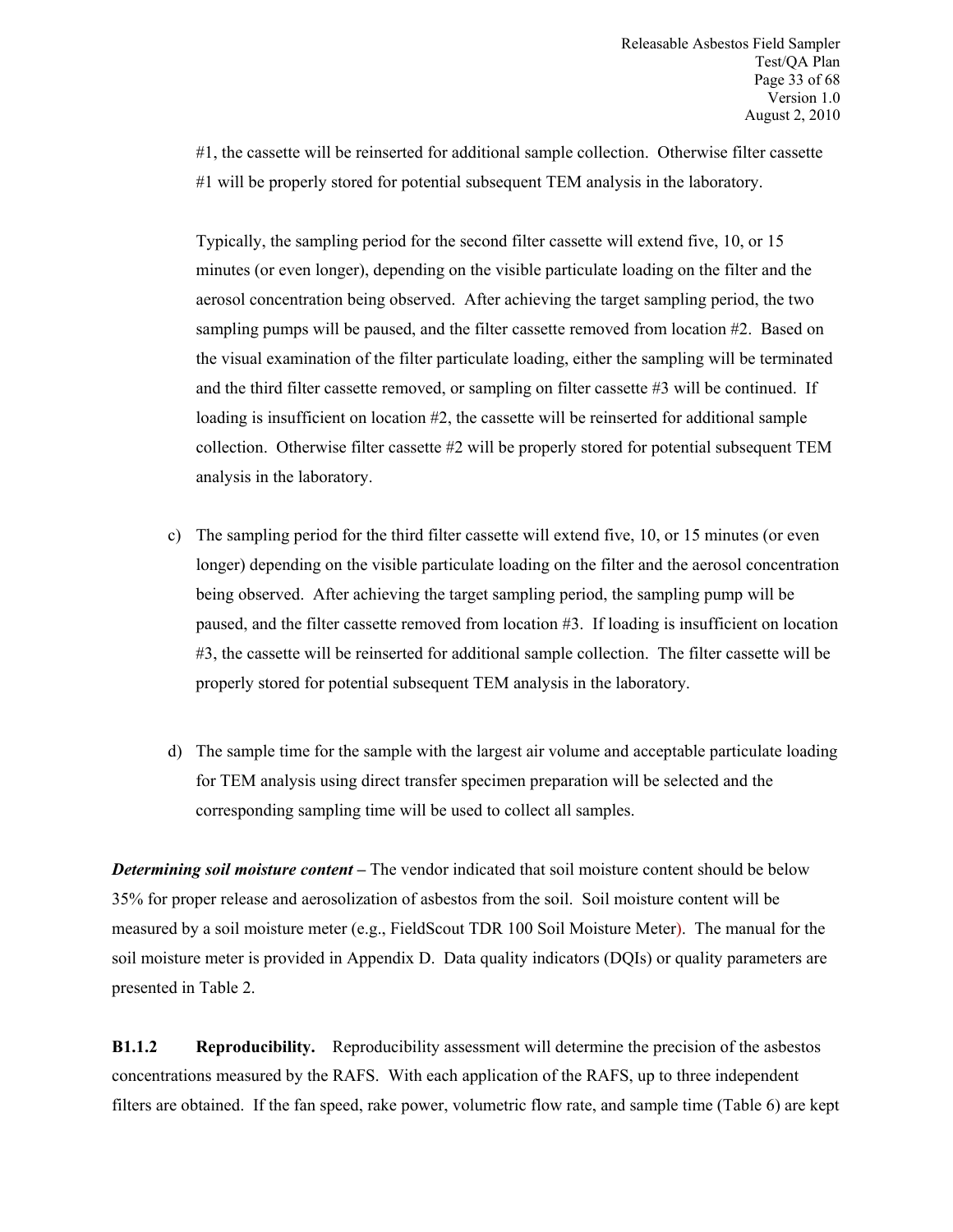reasonably constant, the concentration of asbestos detected on the three filters contained each time the RAFS is applied should be similar. Similar concentrations indicate that the RAFS measurements are reproducible. To obtain sufficient data to conduct a statistical evaluation, asbestos concentration on the three filters will be compared for each sampling point. At the RAFS reproducibility, triplicate samples will be collected at a minimum of eight locations (four at Libby and four at Weedsport). Asbestos concentration on the three filters for each sampling point will be compared as described in Section B1.3.

| Item                        | <b>Target Setting</b>             | <b>Adjustment Location</b> |
|-----------------------------|-----------------------------------|----------------------------|
| Fan<br>(air velocity)       | 280 - 380 fpm                     | RAFS control panel         |
| Rake<br>(traverse speed)    | $1 \text{ cyc}/20 - 30 \text{ s}$ | RAFS control panel         |
| Sampling pump<br>flow rate) | $13 - 14$ lpm                     | Rotameter flow valve       |

<span id="page-34-1"></span>**Table 6. Vendor-Specified Operating Parameters**

<span id="page-34-0"></span>**B1.1.3 Comparability.** Comparability refers to the ability of the RAFS sampler to monitor releasability of asbestos at the same or similar level to the EPA ABS method (considered the reference measurement). Use of the RAFS will follow the manual provided with the equipment, and ABS activities will be conducted as outlined in the SOP for Activity Based Sampling, SOP 2084 (Appendix C). At least eight 10 by 10 ft areas, or residences, will be selected for ABS/RAFS comparability measurements. Four areas will be located at the Weedsport, NY site and four residences will be sampled in Libby, MT. Within each area, at least three sampling points will be selected. At each sampling point, the RAFS will first be applied. ABS by raking will then be conducted in the same selected area. The asbestos concentrations obtained from a RAFS sample taken from within a given 10 by 10 ft area will be averaged for comparison with the ABS result from the same area. ABS samples will be taken by the EPA representative as outlined in the Libby OU4 Sampling and Analysis Plan. A composite sample of soil from the four cardinal points of the RAFS and at the center of the RAFS will be collected at each sampling point. Asbestos concentrations will be measured using the ISO 10312:1995 method for both the ABS and RAFS filters. A minimum of 24 soil samples (eight areas, three sampling points, five samples per point, combined into one composite sample) and 24 filters from the RAFS (eight areas, three sampling points, one filter per point) will be analyzed. Battelle will divide the sample quantities equally between Libby, MT and Weedsport, NY. Note that ISO Method 10312:1995 analysis of ABS samples will be performed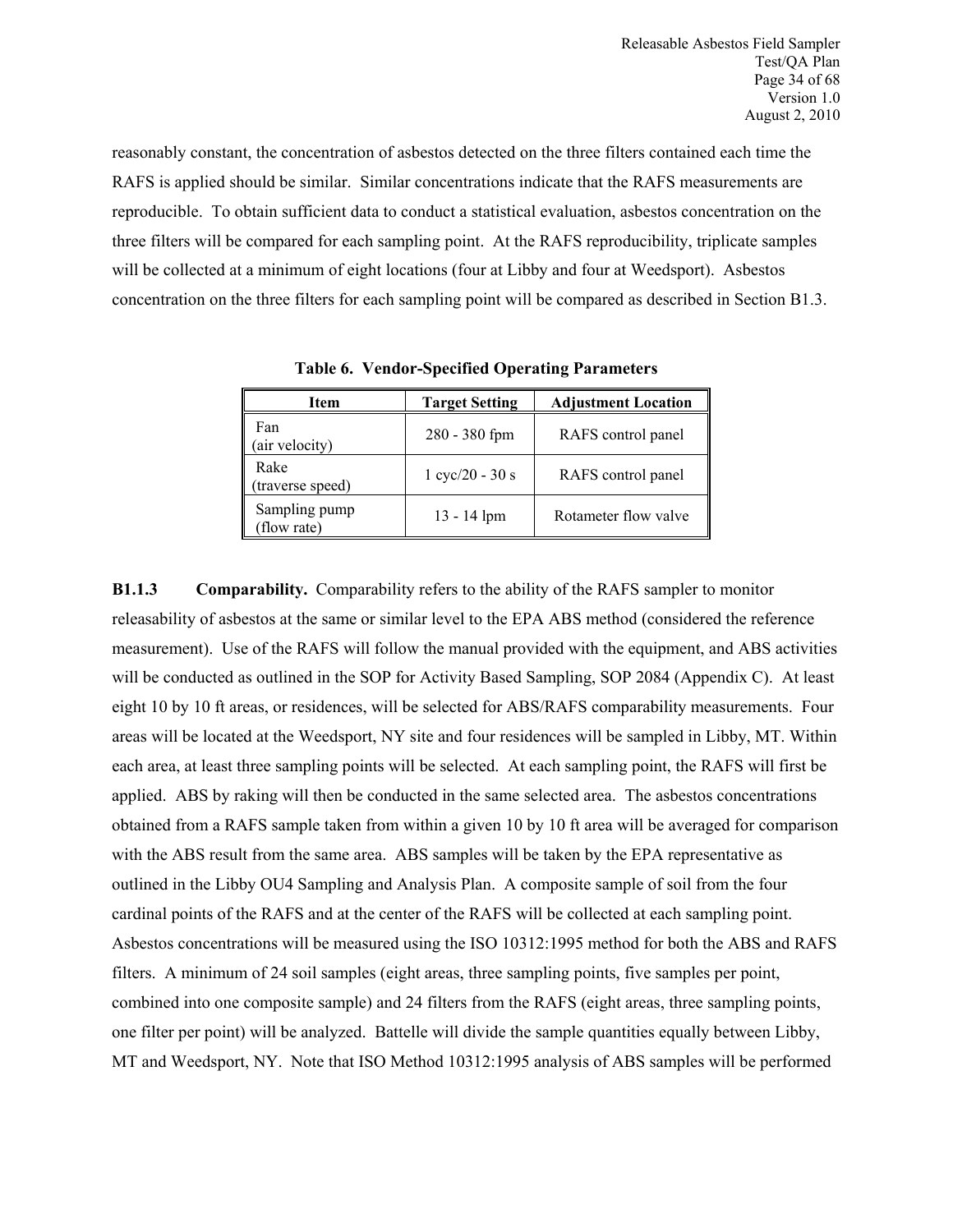at the analytical laboratory specified by the EPA Regional Office. Table 4 outlines the number of samples to be taken.

<span id="page-35-0"></span>**B1.1.4 Operational Factors.** The operational factors to be measured in the field include the training required to operate the RAFS sampler. The vendor will train one Battelle staff member on the use of the RAFS sampler. The Battelle staff member, as well as the vendor, will individually use the sampler during the field and laboratory tests. The Battelle staff member will then report on the ease of training and use of the RAFS. The RAFS will also be compared to the EPA approved ABS method in terms of its sustainability (i.e., the sampling time, waste produced, and the amount of protective equipment required) by the Battelle staff member. Examples of information to be recorded include vendor effort during training, ease of technology use, cost associated with maintenance of technology, overall convenience of the technology, safety issues of technology, number of samples that can be taken per day, and clarity of the vendor instructions and manual. Battelle will summarize these observations to aid in describing the operational factors for the technology in the verification report.

#### <span id="page-35-1"></span>**B1.2 Laboratory Test**

The objectives of the laboratory tests are to assess the RAFS ability to release asbestos from soil as a function of environmental conditions, specifically asbestos concentration in soil and soil moisture content. The laboratory tests will be performed on topsoil in a temperature and humidity controlled laboratory. The soil used will be a mixture of fine and coarse sands with organic materials to control soil moisture. All laboratory tests will be performed in a four by four ft wooden frame holding approximately three inches of soil. Several four by four ft wooden frames will be used for the laboratory tests. The results of the laboratory tests are independent and will not be compared to the results of the field tests.

<span id="page-35-2"></span>**B1.2.1** Accuracy**.** The accuracy of the sampler will be verified by measuring the asbestos releasability from soil that is known to contain asbestos. Chrysotile "A" Rhodesian Asbestos 0.10 g will be mixed with soil and packed into a four by four ft wooden frame. Before addition of the asbestos to the soil, the moisture content of the soil in the wooden frame will be determined to ensure that soil moisture content is less than 35%. Soil samples taken at the four ordinal points around the RAFS and at the center of the RAFS will be combined into one composite soil sample. The RAFS will then be applied to the soil to determine the optimum sampling time using the procedure outlined in Section B.1.1.1. That sampling time will then be utilized to test the RAFS's ability to release and detect asbestos from the soil. The RAFS only needs to be applied at one sampling point since asbestos is known to be present. This yields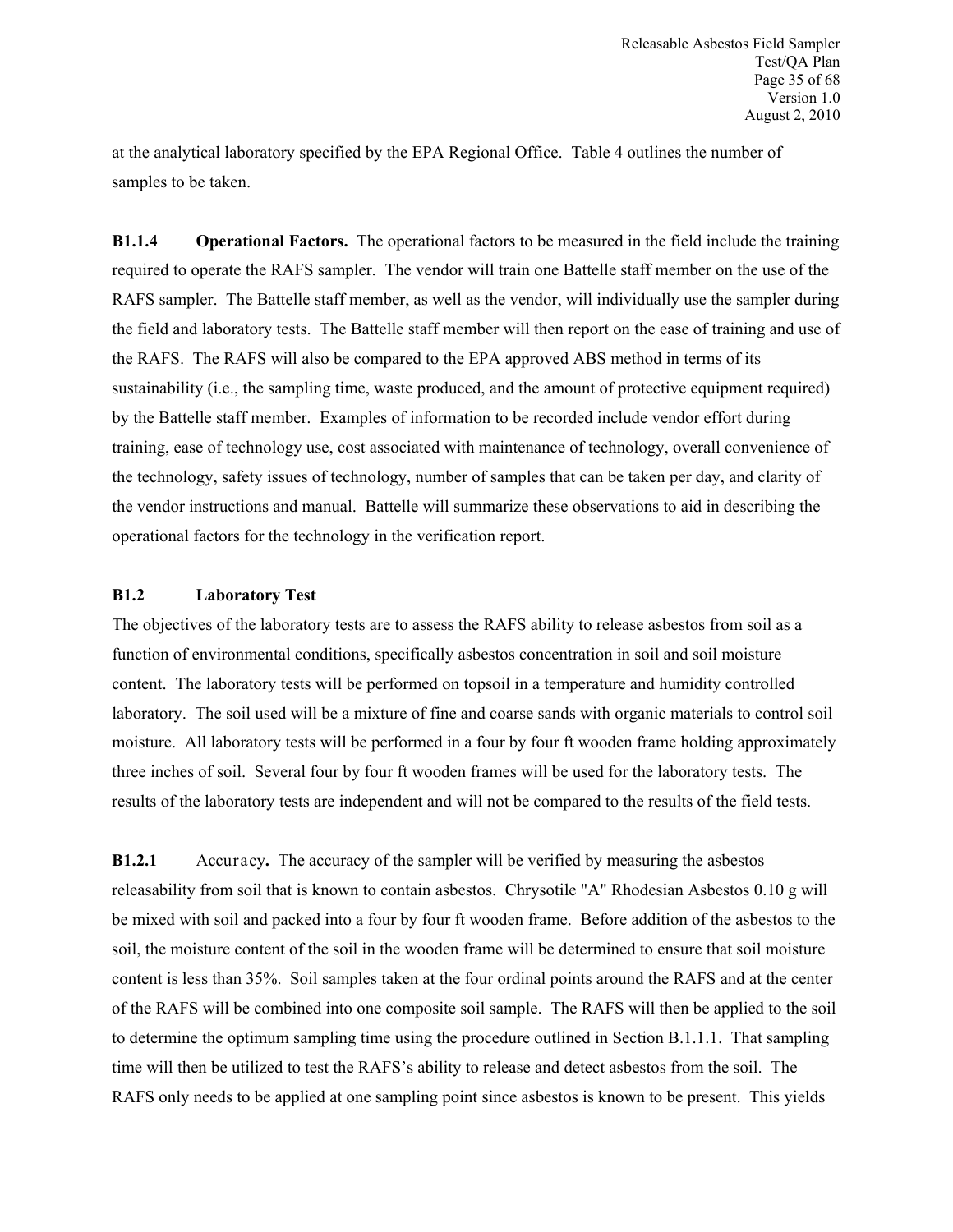three filters and one composite soil sample. The fan speed, rake power, and sample volume will be recorded and held constant during this test (Table 6).

The aerosolization of asbestos by the RAFS will also be tested at varying soil moisture content within the acceptable range. Soil moisture content of 5% and 15% will be tested on the soil amended with asbestos starting with soil at 5% and increased by 10% by adding water before the test. The soil moisture content will be confirmed at the soil surface at least to a depth of one inch using the soil moisture meter. At each soil moisture content, the sampler will take three separate measurements. A total of 18 filters will be analyzed (two soil moisture conditions, three sampling points per moisture condition, three filters per RAFS application) and six soil samples (two soil moisture conditions, three sampling points per moisture condition, five samples per sampling point composited into one sample each).

<span id="page-36-0"></span>**B1.2.2 Variability/Consistency.** In the laboratory, two RAFS will be used to measure the releasability of asbestos from soil known to contain asbestos. The ability of both samplers to measure the releasability of asbestos identically will be monitored by operating each sampler three times within the four by four ft wooden frame containing soil known to contain asbestos. The fan speed, rake power and sample volume collected will be recorded and remain constant for both samplers (Table 6). The length of time the samples are taken will be previously determined using the procedure described in Section B1.1.1. An average of the asbestos concentration obtained from the three filters within the RAFS will be calculated and compared to the same value for the second RAFS. A total of 18 filters will be analyzed (three per sampling event, three sampling events, for two RAFS), and six soil samples (two RAFS, three sampling events each, one composite soil sample per sampling event).

#### **B1.3 Statistical Analysis**

The analytical data obtained from the RAFS will be used to calculate the emission rate of the RAFS and the asbestos concentration released from the soil.

> <span id="page-36-1"></span>*SamplingTime AsbestosStructuresperfilter EmissionRate* <sup>=</sup>

*SampleVolume AsbestosStructuresperFilter AsbestosConcentration* <sup>=</sup>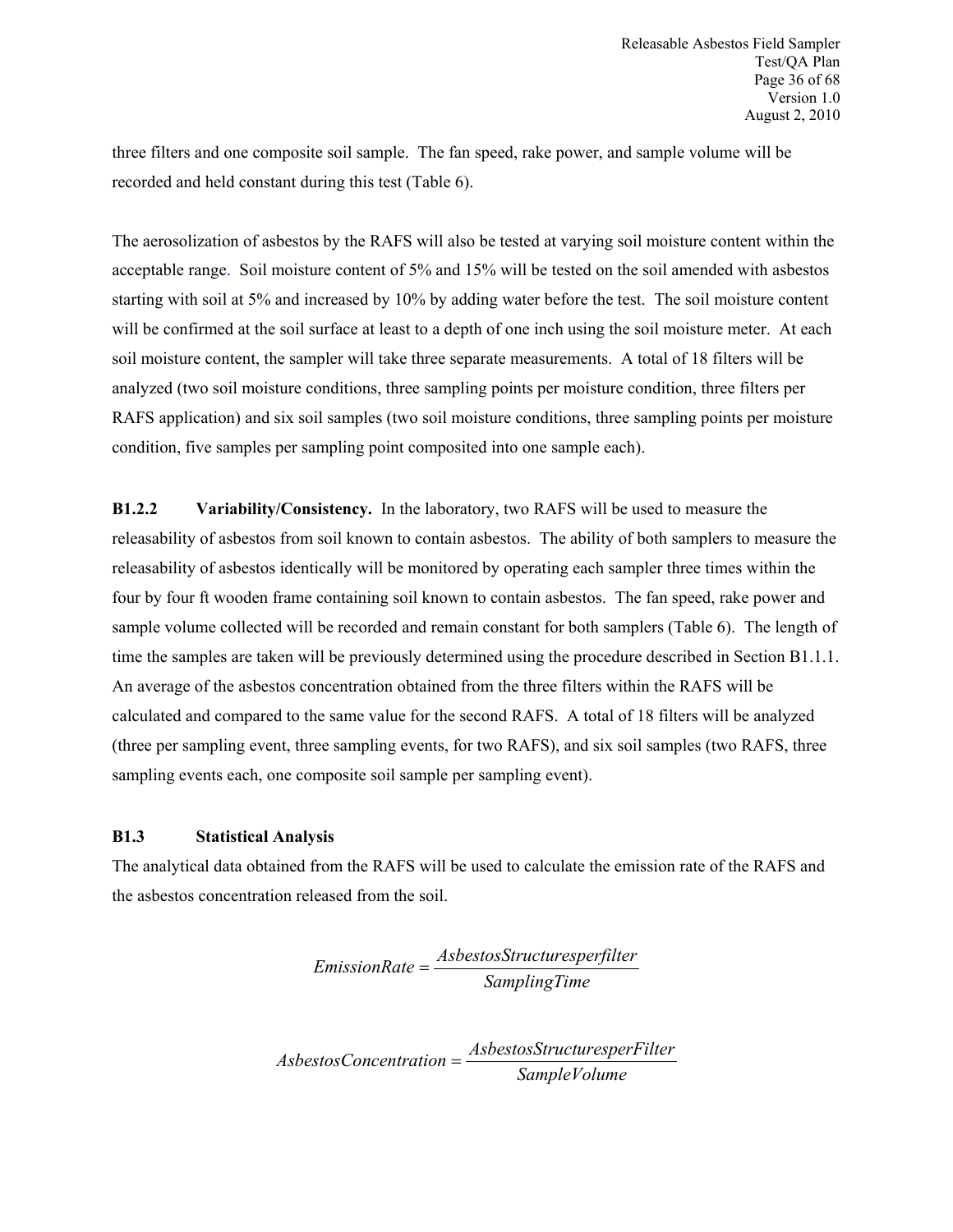The statistical methods and calculations used for evaluation of the quantitative performance parameters are described in the following sections.

<span id="page-37-0"></span>**B1.3.1 Reproducibility.** The reproducibility of the data obtained from the three filters within the RAFS will be determined. The RAFS will be applied at three sampling points. At each sampling point, three filters, and therefore three data points, will be obtained and compared. This will be done at three sampling points yielding triplicate measurements. The relative percent standard deviation (RSD) between the measurements will be calculated.

$$
\%RSD_i = \frac{s}{\overline{Y}_i} \times 100
$$

Where  $Y_i$  is the average sampler response *i*, and **s** the standard deviation of the sampler responses.

<span id="page-37-1"></span>**B1.3.2** Comparability. Comparability is the agreement between the measurements collected by two identical devices or measures (in this case, asbestos concentration obtained from the RAFS and by ABS). Comparability is reported as the relative percent difference (RPD) between multiple samples, measurements, or sample analyses. At each sample point, three filters and three asbestos concentrations will be obtained. An average of the asbestos concentration at each sampling point will be determined. At each area where ABS is applied, the RAFS is applied at four sampling points so there will be four data points to compare to each ABS result. An RPD (difference over mean) will be determined for each of the four RAFS sampling points to the ABS result.

$$
\%RPD = \frac{RAFS - ABS}{(RAFS + ABS)/2}
$$

In addition, a one way ANOVA or t-test of the data will be conducted to compare the average asbestos concentration obtained from the RAFS and ABS methods.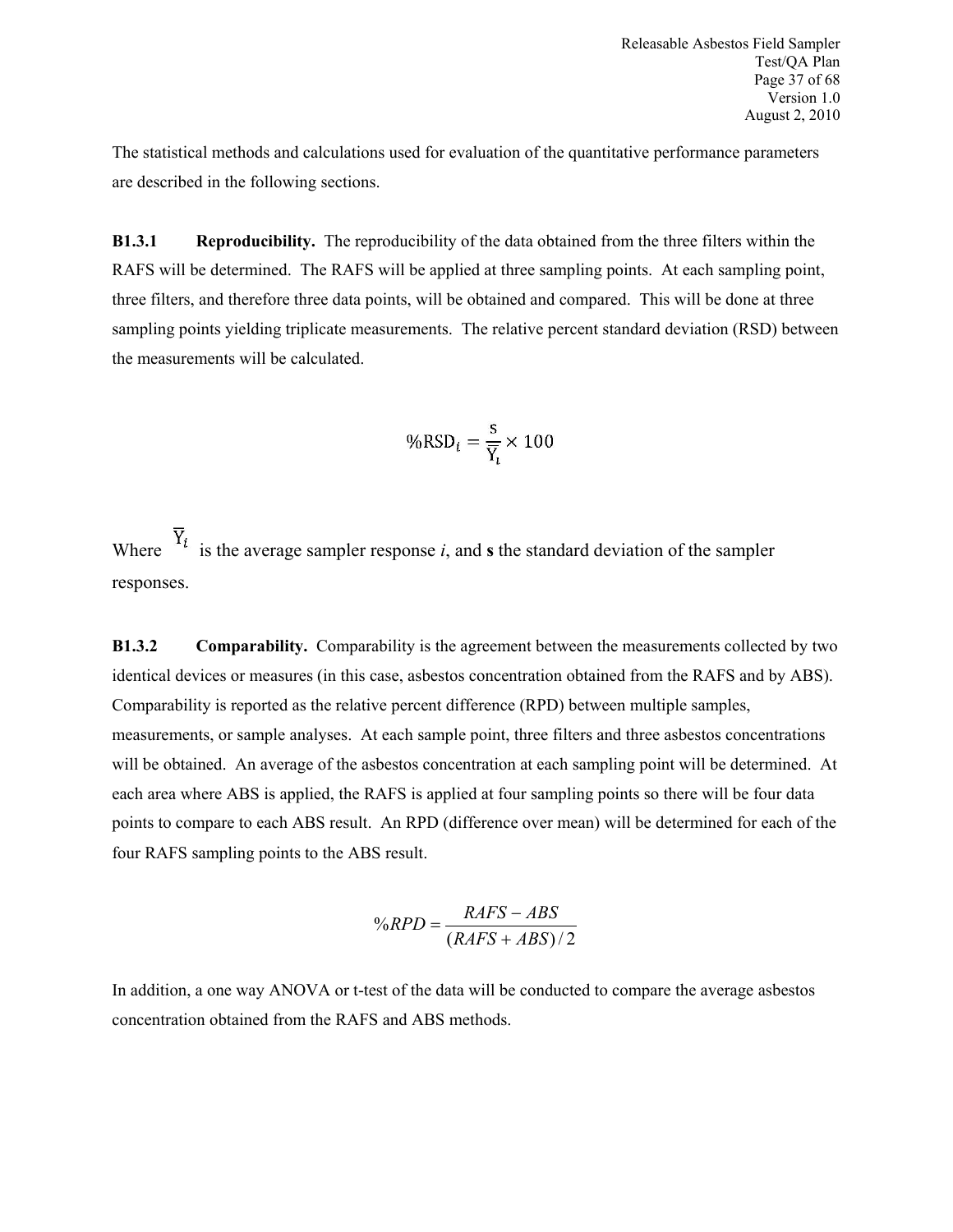Releasable Asbestos Field Sampler Test/QA Plan Page 38 of 68 Version 1.0 August 2, 2010

$$
t = \frac{uR - uA}{\sqrt{\frac{\text{var }R}{nT} + \frac{\text{var }A}{nA}}}
$$

where u represents the average asbestos concentration for one sampling area, R represents the RAFS data, and A represents the ABS data. The variance of the data is var, and n is the number of samples.

<span id="page-38-0"></span>**B1.3.3 Accuracy.** The accuracy of the sampler will be verified by measuring the asbestos releasability from soil that is known to contain asbestos. The details of the test are presented in Section B1.2.1.

When soil moisture concentration is found to be variable, a sampling point at each moisture concentration will be collected. From each sampling point, three asbestos concentrations will be obtained from the three filters within the RAFS. An average RAFS concentration will be obtained from the three filters. Soil moisture contents of 5% and 15% will be targeted for soils with known asbestos concentrations. The percent difference in releasability of asbestos at the different moisture conditions will be measured.

<span id="page-38-1"></span>
$$
\%RPD = \frac{u1 - i}{(u1 + i)/2}
$$

where *u*1 represents the average asbestos concentration obtained from the three filters at each RAFS sampling point, and *i* represents the concentration of asbestos obtained from the ABS measurement in that sampling area.

**B1.3.4** *Variability and Consistency.* Variability and consistency is determined in a laboratory analysis by measuring the releasability of asbestos from two RAFS in soil known to contain asbestos. Each RAFS will be applied at three sampling points. From each sampling point, three asbestos concentrations are obtained from the three filters within the RAFS. An average RAFS concentration will be obtained from the three filters. This will be done three times for both RAFS. To compare the variability and consistency of the results, the RPD of the data will be determined.

$$
\%RPD = \frac{u1 - u2}{(u1 + u2)/2}
$$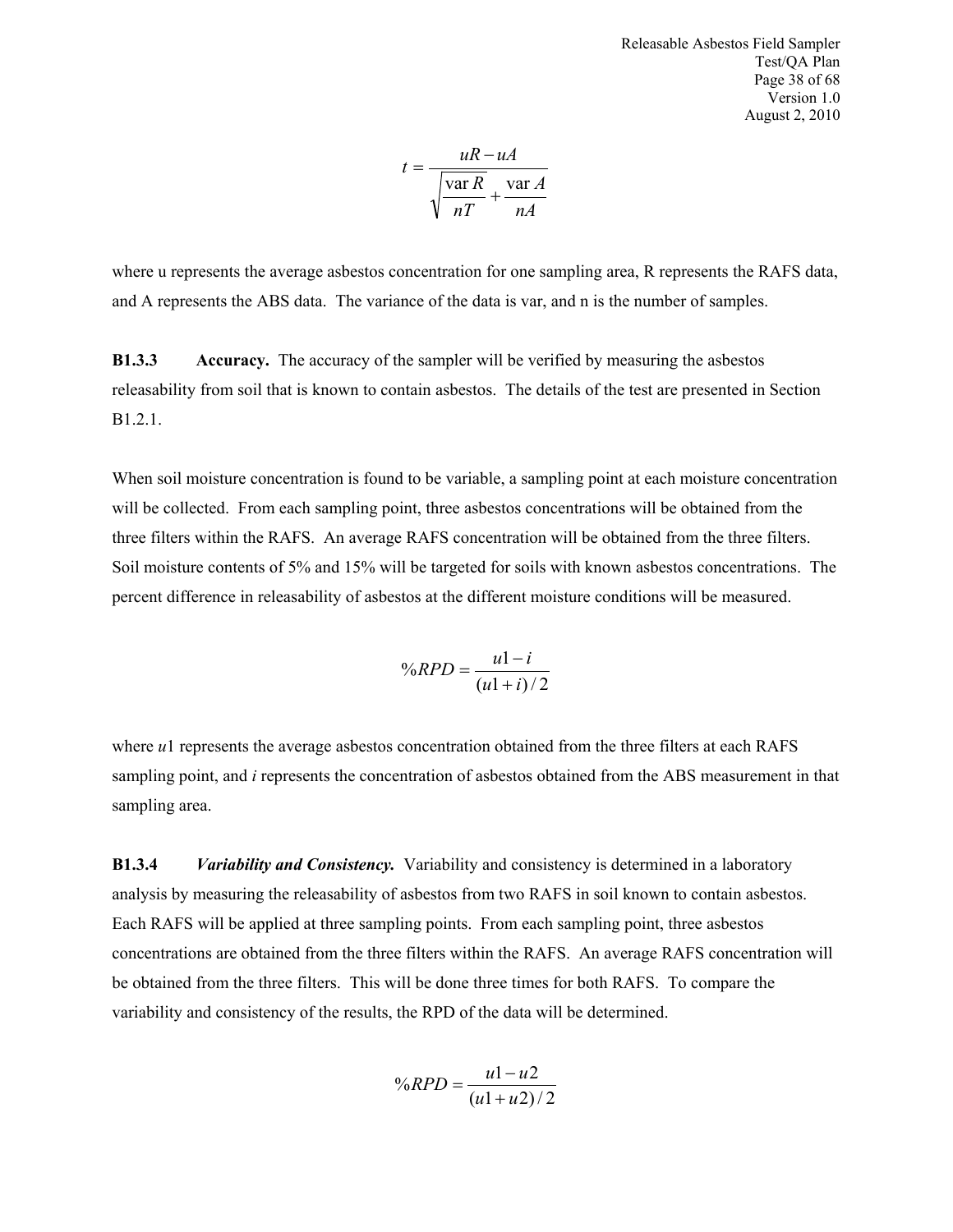where *u*1 represents the average asbestos concentration obtained from one sampling point from the first RAFS, and *u*2u2 represents the average asbestos concentration obtained from one sampling point for the second RAFS.

#### <span id="page-39-1"></span><span id="page-39-0"></span>**B2 SAMPLING METHOD REQUIREMENTS**

Sampling will be performed according to the vendor provided instructions and training. ABS sampling will be performed by field staff at the site as part of each site's on-going characterization activities. RAFS sampling will be conducted according to the RAFS manual provided by the vendor (Appendix G). Manuals and SOPs for all instruments are provided in the appendices.

#### **B3 SAMPLE HANDLING AND CUSTODY REQUIREMENTS**

Sample custody will be documented for the filter, soil, and ABS samples. A chain-of-custody (COC) form will include details about the sample, such as the time, date, location, and person collecting the sample. The COC form will track sample release from the sampling location to the testing laboratory. The COC form will be signed by the person relinquishing samples once that person has verified that the COC form is accurate. Upon arrival at the testing laboratory, COC forms will be signed by the person receiving the sample once that person has verified that all samples identified on the COC forms are present. Copies of all COC forms will be delivered to the VTC and maintained with the test records.

Section B3.2 describes the proper handling of the filter cassettes for subsequent TEM analysis. All samples will be transferred to the analytical laboratory using COC documentation.

The COC procedures emphasize careful documentation of constant secure custody of samples during the field, transport, and analytical stages of project. The sample custodian (and alternate) responsible for the proper COC during this project is:

- Person's/Name;
- Company Name/Address; and
- Phone number.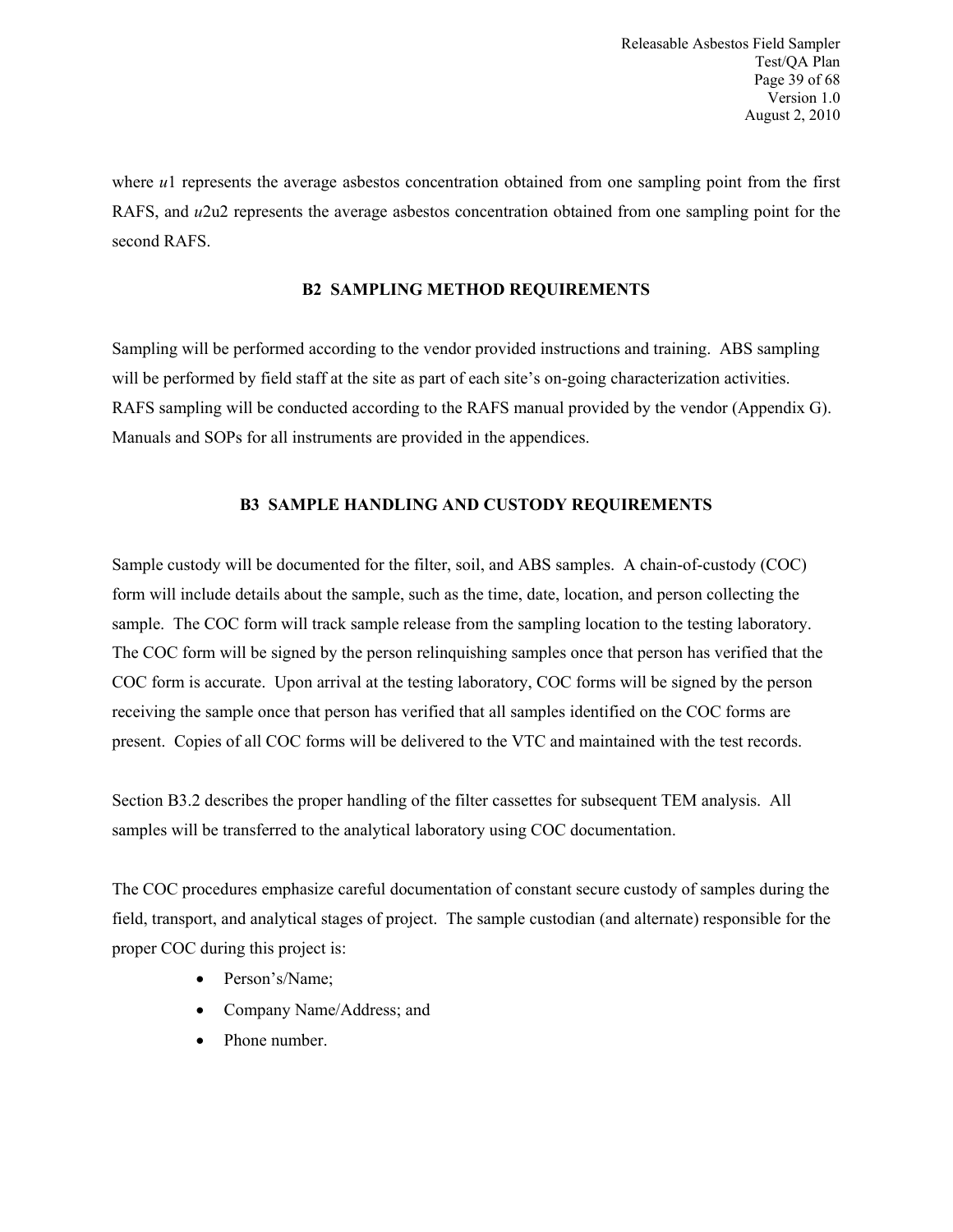Releasable Asbestos Field Sampler Test/QA Plan Page 40 of 68 Version 1.0 August 2, 2010

#### <span id="page-40-0"></span>**B3.1 Field Chain-of-Custody**

Each sample will have a unique project identification number. This identification number will be recorded on a Sampling Data Form along with the other information specified on the form. After the labeled sample cassettes and containers are inspected, the sample custodian will complete an analysis request and COC record. This form will accompany the samples, and each person having custody of the samples will note receipt of the same and complete an appropriate section of the form. Samples will be sent to the appropriate laboratory via one or two day courier service.

#### <span id="page-40-1"></span>**B3.2 Sample Shipment**

RAFS filter and soil samples will be securely packaged and shipped directly to the appropriate analytical laboratory. RAFS air filter samples will be packaged facing upwards and secured to minimize jostling, rattling, or other movement that may dislodge particles from the filter. Using the recommended procedure, the cassettes will be placed, wrapped in a paper towel, in the original egg-crate shipment box. The box will then be sealed and placed in a secondary container, such as a cooler, with appropriate packing material to minimize movement. Soil sample jars will be shipped in a separate cooler with sufficient packing material to prevent movement.

A COC sheet will accompany each shipment. At a minimum, the COC sheet will contain the site location name, sample identification number, sample type, approximate sample volume, shipper's initials, shipment date, receiver's initials, and receipt date.

#### <span id="page-40-2"></span>**B3.3 Sample Receipt**

The laboratory's sample clerk will examine the shipping container and each sample cassette or sample container to verify sample numbers and check for any evidence of damage or tampering. The COC form is checked for completeness and signed and dated to document receipt. Any changes will be recorded on the original COC form and then the form will be forwarded to the VTC. The sample clerk will log in all samples and assign a unique laboratory sample identification number to each sample and sample set. COC procedures will be maintained in the analytical laboratory.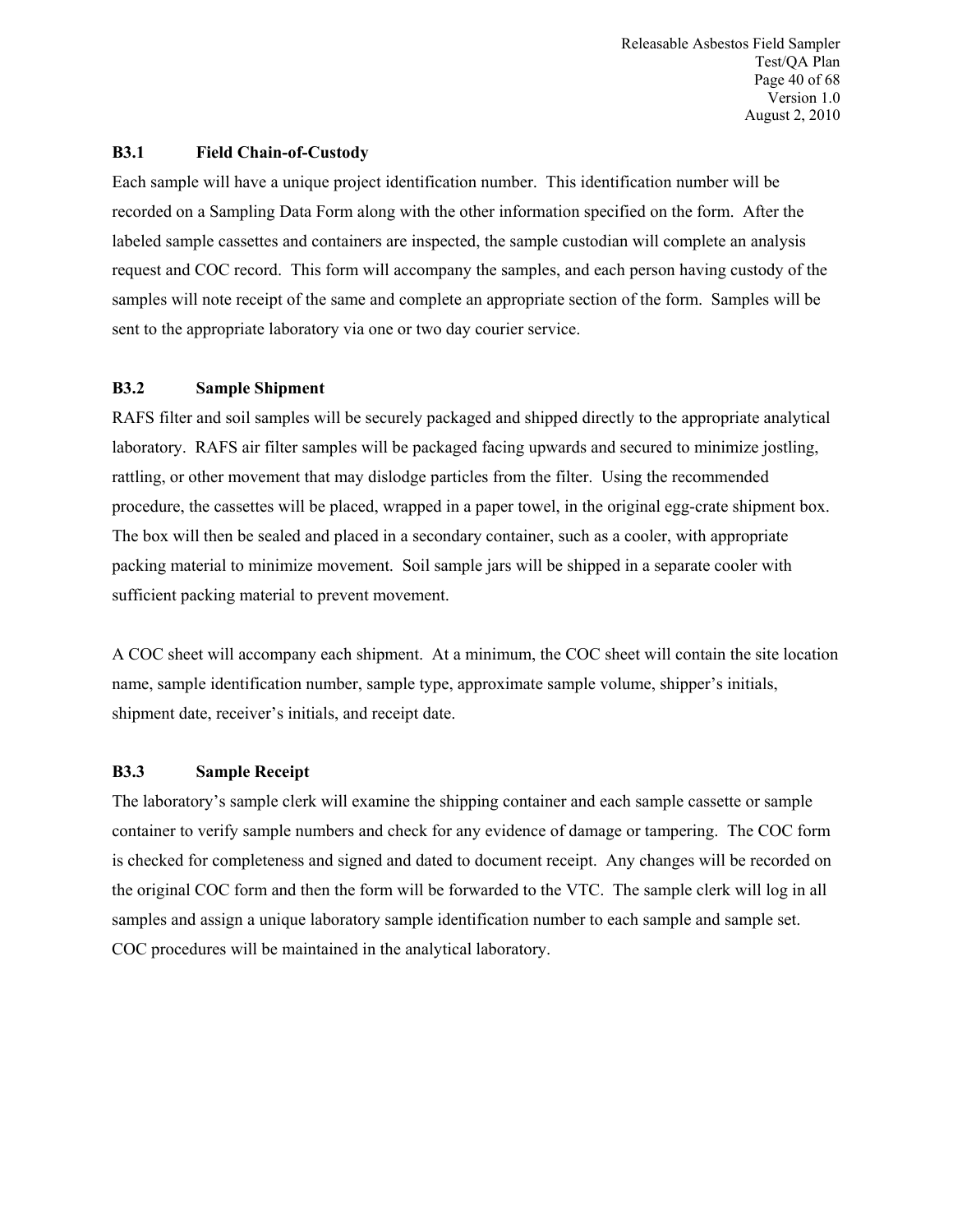#### <span id="page-41-0"></span>**B4 ANALYTICAL METHOD REQUIREMENTS**

All filters generated in the field and in the laboratory will be analyzed for asbestos by TEM direct-transfer technique using ISO Method 10312:1995. The target analytical sensitivity is  $0.005$  (cc)<sup>-1</sup>, which is obtained by varying the number of grid openings and grid area during analysis of the filters. For example, 39 grid openings, a 0.01 mm<sup>2</sup> grid area, a filter area of 385 mm<sup>2</sup>, and an air volume of 200 liters would achieve an analytical sensitivity of 0.005 structures (str)/cm<sup>3</sup> (i.e., the AS specified in the TQAP). The aspect ratio for analysis is 3:1. All structures 0.5 µm or longer in length are to be quantified with the following breakdown according to ranges by length:  $\geq 0.5$  to 5.0  $\mu$ m;  $>$ 5  $\mu$ m to <10.0  $\mu$ m; and > 10  $\mu$ m. Asbestos concentration in soil samples will be measured by 1000 point PLM method (EPA 600/R-93/116).

#### <span id="page-41-2"></span><span id="page-41-1"></span>**B5 QUALITY CONTROL REQUIREMENTS**

QC measures are included to ensure quality data is provided by the verification test. This includes lot blanks, field blanks, equipment blanks, laboratory blanks, PE samples and duplicates/replicates. The QC procedures and acceptance criteria are presented in Table 2 and described in Appendix G.

#### **B5.1 RAFS Lot Blank**

Before air samples are collected, a minimum of 2% of unused filters from each filter lot of 100 filters will be analyzed to determine the mean asbestos structure count. The lot blanks will be analyzed for asbestos structures by using ISO 10312:1995. If the mean count for all types of asbestos structures is found to be more than 10 str/mm<sup>2</sup>, the filter lot will be rejected.

#### <span id="page-41-3"></span>**B5.2 RAFS Field Blank**

<span id="page-41-4"></span>**B5.2.1 Open Field Blank.** A field blank (25-mm dia., 0.8-μm pore size mixed cellulose ester [MCE] membrane filter with 50-mm extension cowl) is collected to check for accidental contamination of samples by the operator. An open field blank is taken by removing the filter cap and waving the filter in the ambient air for 30 seconds. One "open field blank" is collected for each sample set from each area.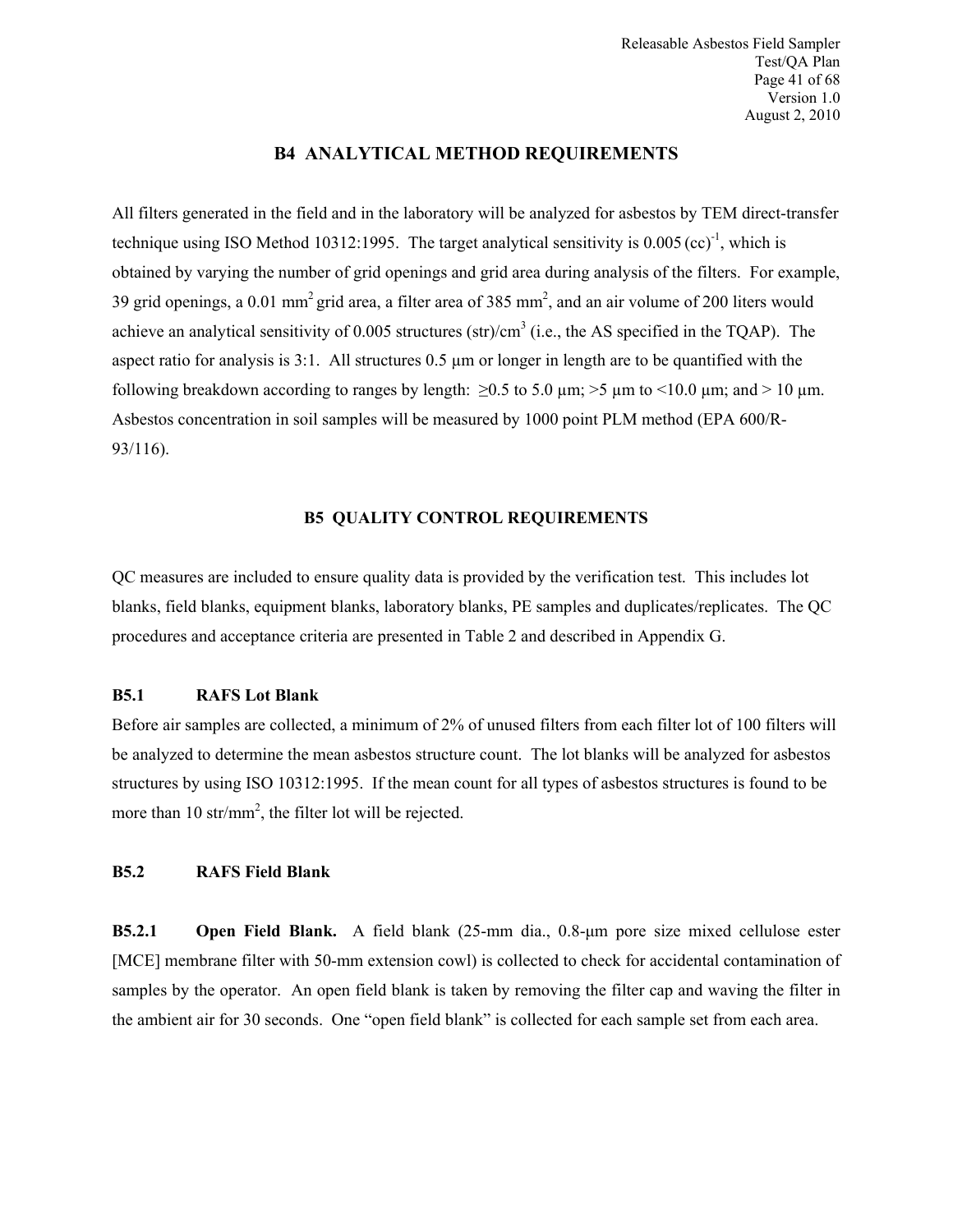<span id="page-42-0"></span>**B5.2.2 Closed Field Blank.** A closed field blank is a QC sample (25-mm dia., 0.8-μm pore size MCE membrane filter with 50-mm extension cowl) which is not opened. That is, it is transported to the field and sent to the laboratory without removing the plugs or caps. The closed field blank will be taken before the RAFS samples are taken. One closed field blank is collected per area.

#### <span id="page-42-1"></span>**B5.3 RAFS Equipment Blank**

An equipment blank is a QC sample used to detect asbestos fibers introduced to samples during the measurement process (i.e., it determines the cleanliness and decontamination effectiveness of the RAFS). Immediately prior to collection of field samples, a vendor equipment blank sample will be collected to demonstrate the cleanliness of the vendor equipment. The RAFS unit is placed on a clean aluminum sheet, or equivalent non-porous surface. The equipment blank (open-face, 25-mm dia., 0.8-um pore size MCE filter with 50-mm extension cowl) is then collected using exactly the same procedure as used to collect a test sample. During the sampling period, the emission of any particles is determined using the optical particle counter. If the concentration on the optical particle counter exceeds 100 str/cm 3 , the unit is cleaned again, the filters replaced, and the test started again. One equipment blank is taken immediately prior to collection of samples on each area.

To collect an equipment blank, the clean RAFS will be placed on a clean non-porous surface. A 'blank' sample (open-face, 25-mm dia., 0.8-μm pore size MCE membrane filter with 50-mm extension cowl) will be collected from the RAFS using the same procedures to collect a test sample, with the exception that the RAFS is positioned on a clean surface. The fan will be operated at the same speed as that utilized during testing. During the blank sampling period, the emission of any particles will be determined using an optical particle counter. If the concentration on the optical particle counter exceeds 100 str/cm 3 , the unit will be cleaned again, and testing restarted.

#### <span id="page-42-2"></span>**B5.4 Laboratory Blank**

Laboratory blanks are unused filters that are prepared and analyzed in the same manner as the field samples to verify that reagents, tools, and equipment are free of the subject analyte and that contamination has not occurred during the analysis process. The laboratory will analyze one blank per prep series. Blanks are prepared and analyzed along with the other samples. If the blank control criteria are not met, the results for the samples prepared with the contaminated blank are suspect and will not be reported, or are reported and flagged accordingly. The preparation and analyses of samples will be stopped until the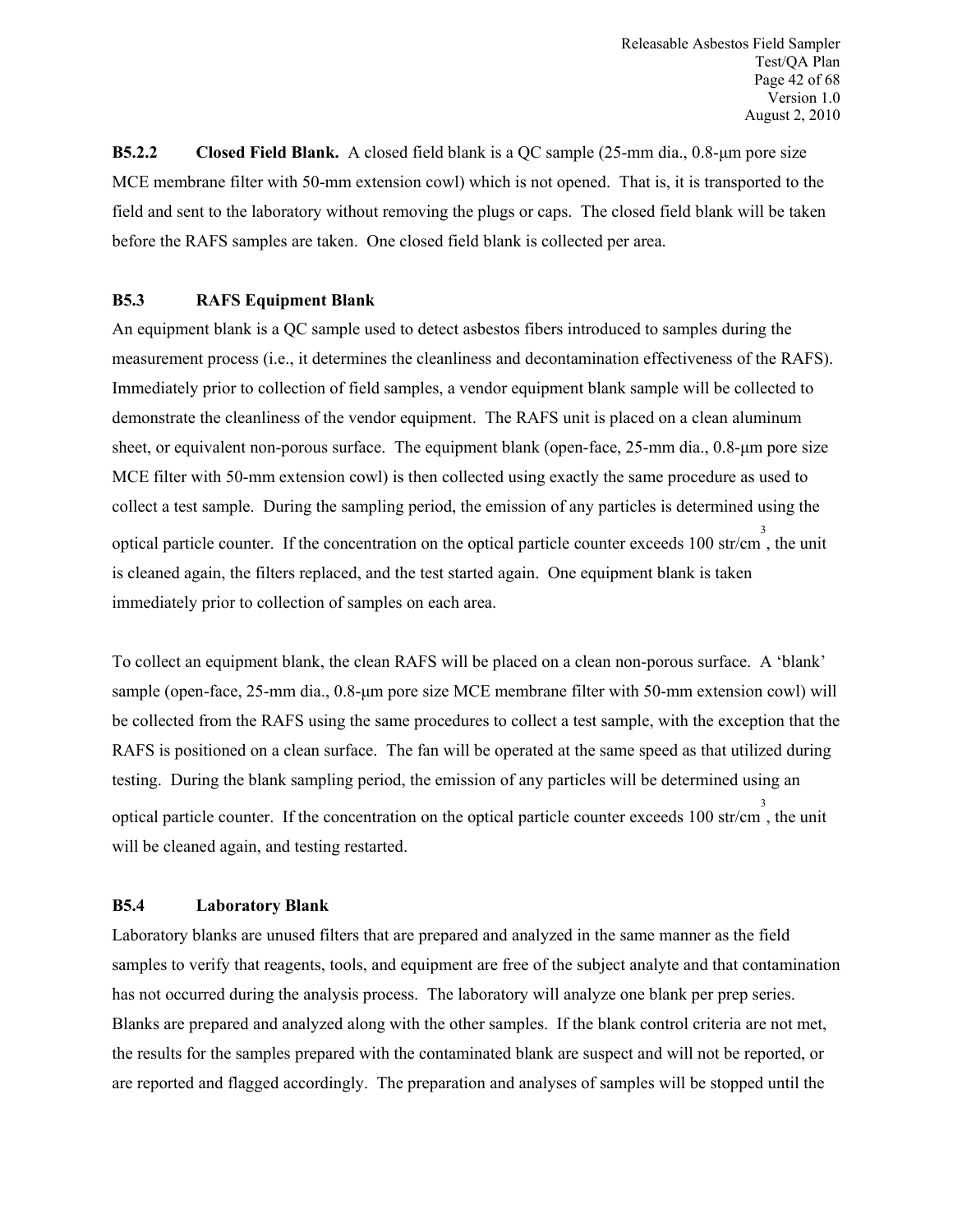source of contamination is found and eliminated. Before sample analysis is resumed, contamination-free conditions will be demonstrated by preparing and analyzing laboratory clean area blanks that meet the blank control criteria. Laboratory blank count sheets will be maintained in the project folder along with the sample results. A PE audit will be conducted on each laboratory that will analyze filter and soil samples for this project. Forensic Analytical will analyze the filters and soil; then the site laboratory will perform a replicate analysis and verified counting on 5% of the samples. The PE audit will be prepared by RTI International (RT). RTI is accredited to prepare PE audit samples.

#### <span id="page-43-0"></span>**B5.5 Performance Evaluation Samples**

PE samples will be analyzed by each laboratory that will analyze soil and filter samples for this project as is described in Section C1.1.

#### <span id="page-43-1"></span>**B5.6 Duplicates**

Replicate soil samples will be taken at each sampling area at the frequency outlined in Table 2. Replicate measurements of rake speed, airspeed and soil moisture will also be taken.

#### **B6 INSTRUMENT/ EQUIPMENT TESTING, INSPECTION, AND MAINTENANCE**

When Battelle staff operate and maintain the RAFS undergoing testing, those activities will be performed as directed by the vendor. Otherwise, operation and maintenance of the samplers will be the responsibility of the vendor. The manual for each piece of equipment used is provided in the appendices.

#### <span id="page-43-4"></span><span id="page-43-3"></span><span id="page-43-2"></span>**B7 INSTRUMENT CALIBRATION AND FREQUENCY**

The RAFS does not require any calibration, but does require a performance check of its primary operating settings: fan speed and rake speed. The particle counter and moisture meter are calibrated once per year; see manuals in appendices.

#### **B8 INSPECTION/ACCEPTANCE OF SUPPLIES AND CONSUMABLES**

All materials, supplies, and consumables will be ordered by the vendor.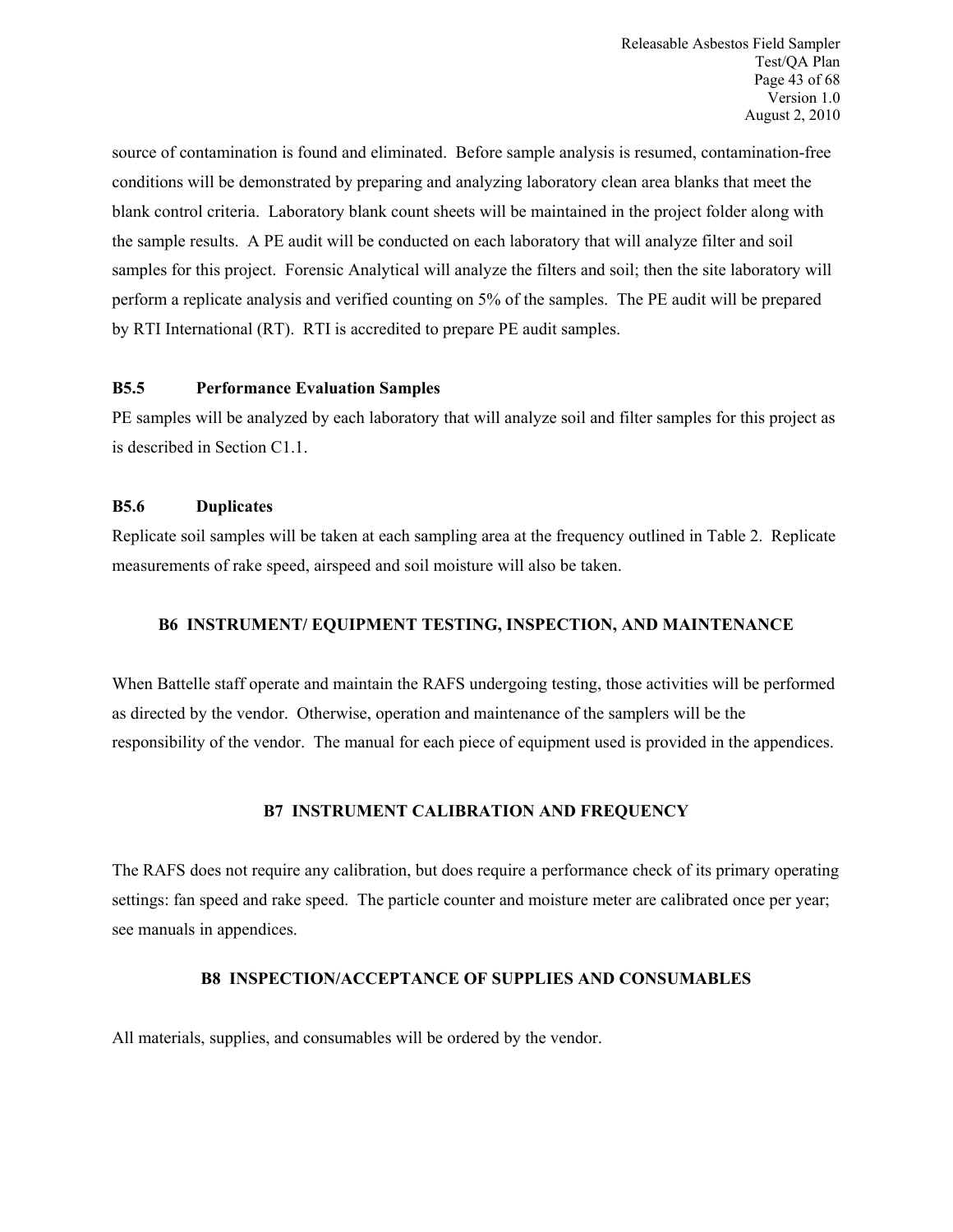<span id="page-44-0"></span>Releasable Asbestos Field Sampler Test/QA Plan Page 44 of 68 Version 1.0 August 2, 2010

#### **B9 NON-DIRECT MEASUREMENTS**

Data published previously in the scientific literature will not be used to evaluate the vendor's technology during this verification test.

#### <span id="page-44-1"></span>**B10 DATA MANAGEMENT**

Various types of data will be acquired and recorded electronically or manually by Battelle and vendor staff during this verification test. Table 7 summarizes the types of data to be recorded. All maintenance activities, repairs, calibrations, and operator observations relevant to the operation of the sampling systems being tested will be documented by Battelle or vendor staff in the project-specific LRB or dedicated data collection forms. Report formats will include all necessary data to allow traceability from the raw data to final results. A dedicated shared folder within the ETV AMS Center SharePoint site will be established for all project records.

Records received by or generated by any Battelle or subcontractor staff during the verification test will be reviewed by a Battelle staff member within five days of receipt or generation, respectively, before the records are used to calculate, evaluate, or report verification results. If a Battelle staff member generated the record, this review will be performed by a Battelle technical staff member involved in the verification test, but not the staff member who originally received or generated the record. The review will be documented by the person performing the review by adding his/her initials and date to the hard copy of the record being reviewed. In addition, any calculations performed by Battelle will be spot-checked by Battelle technical staff to ensure that calculations are performed correctly. Some of the checks that will be performed include:

- QC samples and calibration standards were analyzed according to the TQAP and the acceptance criteria were met. Corrective action for exceedances was taken;
- 100% hand-entered and/or manually calculated data were checked for accuracy;
- Calculations performed by software were verified at a frequency sufficient to ensure that the formulas were correct, appropriate, and consistent;
- For each cut and paste function, the first and last data value was verified versus the source data;
- Data were reported in the units specified in the test/QA plan;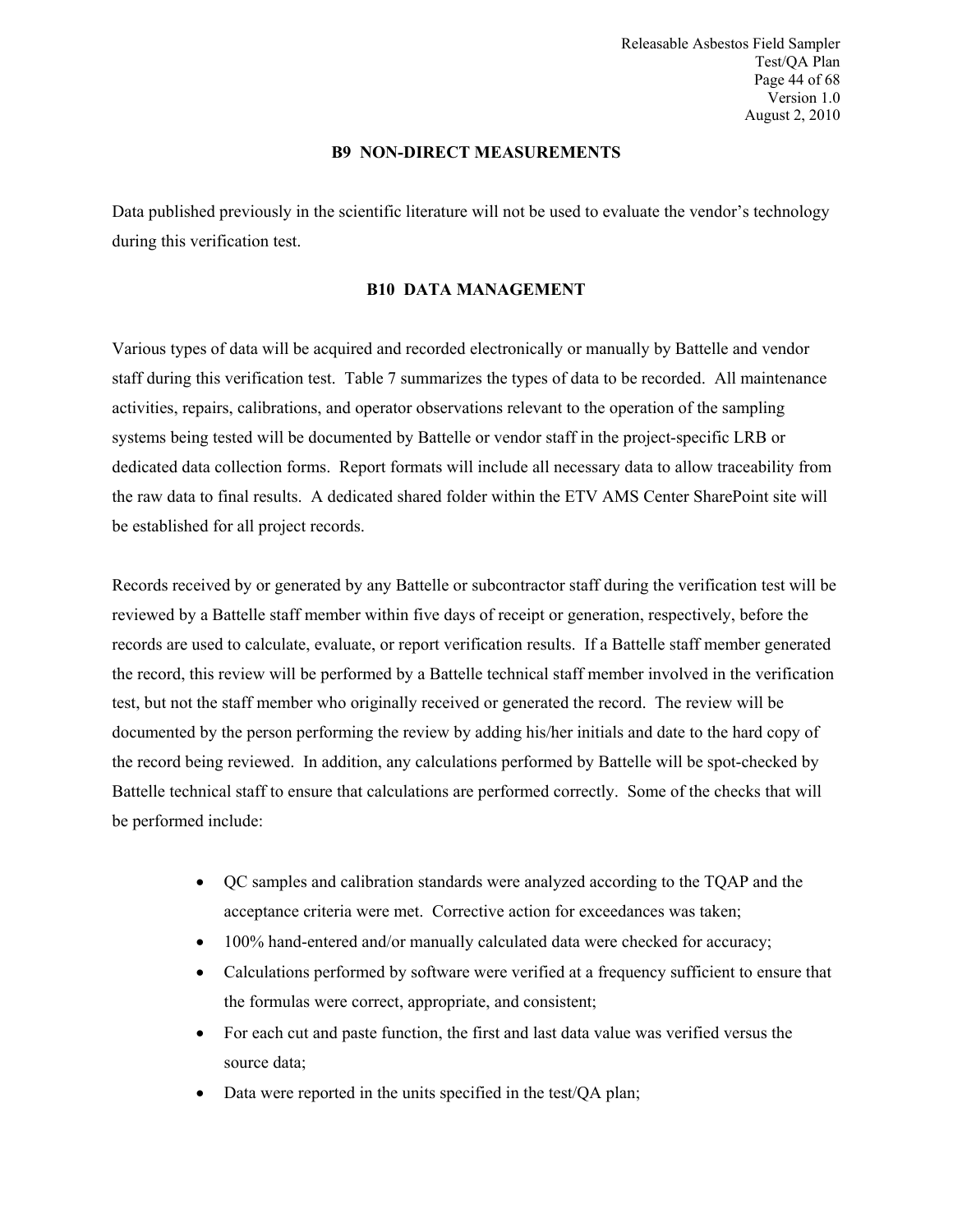- Results of QC samples were reported; and
- All statistical calculations described in this TQAP were conducted.

Battelle will provide technology test data and associated reference data (including records; data sheets; notebook records) from the first day of testing within one day of receipt to EPA and the vendor for simultaneous review. The goal of this data delivery schedule is prompt identification and resolution of any data collection or recording issues. These data will be labeled as preliminary and will not have had a QA review before their release.

|                                                                           |                                                                                           | <b>How Often</b>                                         |                                                    |                                                                                                          |
|---------------------------------------------------------------------------|-------------------------------------------------------------------------------------------|----------------------------------------------------------|----------------------------------------------------|----------------------------------------------------------------------------------------------------------|
| Data to Be Recorded                                                       | <b>Where Recorded</b>                                                                     | <b>Recorded</b>                                          | By Whom                                            | <b>Disposition of Data</b>                                                                               |
| Dates, times, and details of<br>test events                               | ETV LRBs, field<br>sampling records                                                       | Start/end of test<br>event                               | Battelle staff                                     | Used to organize/check<br>test results; manually<br>incorporated in data<br>spreadsheets as<br>necessary |
| Asbestos Sampler operating<br>conditions, maintenance,<br>down time, etc. | ETV LRBs, or<br>electronically                                                            | When performed                                           | Vendor and<br>Battelle staff                       | Incorporated in<br>verification report as<br>necessary                                                   |
| Asbestos sampler settings                                                 | Recorded<br>electronically by<br>each monitor and<br>then downloaded to<br>computer daily | Recorded<br>continuously by<br>each monitoring<br>system | Vendor staff for<br>transfer to<br><b>Battelle</b> | Converted to<br>spreadsheet for<br>statistical analysis and<br>comparisons                               |
| Asbestos concentration in soil                                            | Obtained from<br>laboratory                                                               | After each<br>sampling event                             | <b>Battelle Staff</b>                              | Converted to<br>spreadsheet for<br>statistical analysis and<br>comparisons                               |
| Soil moisture content                                                     | Read electronically<br>from instrument and<br>recorded in<br>laboratory note book         | Recorded from<br>after each<br>measurement               | Vendor and<br>Battelle staff                       | Converted to<br>spreadsheet for<br>statistical analysis and<br>comparisons                               |
| Asbestos concentrations on<br>filter                                      | Obtained from<br>laboratory                                                               | After each<br>sampling event                             | Battelle staff                                     | Converted to<br>spreadsheets for<br>statistical analysis and<br>comparisons                              |

#### <span id="page-45-0"></span>**Table 7. Summary of Data Recording Process**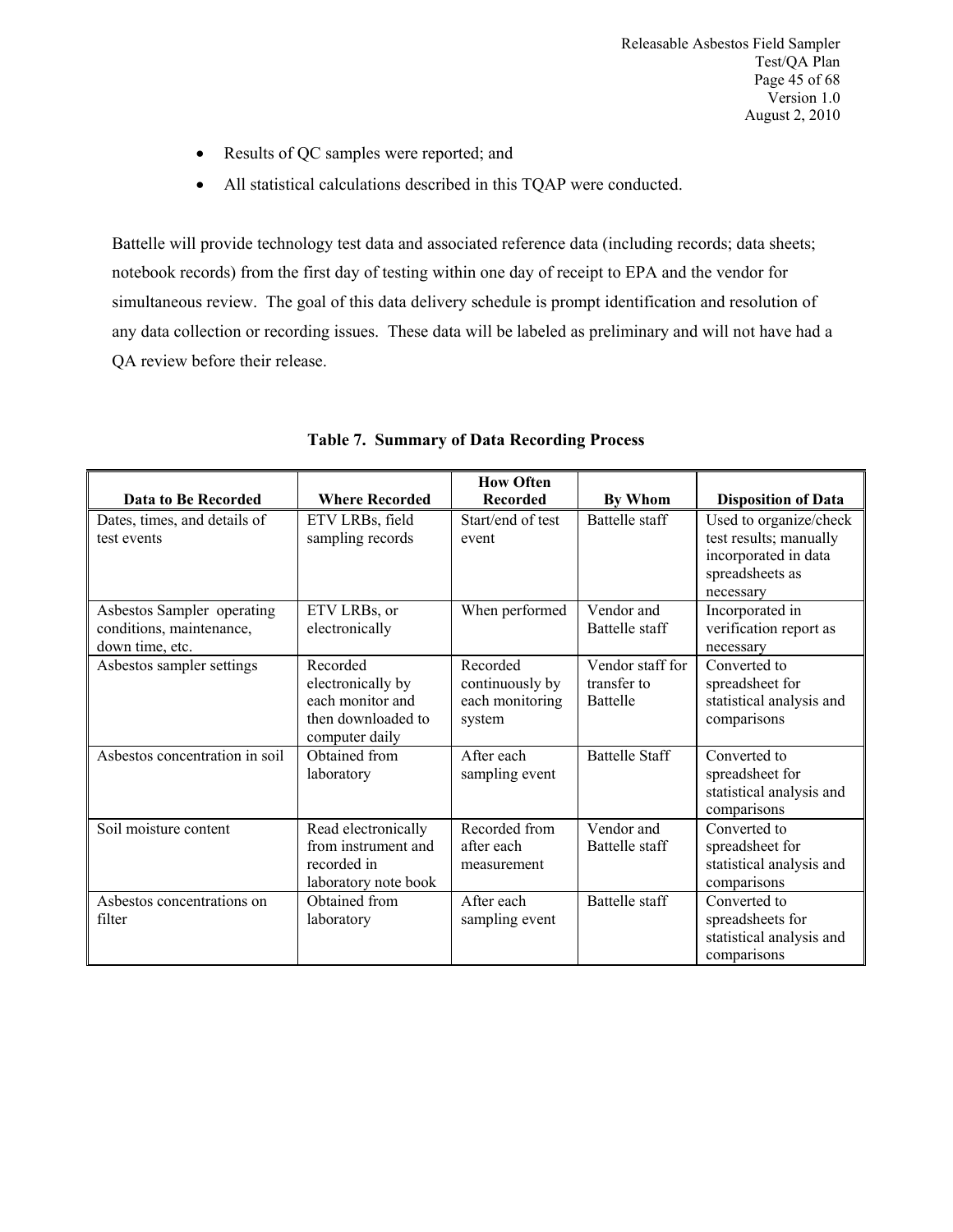<span id="page-46-1"></span><span id="page-46-0"></span>Releasable Asbestos Field Sampler Test/QA Plan Page 46 of 68 Version 1.0 August 2, 2010

#### **SECTION C**

# **ASSESSMENT AND OVERSIGHT C1 ASSESSMENT AND RESPONSE ACTIONS**

Every effort will be made in this verification test to anticipate and resolve potential problems before the quality of performance is compromised. One of the major objectives of this TQAP is to establish mechanisms necessary to ensure this. The procedures described in this TQAP, which is peer reviewed by a panel of outside experts, implemented by the technical staff and monitored by the VTC, will provide information on data quality on a day-to-day basis. The responsibility for interpreting the results of these checks and resolving any potential problems resides with the VTC. Technical staff has the responsibility to identify problems that could affect data quality or the ability to use the data. Any problems that are identified will be reported to the VTC, who will work with the Battelle Quality Manager to resolve any issues. Action will be taken to control the problem, identify a solution to the problem, minimize losses, and correct data, where possible. Independent of any EPA QA activities, Battelle will be responsible for ensuring that the audits described below are conducted as part of this verification test.

#### <span id="page-46-2"></span>**C1.1 Performance Evaluation Audit**

Two types of PE audits will be conducted during this test. First, two PE audit samples, soil and filter, of known concentrations will be prepared by RTI and submitted to both laboratories. Results must fall within the PE sample acceptance range. Second, 5% of the samples will be designated as PE samples and distributed to both analytical laboratories. Five percent of the soil and filter samples analyzed by Forensic Analytical will be identified by the VTC as PE audit samples. These will be forwarded to the site laboratory for replicate analysis and verified counting. The results will assess comparability of multiple laboratories analyzing the same samples using the same methods (confirming that both laboratories can accurately perform the required analytical methods).

#### <span id="page-46-3"></span>**C1.2 Technical Systems Audits**

The Battelle QAO or delegate will perform a TSA during performance of Battelle laboratory testing and one of the field-testing sites. The purpose of these audits is to ensure that the verification test is being performed in accordance with the AMS Center QMP and this TQAP. The reference laboratory is not expected to be assessed during a separate TSA, provided acceptable performance on the PE audit. The field TSA may be designated to an independent person by providing a checklist to be completed on site.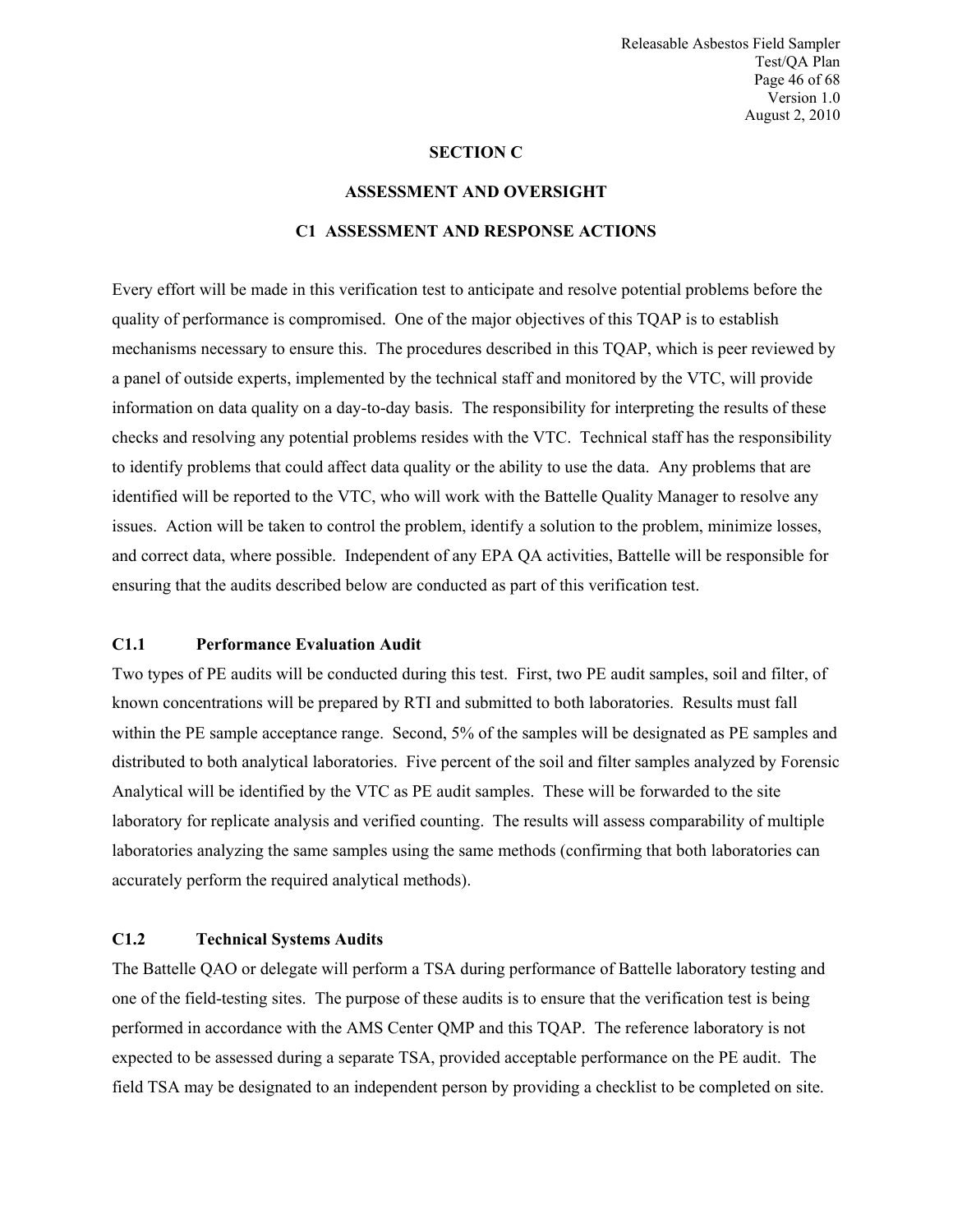During the TSAs, the Battelle QAO or designee will compare actual test procedures to those specified or referenced in this plan and review data acquisition and handling procedures. The Battelle QAO will prepare a project-specific checklist based on the TQAP requirements to guide the TSA, which will include a review of the test location and general testing conditions; observe the testing activities; and review LRBs. The Battelle QAO will also check data acquisition procedures, and may confer with the vendor staff. The Battelle QAO will prepare an initial TSA report and submit the report to the EPA Quality Manager (with no corrective actions documented) and VTC within 10 business days after completion of the audit. A copy of each final TSA report (with corrective actions documented) will be provided to the EPA AMS Center Project Officer and Quality Manager within 20 business days after completion of the audit. At EPA's discretion, EPA QA staff may also conduct an independent on-site TSA during the verification test. The TSA findings will be communicated to technical staff at the time of the audit and will be documented in a TSA report.

#### <span id="page-47-0"></span>**C1.3 Data Quality Audits**

The Battelle QAO, or designee, will audit at least 10% of the sample results data acquired in the verification test and 100% of the calibration and QC data versus the TQAP requirements. Four ADQs will be conducted for this project: the first batch of data will be audited within 10 business days of receipt and assessed using a project-specific checklist. Additional ADQs will be audited within 10 business days of receipt of all Phase 1, 2, and 3 data. During these audits, the Battelle QAO, or designee, will trace the data from initial acquisition through reduction and statistical comparisons, to final reporting. All calculations performed on the data undergoing the ADQ will be checked. Data must undergo a 100% validation and verification by technical staff (i.e., VTC, or designee) before it will be assessed as part of the data quality audit. All QC data and all calculations performed on the data undergoing the audit will be checked by the Battelle QAO. Results of each ADQ will be documented using the checklist and reported to the VTC and EPA within 10 business days after completion of the audit. These reports will not include documented corrective actions. The completed ADQs with corrective actions documented will be provided to EPA within 10 business days of receipt from the VTC. A final ADQ that assesses overall data quality, including accuracy and completeness of the technical report, will be prepared as a narrative and distributed to the VTC and EPA within 10 business days of completion of the audit.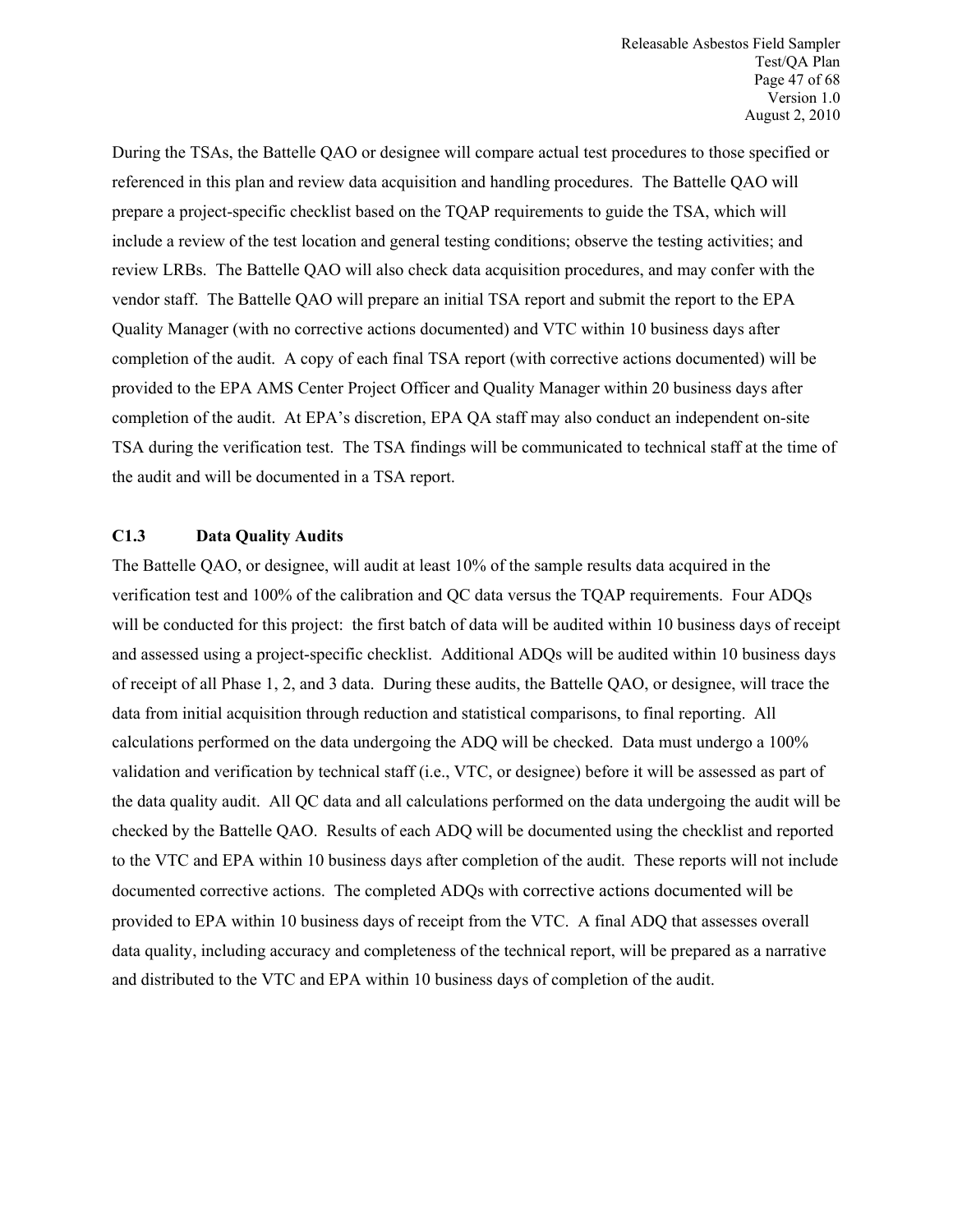Releasable Asbestos Field Sampler Test/QA Plan Page 48 of 68 Version 1.0 August 2, 2010

#### **C1.4 QA/QC Reporting**

Each assessment and audit will be documented in accordance with Section 3.3.4 of the AMS Center QMP. The results of all audits will be submitted to EPA within 10 business days as noted above. Assessment reports will include the following:

- <span id="page-48-0"></span>• Identification of any adverse findings or potential problems;
- Recommendations for resolving problems. (If the QA audit identifies a technical issue, the VTC or Battelle AMS Center Manager will be consulted to determine the appropriate corrective action);
- Response to adverse findings or potential problems;
- Confirmation that solutions have been implemented and are effective; and
- Citation of any noteworthy practices that may be of use to others.

#### <span id="page-48-1"></span>**C2 REPORTS TO MANAGEMENT**

During the field and laboratory evaluation, any TQAP deviations will be reported immediately to EPA. The Battelle Quality Manager and/or VTC, during the course of any assessment or audit, will identify to the technical staff performing experimental activities any immediate corrective action that should be taken. A summary of the required assessments and audits, including a listing of responsibilities and reporting timeframes, is included in Table 8. If serious quality problems exist, the Battelle Quality Manager will notify the AMS Center Manager, who is authorized to stop work. Once the assessment reports have been prepared, the VTC will ensure that a response is provided for each adverse finding or potential problem and will implement any necessary follow-up corrective action. The Battelle Quality Manager will ensure that follow-up corrective action has been taken. The TQAP and final report are reviewed by the EPA AMS Center Quality Manager and the EPA AMS Center Project Officer. Upon final review and approval, both documents will then be posted on the ETV Web site [\(www.epa.gov/etv\)](http://www.epa.gov/etv).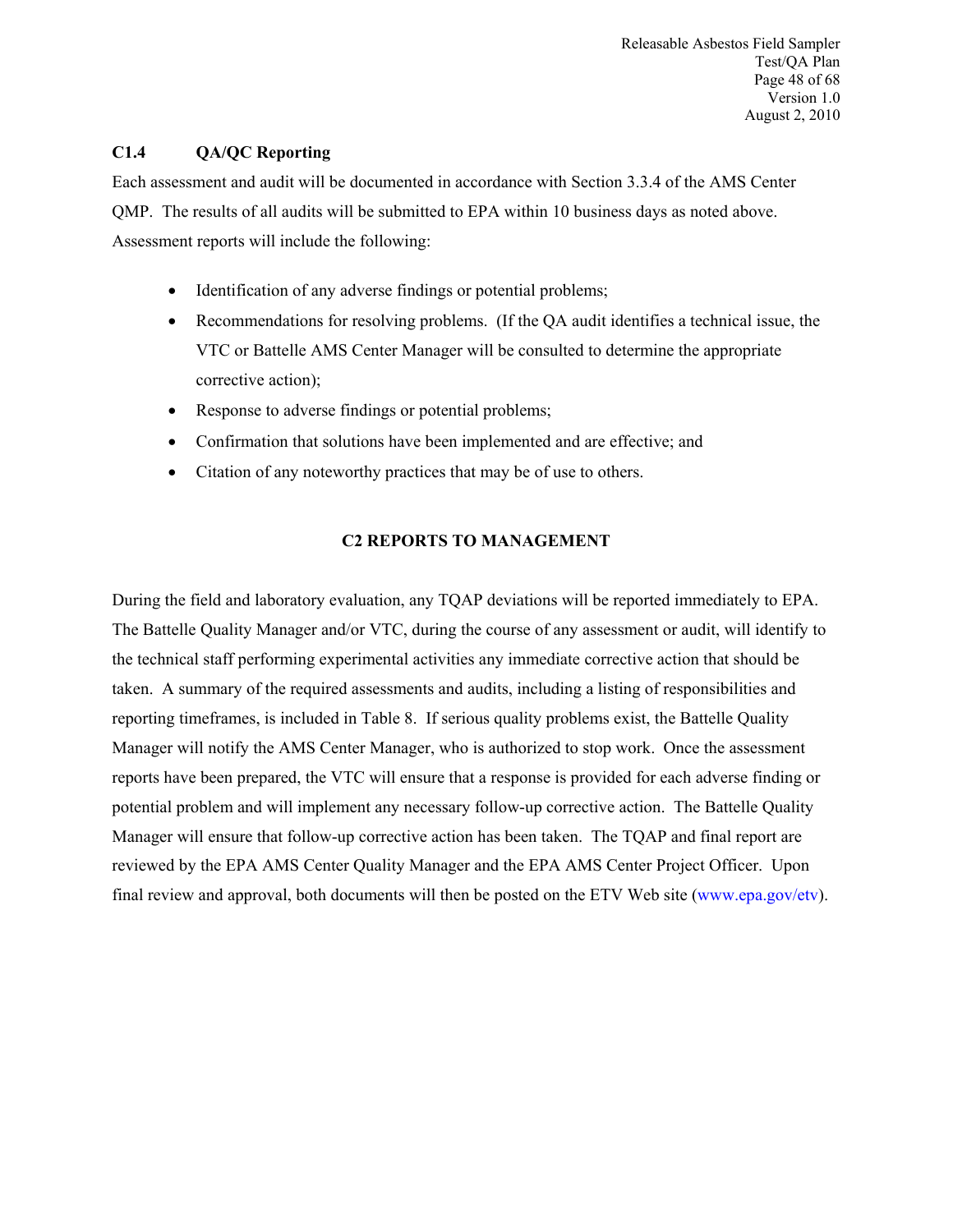| <b>Assessment</b>                                  | <b>Prepared By</b>      | <b>Report Submission Timeframe</b>                                                                                                              | <b>Submitted To</b>       |
|----------------------------------------------------|-------------------------|-------------------------------------------------------------------------------------------------------------------------------------------------|---------------------------|
| Phase 1<br>(Field)TSA                              | Battelle or<br>delegate | TSA response is due to QAO<br>within 10 business days of receipt<br>from QAO                                                                    | <b>EPA ETV AMS Center</b> |
|                                                    |                         | TSA responses will be verified by<br>the QAO and provided within 20<br>business days                                                            |                           |
| Phase 2<br>(Laboratory) TSA                        | Battelle                | 10 business days after TSA is<br>complete                                                                                                       | <b>EPA ETV AMS Center</b> |
| ADQ (Initial batch<br>and Phases 1, 2,<br>and $3)$ | Battelle                | ADQ will be completed within 10<br>business days after receipt of the<br>initial data batch and then after all<br>data for a phase is submitted | <b>EPA ETV AMS Center</b> |

# <span id="page-49-0"></span>**Table 8. Summary of Assessment Reports(a)**

(a) Any QA checklists prepared to guide audits will be provided with the audit report.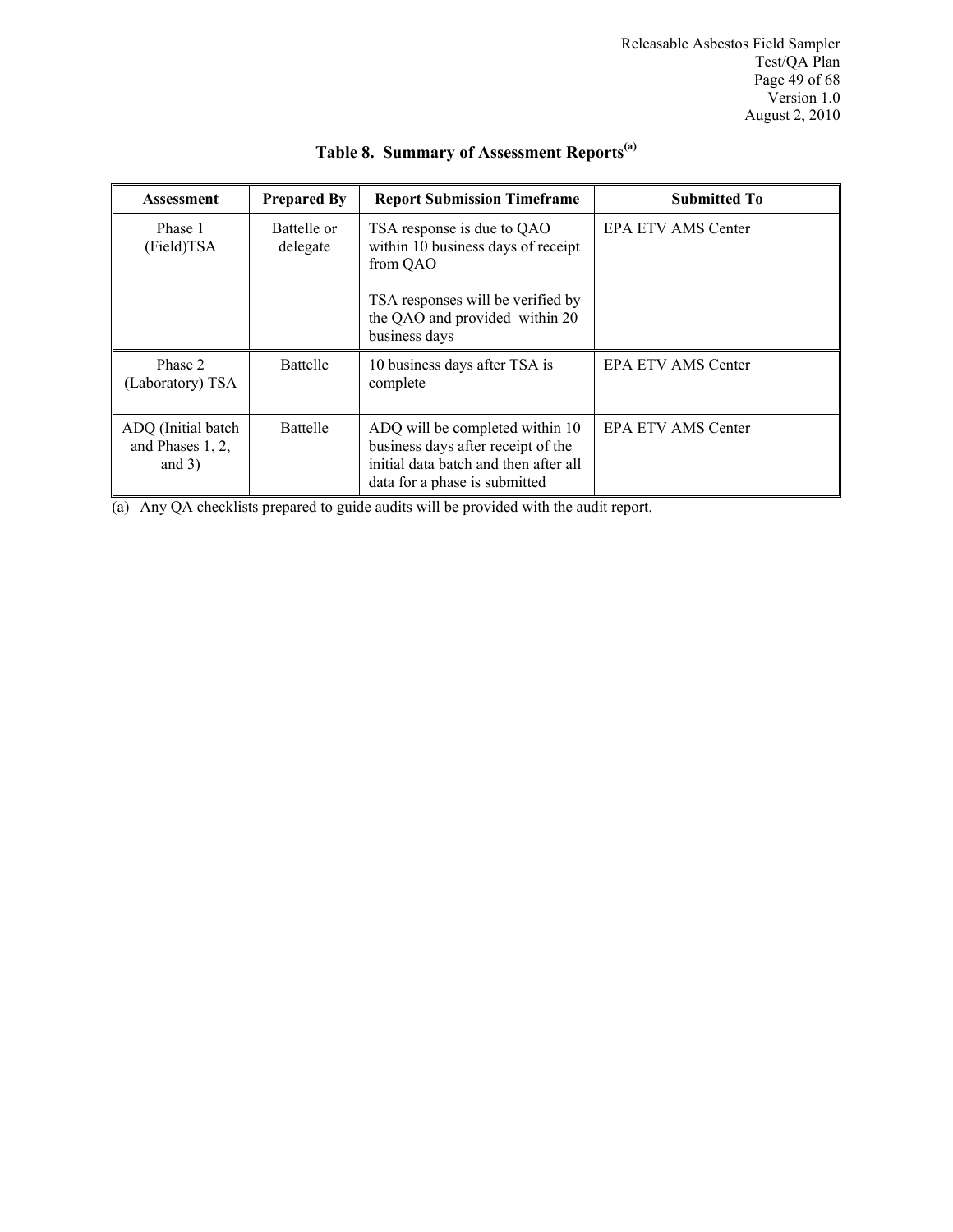<span id="page-50-1"></span>Releasable Asbestos Field Sampler Test/QA Plan Page 50 of 68 Version 1.0 August 2, 2010

#### <span id="page-50-0"></span>**SECTION D**

#### **DATA VALIDATION AND USABILITY**

#### **D1 DATA REVIEW, VERIFICATION, AND VALIDATION REQUIREMENTS**

The key data review and data verification requirements for this test are stated in Section B10 of this TQAP. In general, the data review requirements specify that data generated during this test will be reviewed by a Battelle technical staff member within five days of generation of the data. The reviewer will be familiar with the technical aspects of the verification test but will not be the person who generated the data. This process will serve both as the data review and the data verification, and will ensure that the data have been recorded, transmitted and processed properly. Furthermore, this process will ensure that the monitoring systems data were collected under appropriate testing.

The data validation requirements for this test involve an assessment of the quality of the data relative to the DQI for this test referenced in Tables 2 and 3. Any deficiencies in these data will be flagged and excluded from any statistical comparisons to the RAFS being tested, unless these deviations are accompanied by descriptions of their potential impacts on the data quality.

#### <span id="page-50-2"></span>**D2 VERIFICATION AND VALIDATION METHODS**

Data verification is conducted as part of the data review as described in Section B10 of this TQAP. A visual inspection of handwritten data will be conducted to ensure that all entries were properly recorded or transcribed, and that any erroneous entries were properly noted (i.e., single line through the entry, with an error code, such as "wn" for wrong number, and the initials of the recorder and date of entry). Instrument parameters and laboratory data collected during the test will be inspected to ensure proper transfer from the datalogging system. All calculations used to transform the data will be reviewed to ensure the accuracy and the appropriateness of the calculations. Calculations performed manually will be reviewed and repeated using a handheld calculator or commercial software (e.g., Excel). Calculations performed using standard commercial office software (e.g., Excel) will be reviewed by inspection of the equations used for the calculations and verification of selected calculations by handheld calculator. Calculations performed using specialized commercial software (i.e., for analytical instrumentation) will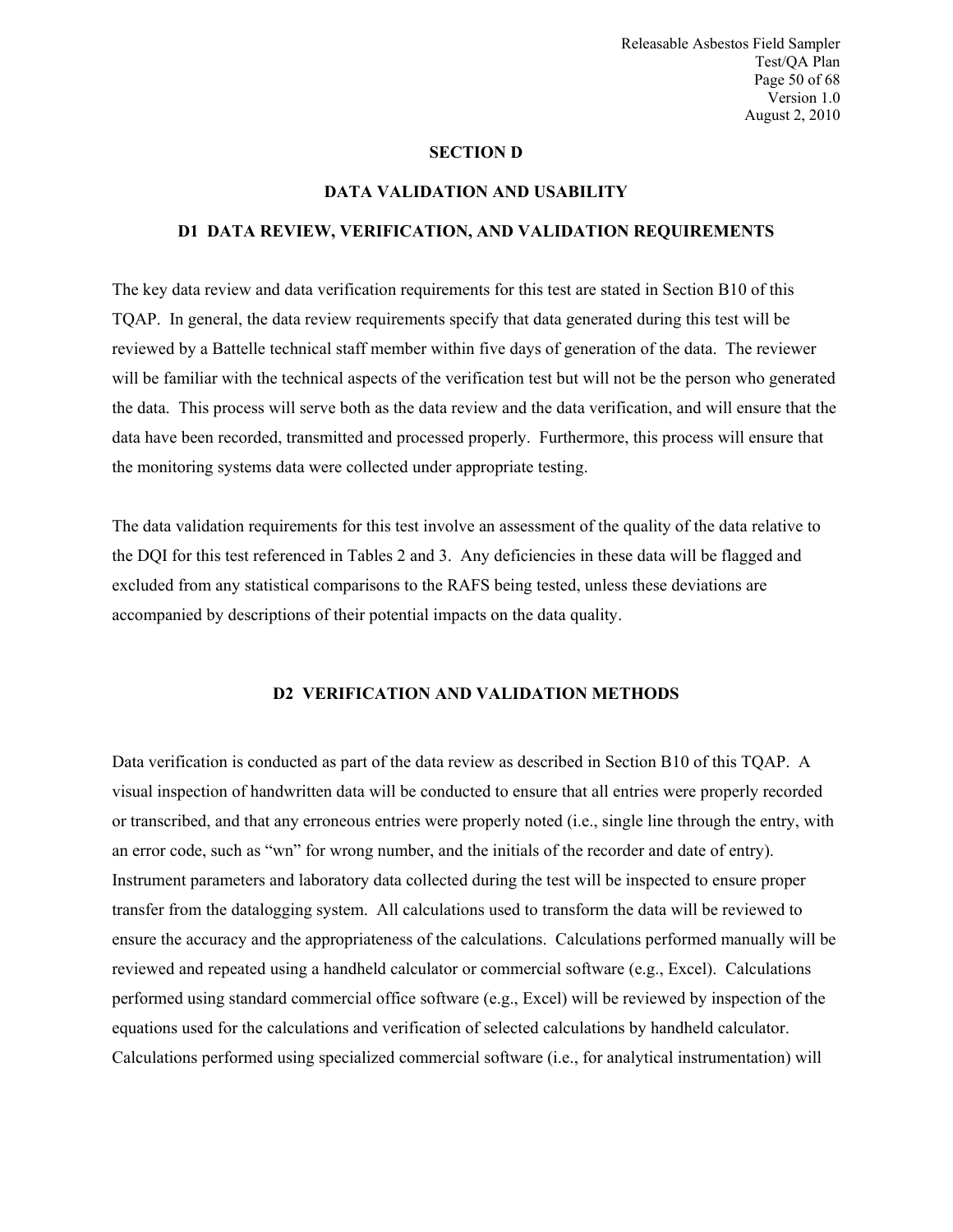be reviewed by inspection and, when feasible, verified by handheld calculator, or standard commercial office software.

To ensure that the data generated from this test meet the goals of the test, a number of data validation procedures will be performed. Sections B and C of this TQAP provided a description of the validation safeguards employed for this verification test. Data validation efforts include the completion of QC activities and the performance of a TSA as described in Section C. The data from this test will be evaluated relative to the measurement DQIs described in Section A8 of this TQAP. Data failing to meet these criteria will be flagged in the dataset and not used for evaluation of the RAFS, unless these deviations are accompanied by descriptions of their potential impacts on the data quality.

An ADQ will be conducted by the Battelle Quality Manager to ensure that data review, verification, and validation procedures were completed, and to ensure the overall quality of the data.

#### <span id="page-51-0"></span>**D3 RECONCILIATION WITH USER REQUIREMENTS**

The purpose of this verification test is to evaluate the performance field samplers for asbestos detection. This evaluation will include a comparison to ABS. To meet the requirements of the user community, input on the tests described in this TQAP has been provided by external experts. Additional performance data regarding operational characteristics of the field RAFSs will be collected by verification test personnel. To meet the requirements of the user community, these data will include thorough documentation of the performance of the samplers during the verification test. The data review, verification, and validation procedures described above will ensure that data meeting these requirements are accurately presented in the verification reports generated from this test, and will ensure that data not meeting these requirements will be appropriately flagged and discussed in the verification reports.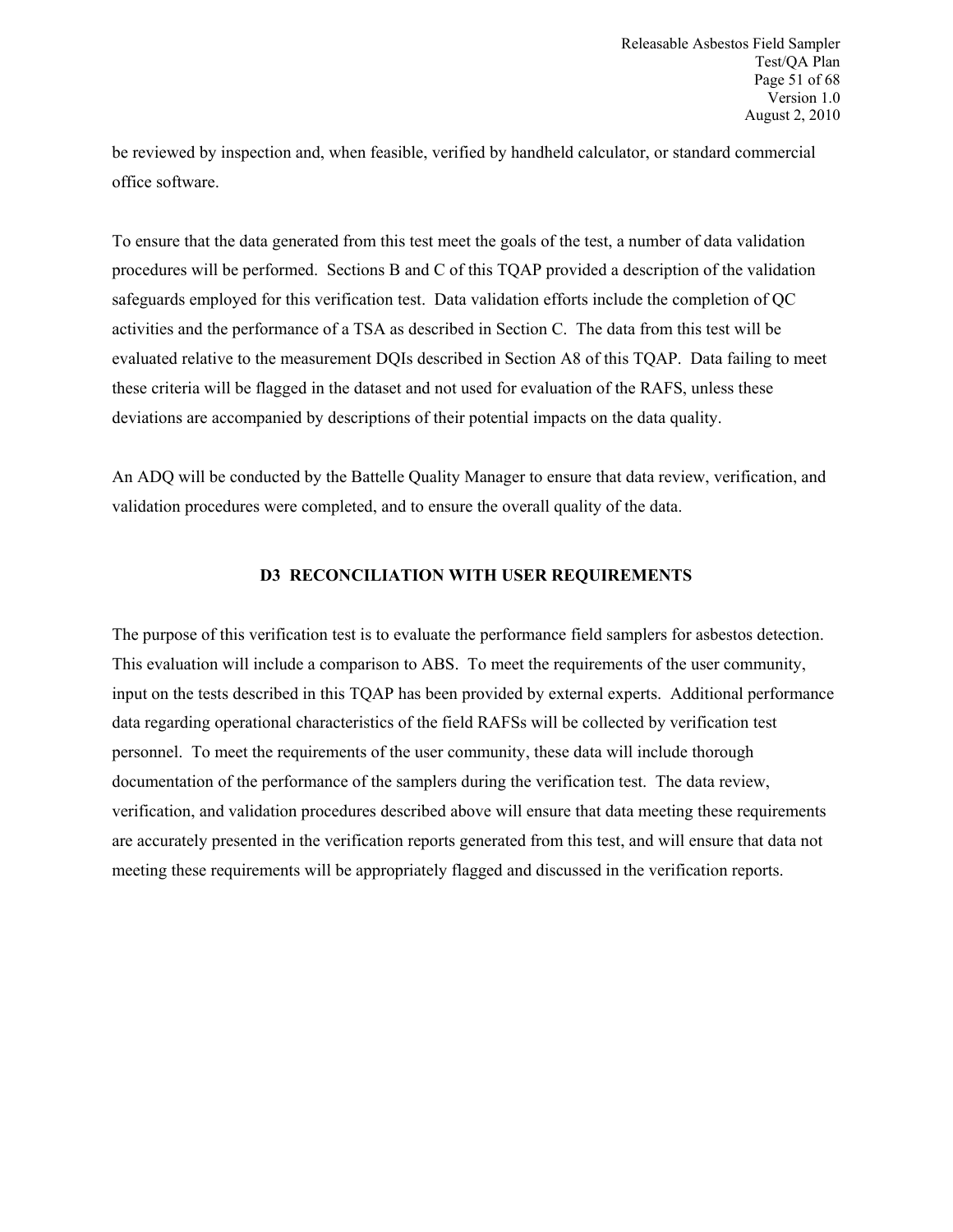Releasable Asbestos Field Sampler Test/QA Plan Page 52 of 68 Version 1.0 August 2, 2010

# <span id="page-52-0"></span>**APPENDIX A**

# **STANDARD OPERATING PROCEDURE FOR SOIL SAMPLE COLLECTION DURING THE RELEASABLE ASBESTOS FIELD STUDY (RAFS)**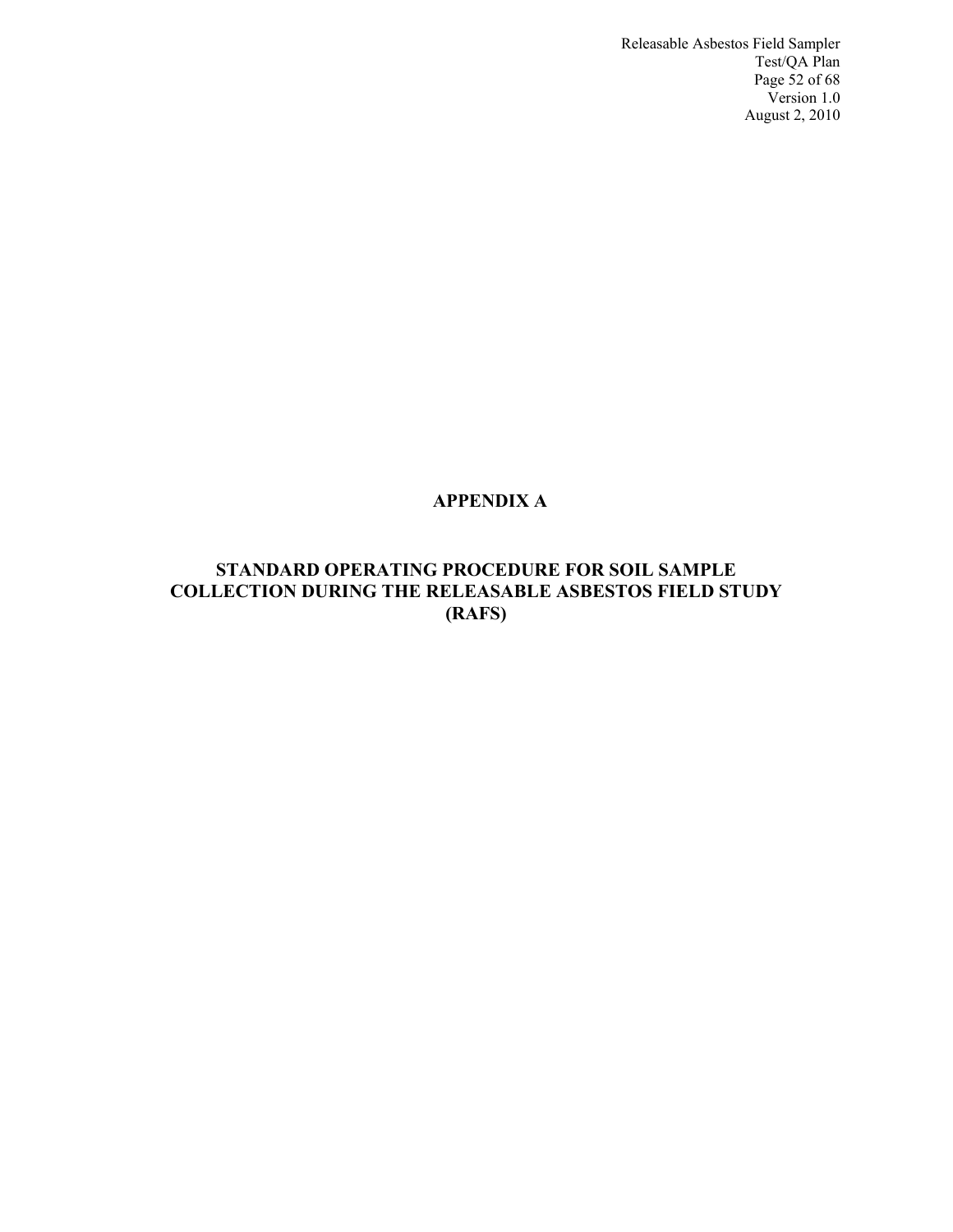Releasable Asbestos Field Sampler Test/QA Plan Page 53 of 68 Version 1.0 August 2, 2010

CAT 600: Soil Sample Collection Rev. #00 5/14/2010 Page 53 of 68

# Standard Operating Procedure

for

# **Soil Sample Collection**

# during the **Releasable Asbestos Field Study (RAFS)**

Prepared by: Cortina Johnson Date: 5/10/2010 Reviewed by: \_Andrew Dart \_\_\_\_ Date: 5/10/2010 Approved by: \_\_\_\_\_\_\_\_\_\_\_\_\_\_\_\_\_ Date: \_\_\_\_\_\_\_\_\_

> RTI International 3040 Cornwallis Road Research Triangle Park, NC 27709 USA

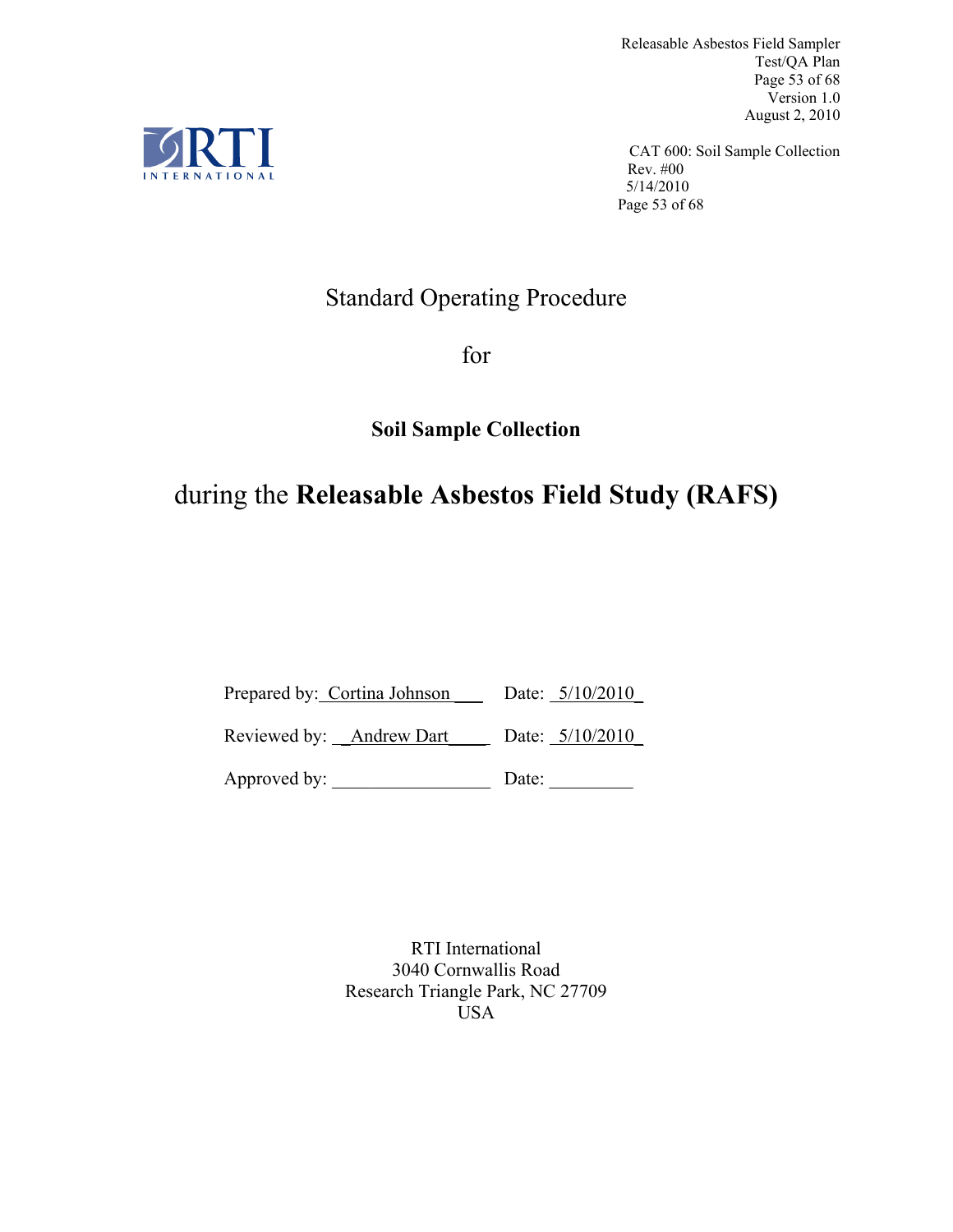# **Table of Contents**

| 2. |  |
|----|--|
|    |  |
|    |  |
|    |  |
|    |  |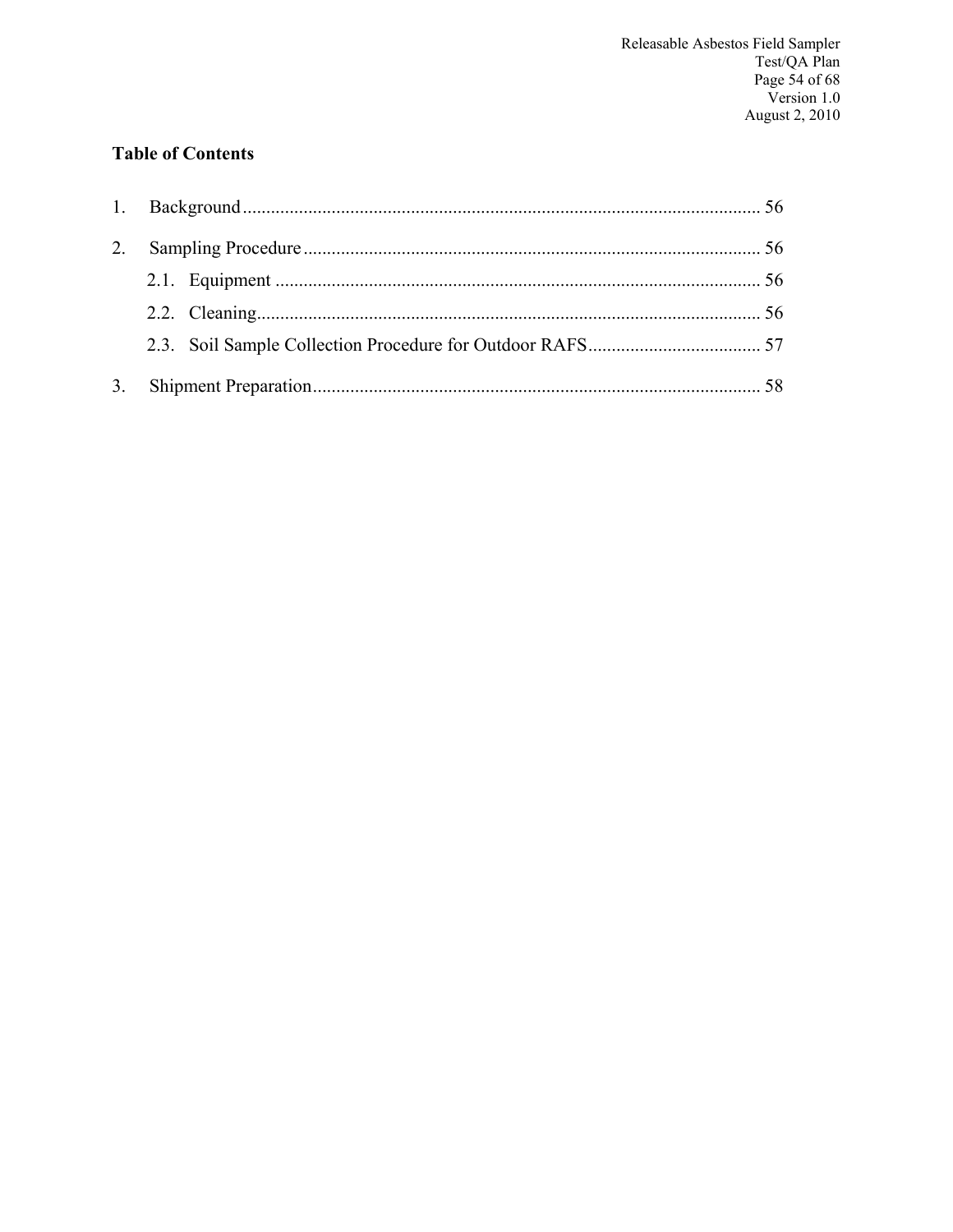# **List of Revisions**

<span id="page-55-0"></span>

| <b>CAT</b><br><b>Number</b> | <b>Revision</b><br><b>Number</b> | <b>Changes</b>               | <b>Date</b> |
|-----------------------------|----------------------------------|------------------------------|-------------|
| 600                         | 0                                | Original, based on RAFS QAPP | 05/2010     |
|                             |                                  |                              |             |
|                             |                                  |                              |             |
|                             |                                  |                              |             |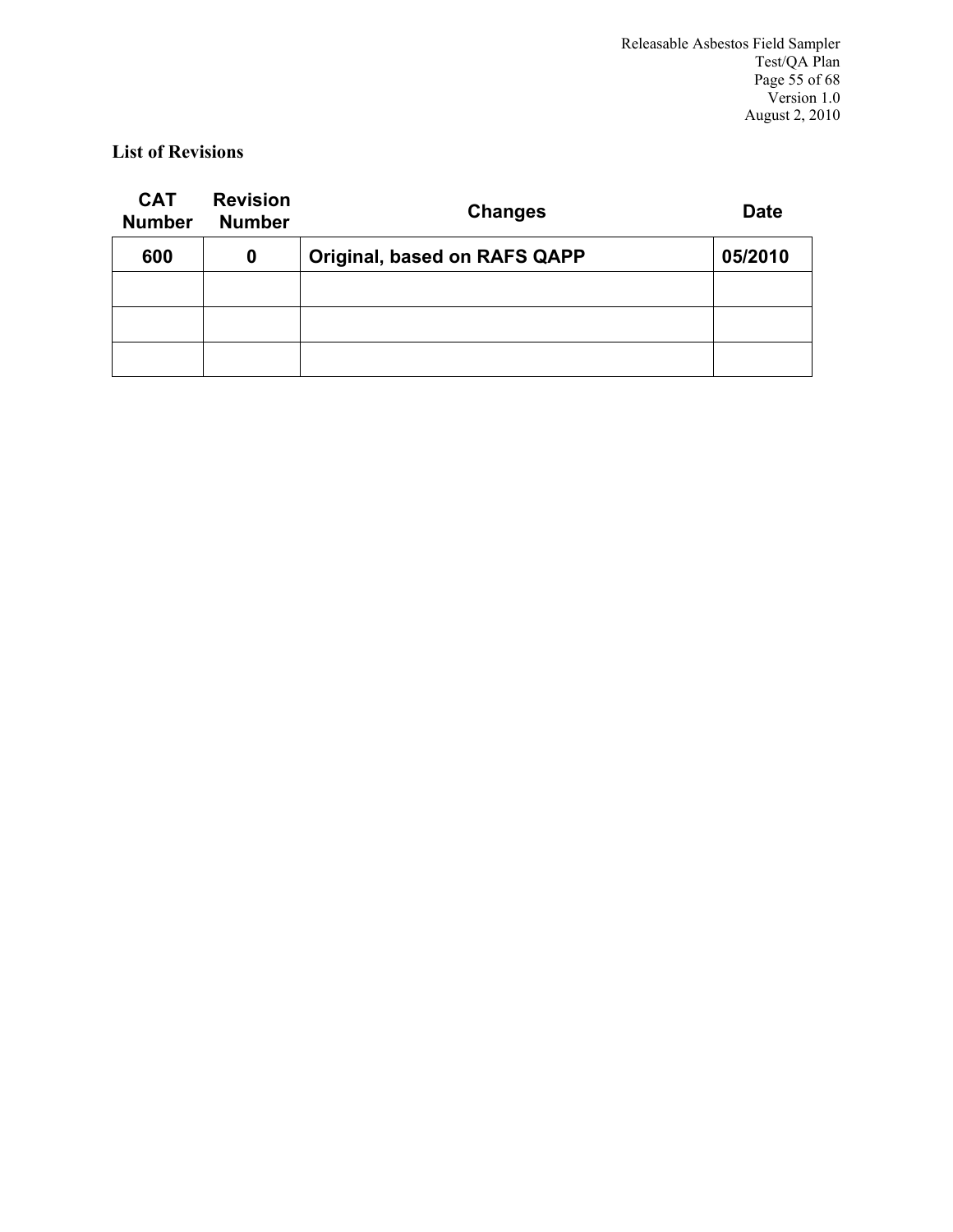# **1. Background**

This procedure provides a systematic approach for the collection of asbestos contaminated soil at multiple locations at a site. The collected soil samples are analyzed to determine asbestos soil loading. Trained field technicians use this method. Soil samples are collected in a manner that meets the requirements of this method and the needs of the investigator for whom the soil is being analyzed. The technician collects a composite soil sample at each location. A representative portion of the soil sample material is collected in a rigid, sealable, non-breakable container. The soil is shipped to a laboratory for PLM or TEM analysis.

# <span id="page-56-0"></span>**2. Sampling Procedure**

# <span id="page-56-1"></span>2.1. Equipment

- 2.1.1. *Template* Cleanable plastic or metal template with a square central hold of size 15cm x 15cm x 1cm.
- 2.1.2. *Scoop* A rigid metal or plastic scoop or trowel with a sharp edge.
- *2.1.3. Sample Compositing Container* Large area rigid, container of sufficient size to hold 1.5 L dry soil.
- *2.1.4. Sample Containers* Rigid, sealable, non-breakable containers of sufficient size to hold  $1000 \text{ cm}^3$  dry soil (1 container per composite).
- 2.1.5. *Tape* To seal sample containers.
- 2.1.6. *Adhesive labels* To label samples.
- 2.1.7. *Spray Bottle* A plastic bottle filled with soapy water or other cleaning solution.
- 2.1.8. *Lint-free cloths M*oistened with de-ionized water for cleaning sampling equipment before and after use.
- 2.1.9. *Paper Towels* To dry equipment and for general use around sampling site.
- 2.1.10. *Shipping Container*  A rigid container of sufficient volume and structural integrity to hold sample containers for shipping.
- 2.1.11. *GPS Unit* GPS unit to mark coordinates of the soil sample location.
- 2.1.12. *Marker Flags*  (Optional). Construction marker flags to physically indicate where soil samples were collected. These flags are useful if different personnel will return to the site for additional sample collection.

# <span id="page-56-2"></span>2.2. Cleaning

2.2.1. The materials listed above must be cleaned thoroughly before and after use to avoid cross contamination. Remove all extraneous material and debris by hand and wipe the equipment using the lint-free DI wipes. Allow sufficient time for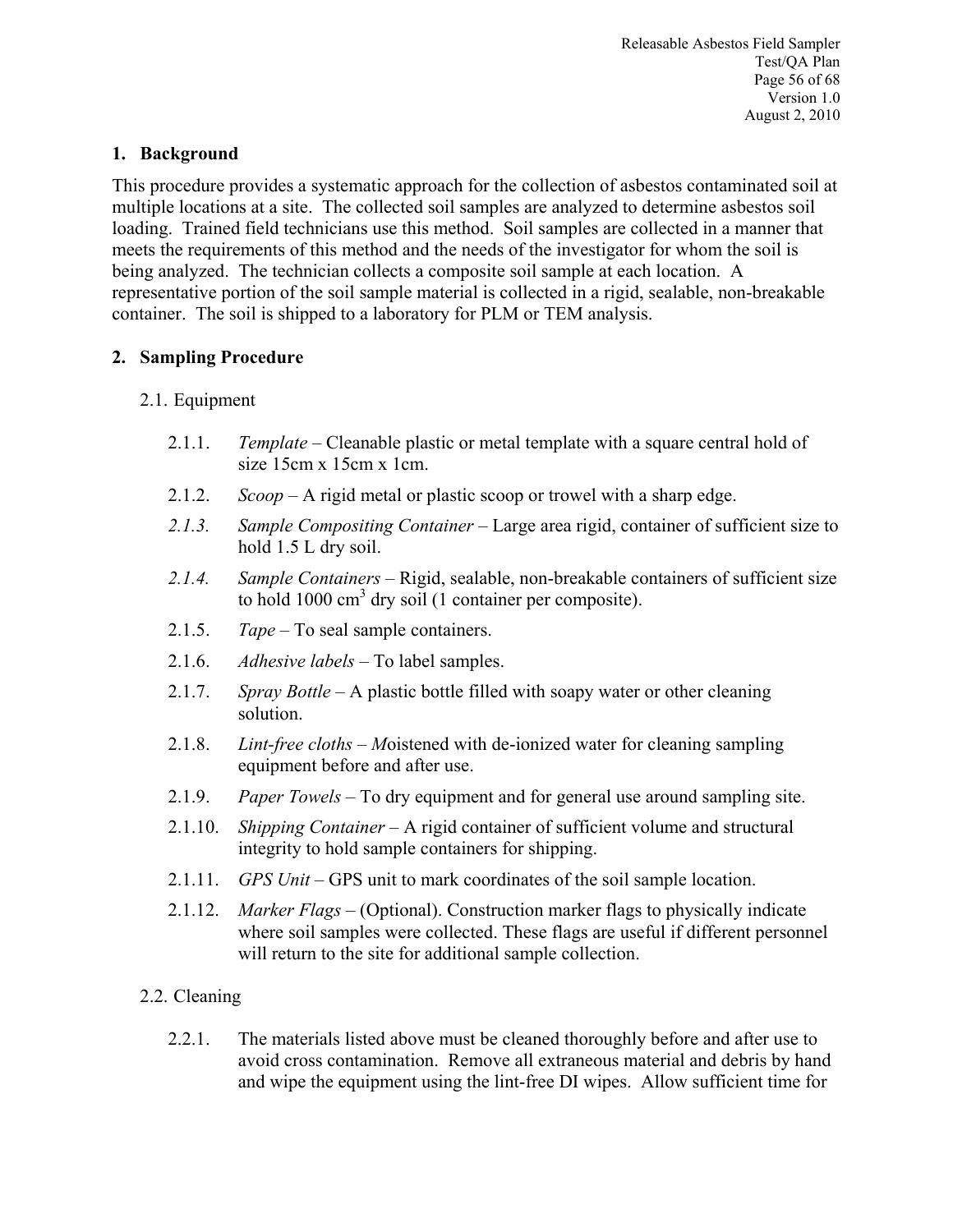the equipment to dry before use (if necessary, manually dry the equipment with a clean un-used paper towel).

- 2.2.2. Disposal of waste in doubled garbage bag, taped closed, disposed in hazardous waste landfill or municipal trash, as specified in site protocols.
- <span id="page-57-0"></span>2.3. Soil Sample Collection Procedure for Outdoor RAFS

This section describes soil sample collection from a relatively flat horizontal surface.

- 2.3.1. *Sample Location Characteristics* Try to select locations within minimal vegetation. If a location with minimal vegetation cannot be identified, the technician should use their judgment to select another location or remove excess vegetation by hand.
- 2.3.2. *Sample Point Selection*
	- 2.3.2.1. Preliminary Site Evaluation Sample Collection: Collect soil using the template from five cardinal locations of a 3 m by 3 m square (or as close as possible). Cardinal locations correspond to the North, East, South, West, and Center points of the 3 m by 3 m square. Technician should use their best judgment when selecting sample locations. Record GPS coordinates of the "center" point on the COC sheet.
- 2.3.3. *Sample Collection* If necessary, loosen the soil with a garden trowel or garden pick. Using the template to mask the area where soil will be collected, scoop soil from the masked area down to a depth of 1 cm and place it into the compositing container. Repeat for all 5 locations.
- 2.3.4. *Mixing* After all 5 samples are collected; thoroughly mix the soil in the compositing container.
- 2.3.5. *Sample Distribution* Distribute an aliquot of soil into the sample container.
- 2.3.6. *Labeling* Label the sample containers and corresponding datasheet (See Table 1) using the code shown below. Note: COC sheet already completed with desired sample IDs.

Site-"SOIL"-Area#-Location#-Jar#.

Examples for **Silver Strand Navy Site, San Diego, California**: SDCA-SOIL-A1-L1-1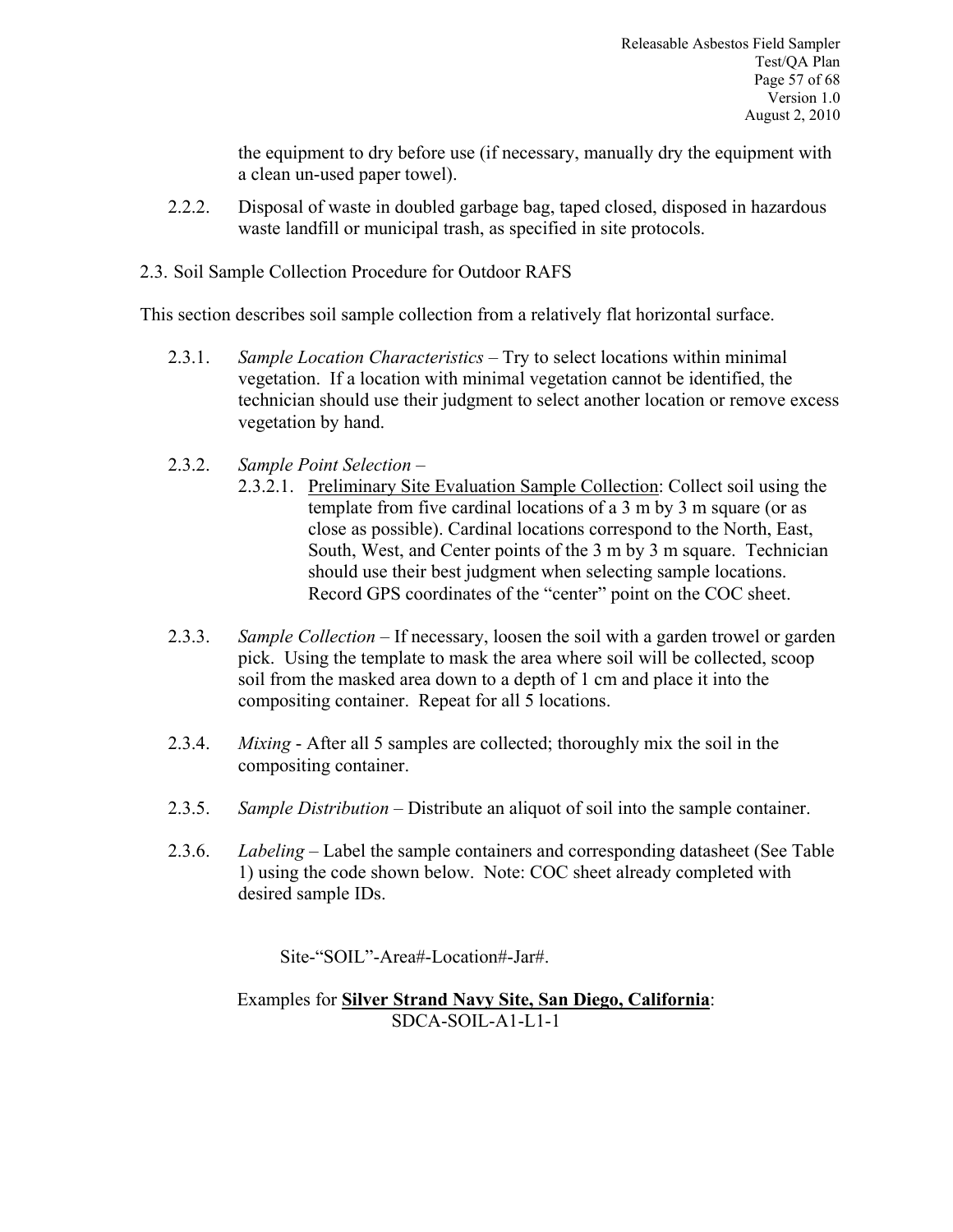Releasable Asbestos Field Sampler Test/QA Plan Page 58 of 68 Version 1.0 August 2, 2010



**Figure 1. Five points to collect soil samples surrounding oRAFS footprint.**

# <span id="page-58-0"></span>**3. Shipment Preparation**

- *3.1. Sealing* Once samples are collected and sealed, the jars shall be taped around the rim and loaded into the shipping container. All available space in cooler should be filled using foam or plastic wrap to prevent damage during transport.
- *3.2. COC sheet* See Forensic Analytical COC sheet. Complete the following COC cells as instructed below.
	- *3.2.1.* Date (next to Sample ID)
	- *3.2.2.* Sample Location/Description: Navy Area ID (A, B, G, etc) and GPS coordinates
	- *3.2.3.* Sampled By/Date/Time
	- *3.2.4.* Shipped Via
	- *3.2.5.* Relinquished By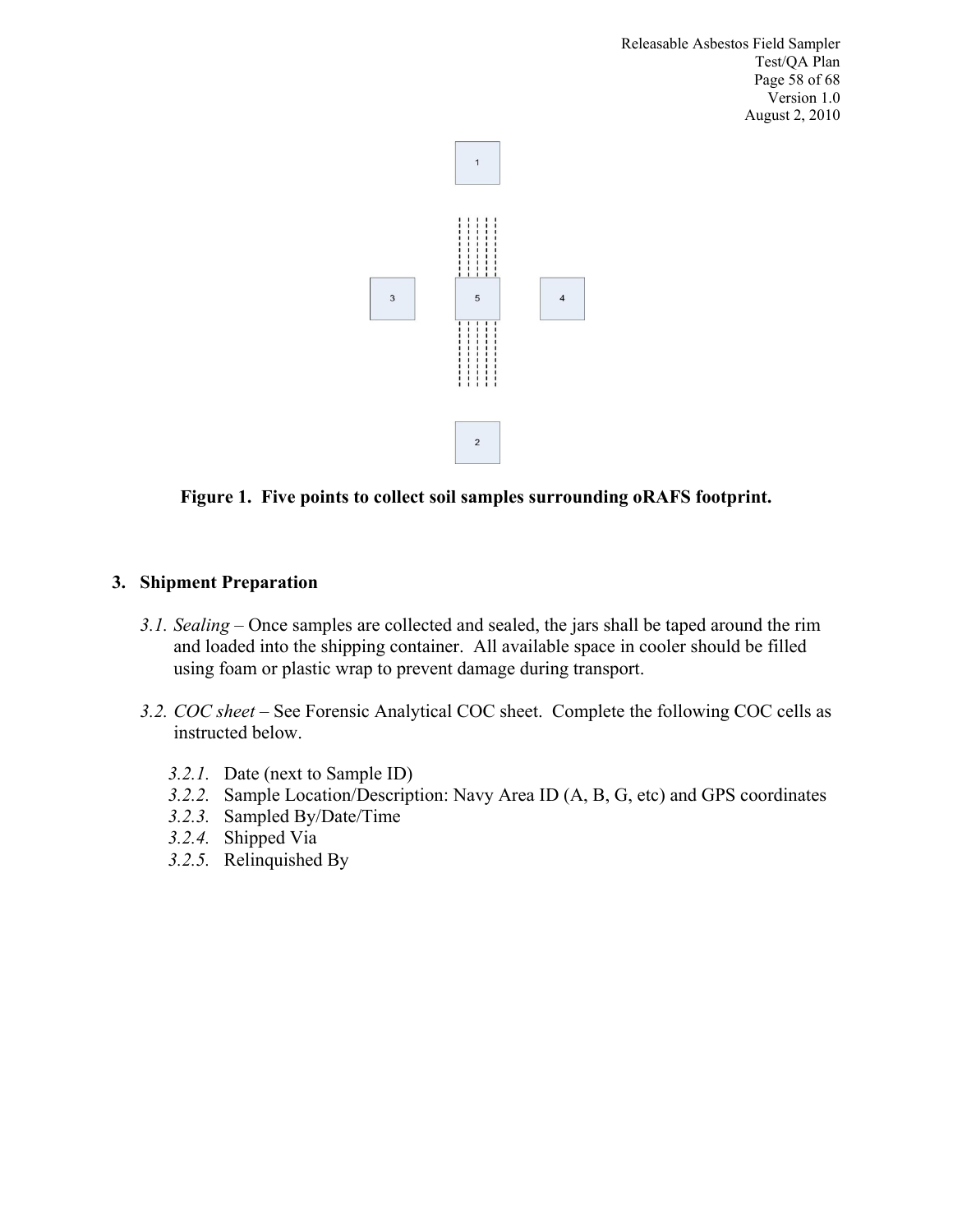Releasable Asbestos Field Sampler Test/QA Plan Page 59 of 68 Version 1.0 August 2, 2010

# <span id="page-59-0"></span>**APPENDIX B**

# **FIELD DATA SHEETS**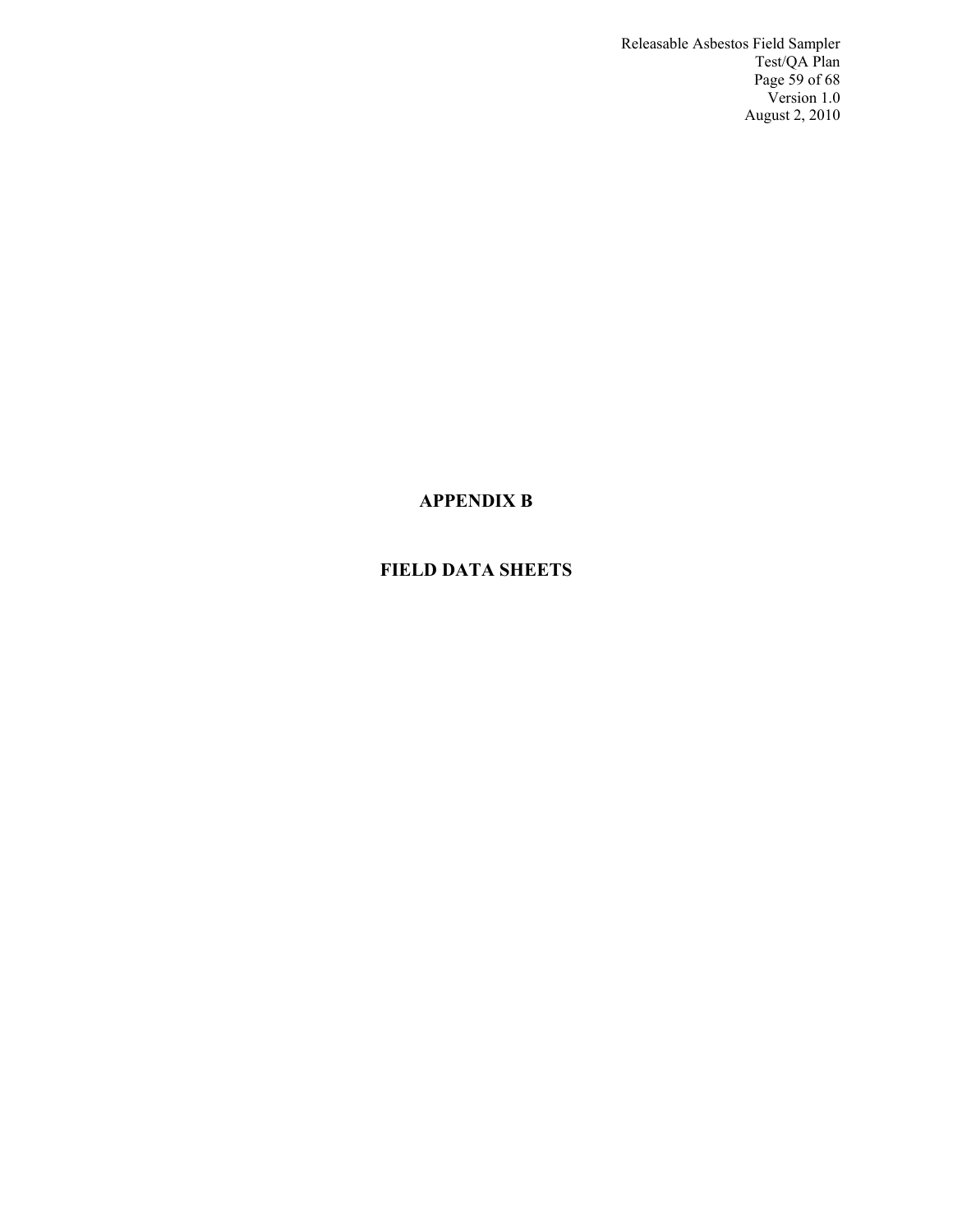| <b>ETV Test of Asbestos Sampling Tools</b><br>Date:<br>AIR SAMPLING AND INSTRUMENT DATA COLLECTION FORM<br>Tech:<br>GPS:<br>RELEASABLE ASBESTOS FIELD SAMPLER (RAFS)<br>Site <b>Site Site Site Site Site Site Site Site Site Site Site Site Site Site Site Site Site Site Site Site Site Site Site Site Site Site Site Site Site Site Site</b><br>Altitude:<br><b>Sampling Condition Parameters</b> |           |                          |                       |  |                           |                          |                     | N<br>W<br>feet              |                         |                   |         |                              |                              |                     |
|-----------------------------------------------------------------------------------------------------------------------------------------------------------------------------------------------------------------------------------------------------------------------------------------------------------------------------------------------------------------------------------------------------|-----------|--------------------------|-----------------------|--|---------------------------|--------------------------|---------------------|-----------------------------|-------------------------|-------------------|---------|------------------------------|------------------------------|---------------------|
| Area:<br><b>Weather Phenomena</b>                                                                                                                                                                                                                                                                                                                                                                   | Location: | (e.g. rain, wind gusts): | RH:                   |  | %                         | Temp:                    |                     | $^{\circ}$ F                | Wind Vel:<br>Direction: |                   | mles/hr | <b>Bar Press:</b><br>Dew Pt: | inches of Hg<br>$^{\circ}$ F |                     |
| Location Description (e.g. vegetation, soil consistency):                                                                                                                                                                                                                                                                                                                                           |           |                          |                       |  |                           |                          |                     |                             |                         |                   |         |                              | <b>Test Qualifier:</b>       |                     |
|                                                                                                                                                                                                                                                                                                                                                                                                     |           | <b>RAFS</b>              |                       |  |                           | <b>Rotometer Reading</b> |                     |                             | <b>Agitator Data</b>    |                   |         | Time                         |                              |                     |
| Sample<br>ID                                                                                                                                                                                                                                                                                                                                                                                        |           | Unit No                  | Rotometer,<br>Pump No |  | Start<br>(L/m)            | Stop<br>(L/m)            | Start<br>Count      | Stop<br>Count               | Cycle<br>Time(s)        | Depth<br>(inches) | Start   | Stop                         | <b>Comments</b>              | <b>Filter</b><br>ID |
|                                                                                                                                                                                                                                                                                                                                                                                                     |           |                          |                       |  |                           |                          |                     |                             |                         |                   |         |                              |                              |                     |
|                                                                                                                                                                                                                                                                                                                                                                                                     |           |                          |                       |  |                           |                          |                     |                             |                         |                   |         |                              |                              |                     |
|                                                                                                                                                                                                                                                                                                                                                                                                     |           |                          |                       |  |                           |                          |                     |                             |                         |                   |         |                              |                              |                     |
| MetOne GT 521 Filename                                                                                                                                                                                                                                                                                                                                                                              |           | <b>Start</b>             | <b>Stop</b>           |  | <b>Flow</b><br>Rate (L/m) |                          |                     |                             | <b>Comments</b>         |                   |         |                              | <b>Vane Anemometer</b>       |                     |
|                                                                                                                                                                                                                                                                                                                                                                                                     |           |                          |                       |  |                           |                          |                     |                             |                         |                   |         |                              | feet/minute                  |                     |
| <b>Soil Moisture Readings</b><br>Reading 1 Reading 2 Reading 3 Reading 4 Reading 5                                                                                                                                                                                                                                                                                                                  |           |                          |                       |  |                           |                          | Split #             | <b>Soil Sample Tracking</b> | Sample ID               |                   |         |                              | Comments                     |                     |
|                                                                                                                                                                                                                                                                                                                                                                                                     |           |                          |                       |  |                           |                          | $\mathbf{1}$        |                             |                         |                   |         |                              |                              |                     |
| <b>Additional Sample Period Comments</b>                                                                                                                                                                                                                                                                                                                                                            |           |                          |                       |  |                           |                          | $\overline{2}$      |                             |                         |                   |         |                              |                              |                     |
|                                                                                                                                                                                                                                                                                                                                                                                                     |           |                          |                       |  |                           |                          | 3<br>$\overline{4}$ |                             |                         |                   |         |                              |                              |                     |
|                                                                                                                                                                                                                                                                                                                                                                                                     |           |                          |                       |  |                           |                          | 5                   |                             |                         |                   |         |                              |                              |                     |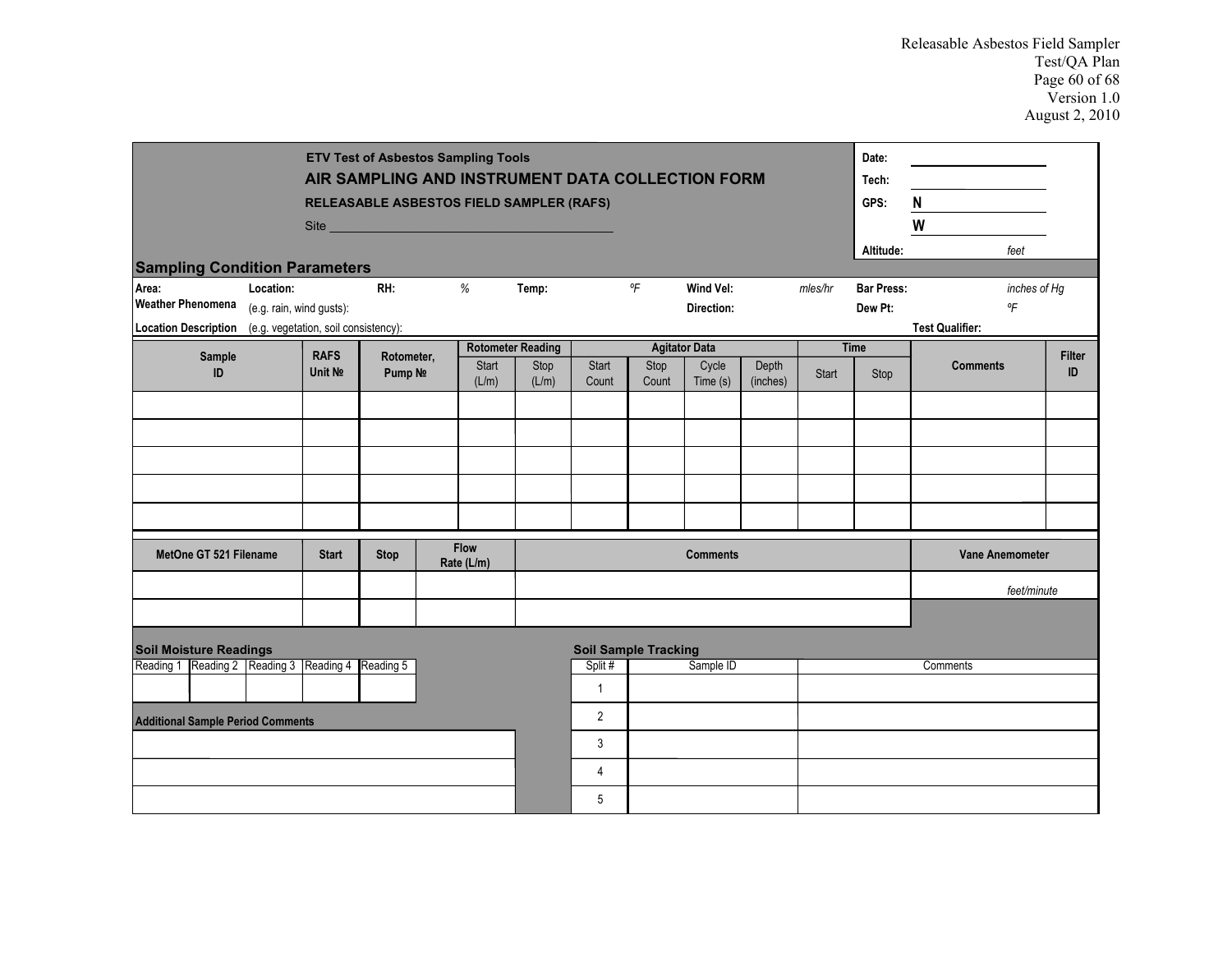Releasable Asbestos Field Sampler Test/QA Plan Page 61 of 68 Version 1.0 August 2, 2010

# <span id="page-61-0"></span>**[APPENDIX C](http://www.battelle.org/productscontracts/etv/appendix%20c_rafs.pdf)**

# **[STANDARD OPERATING PROCEDURES FOR ACTIVITY BASED SAMPLING](http://www.battelle.org/productscontracts/etv/appendix%20c_rafs.pdf)**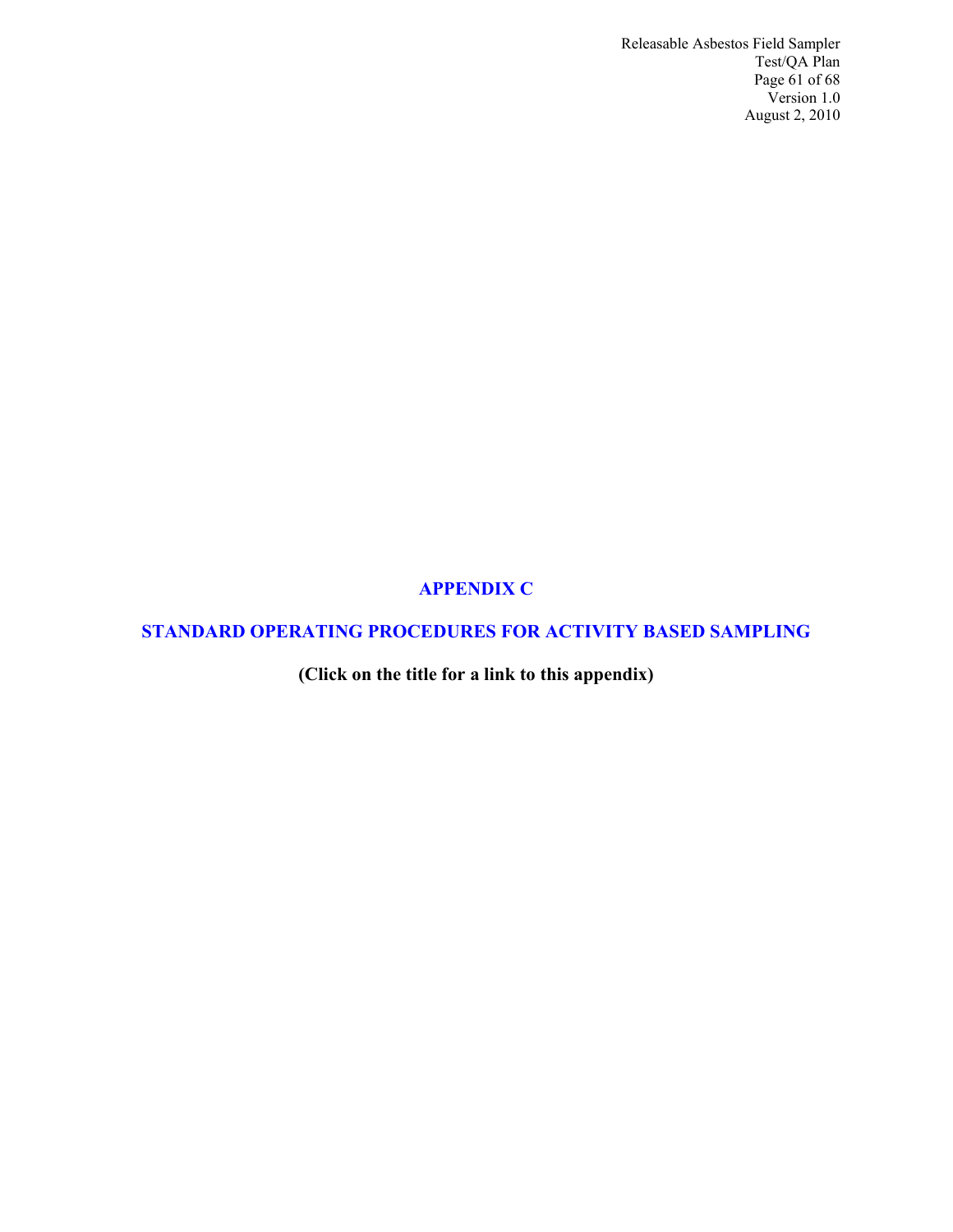Releasable Asbestos Field Sampler Test/QA Plan Page 62 of 68 Version 1.0 August 2, 2010

#### <span id="page-62-0"></span>**[APPENDIX D](http://www.battelle.org/productscontracts/etv/appendix%20d_RAFS.pdf)**

# **[MANUAL FOR SOIL MOISTURE METER](http://www.battelle.org/productscontracts/etv/appendix%20d_RAFS.pdf)**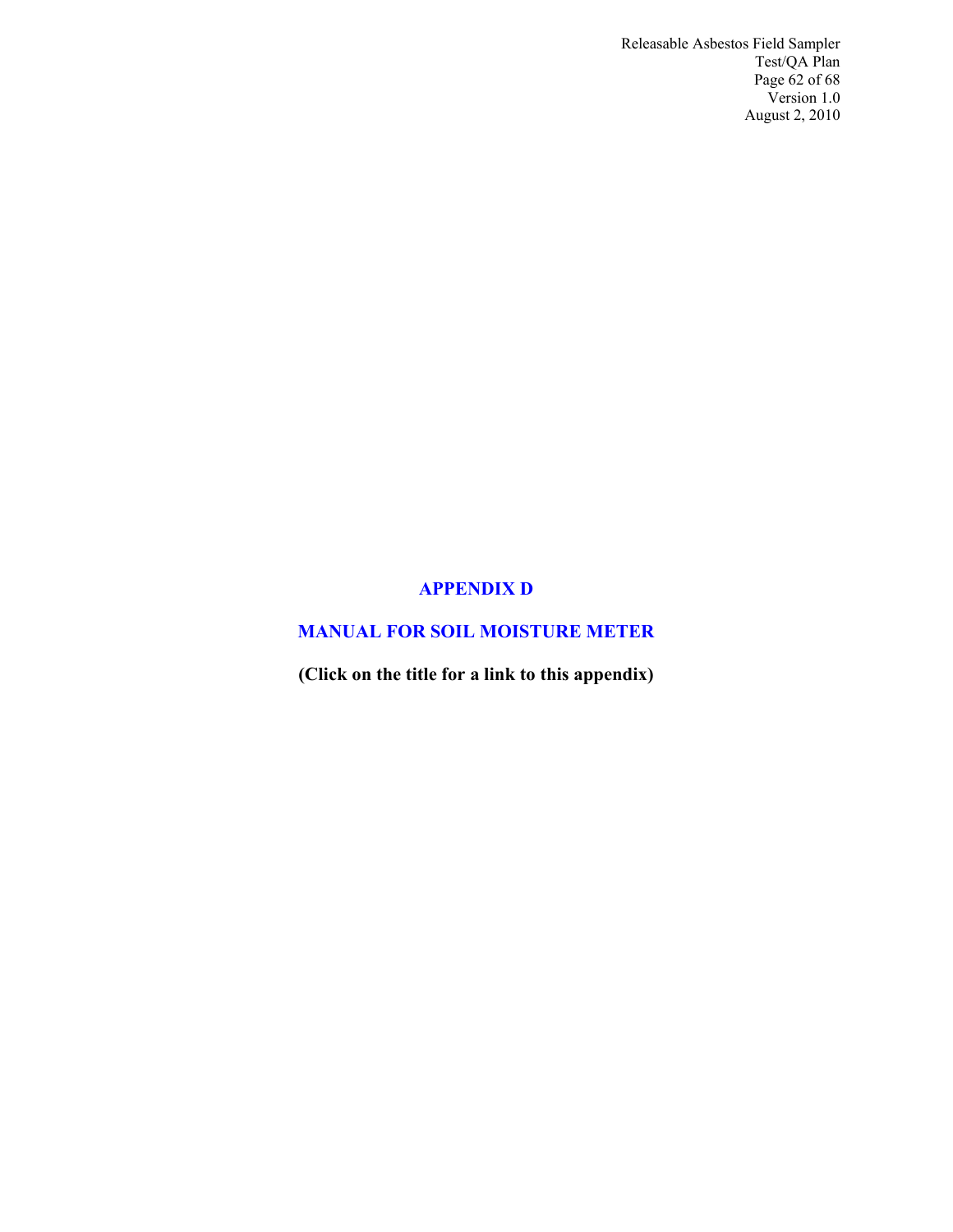Releasable Asbestos Field Sampler Test/QA Plan Page 63 of 68 Version 1.0 August 2, 2010

## <span id="page-63-0"></span>**[APPENDIX E](http://www.battelle.org/productscontracts/etv/appendix%20e_rafs.pdf)**

# **[MANUAL FOR OPTICAL PARTICLE COUNTER](http://www.battelle.org/productscontracts/etv/appendix%20e_rafs.pdf)**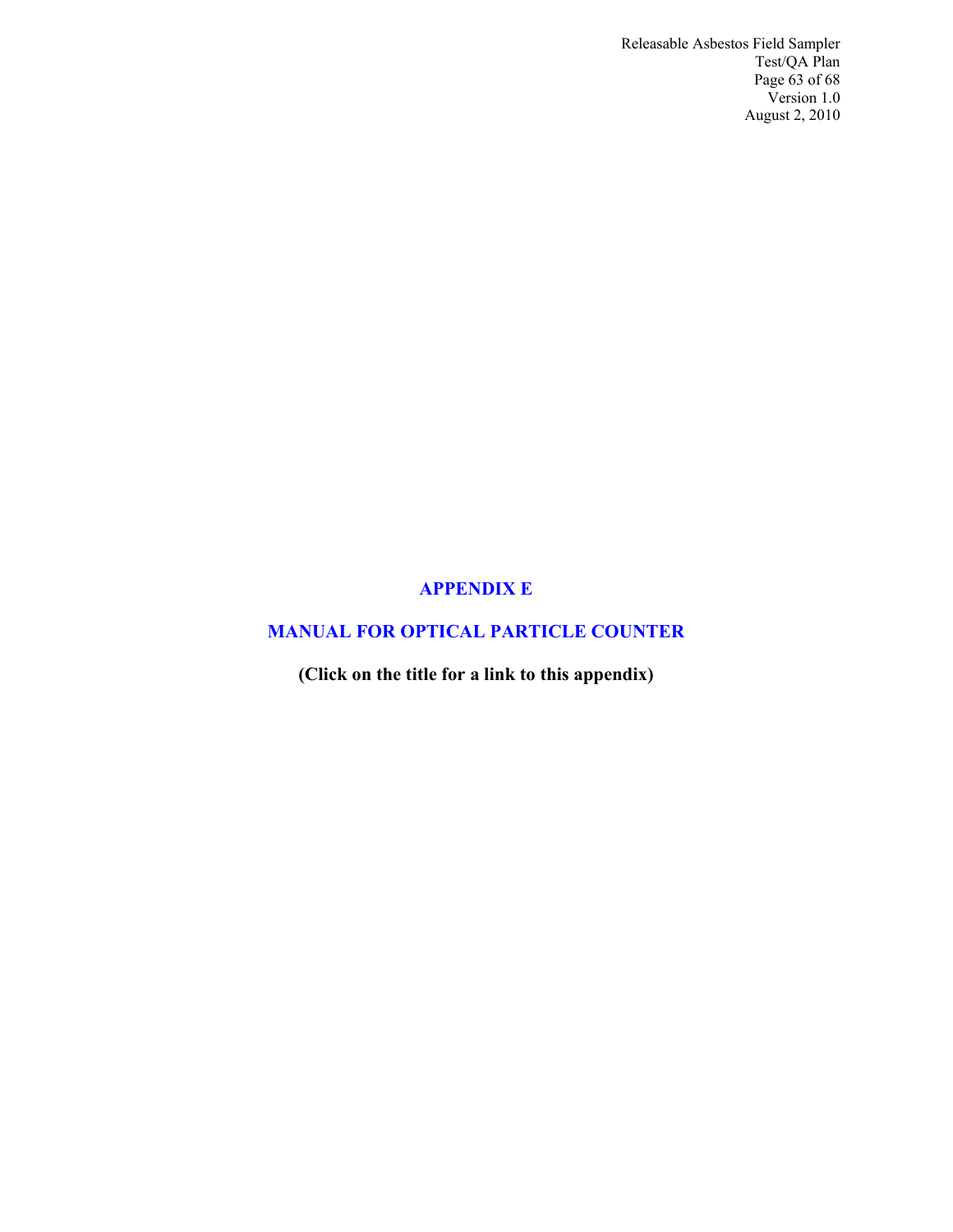Releasable Asbestos Field Sampler Test/QA Plan Page 64 of 68 Version 1.0 August 2, 2010

#### <span id="page-64-0"></span>**APPENDIX F**

## **CHAIN OF CUSTODY FORM**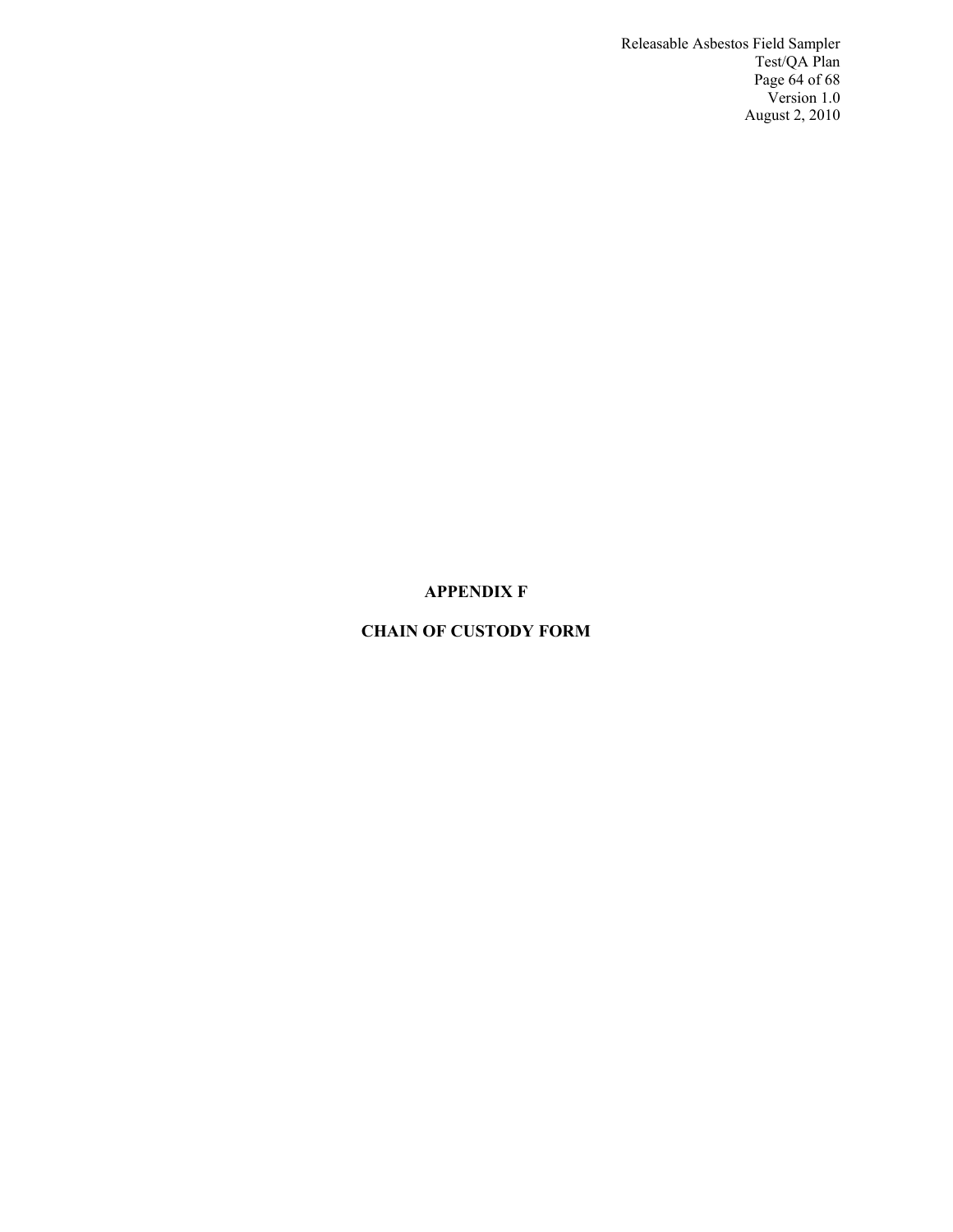#### **Soil Sampling COC RELEASABLE ASBESTOS FIELD SAMPLER (RAFS) Site:**

| <b>Date</b> | Sample ID | <b>Sample Type</b> | <b>Shipper Initials</b> | <b>Ship Date</b> | <b>Receipt Init</b> | <b>Receipt Date</b> |
|-------------|-----------|--------------------|-------------------------|------------------|---------------------|---------------------|
|             |           | soil               |                         |                  |                     |                     |
|             |           | soil               |                         |                  |                     |                     |
|             |           | soil               |                         |                  |                     |                     |
|             |           | soil               |                         |                  |                     |                     |
|             |           | soil               |                         |                  |                     |                     |
|             |           | soil               |                         |                  |                     |                     |
|             |           | soil               |                         |                  |                     |                     |
|             |           | soil               |                         |                  |                     |                     |
|             |           | soil               |                         |                  |                     |                     |
|             |           | soil               |                         |                  |                     |                     |
|             |           | soil               |                         |                  |                     |                     |
|             |           | soil               |                         |                  |                     |                     |
|             |           | soil               |                         |                  |                     |                     |
|             |           | soil               |                         |                  |                     |                     |
|             |           | soil               |                         |                  |                     |                     |
|             |           | soil               |                         |                  |                     |                     |
|             |           | soil               |                         |                  |                     |                     |
|             |           | soil               |                         |                  |                     |                     |
|             |           | soil               |                         |                  |                     |                     |
|             |           | soil               |                         |                  |                     |                     |
|             |           | soil               |                         |                  |                     |                     |
|             |           | soil               |                         |                  |                     |                     |
|             |           | soil               |                         |                  |                     |                     |
|             |           | soil               |                         |                  |                     |                     |
|             |           | soil               |                         |                  |                     |                     |
|             |           | soil               |                         |                  |                     |                     |
|             |           | soil               |                         |                  |                     |                     |
|             |           | soil               |                         |                  |                     |                     |
|             |           | soil               |                         |                  |                     |                     |
|             |           | soil               |                         |                  |                     |                     |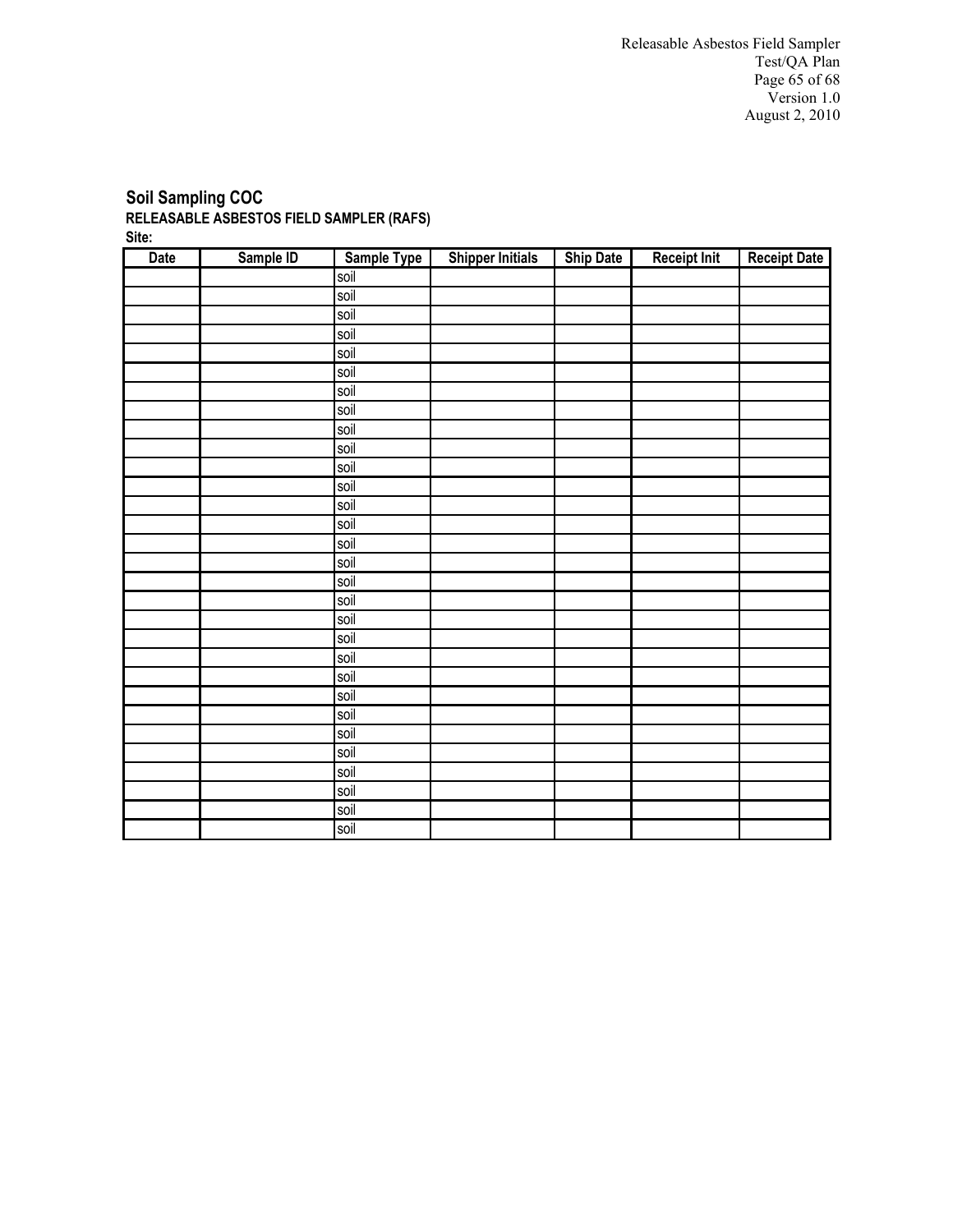Releasable Asbestos Field Sampler Test/QA Plan Page 66 of 68 Version 1.0 August 2, 2010

# **AIR SAMPLING AND INSTRUMENT SAMPLE CUSTODY FORM**

## **RELEASABLE ASBESTOS FIELD SAMPLER (RAFS)**

**Site:** 

|      |           |                |          |          |                   |                  |                   | Receipt |
|------|-----------|----------------|----------|----------|-------------------|------------------|-------------------|---------|
| Date | Sample ID | Sample Type    | Vol. (L) | Priority | <b>Shipper ID</b> | <b>Ship Date</b> | <b>Receipt ID</b> | Date    |
|      |           | <b>Air TEM</b> |          |          |                   |                  |                   |         |
|      |           | Air TEM        |          |          |                   |                  |                   |         |
|      |           | Air TEM        |          |          |                   |                  |                   |         |
|      |           | Air TEM        |          |          |                   |                  |                   |         |
|      |           | <b>Air TEM</b> |          |          |                   |                  |                   |         |
|      |           | <b>Air TEM</b> |          |          |                   |                  |                   |         |
|      |           | Air TEM        |          |          |                   |                  |                   |         |
|      |           | Air TEM        |          |          |                   |                  |                   |         |
|      |           | <b>Air TEM</b> |          |          |                   |                  |                   |         |
|      |           | <b>Air TEM</b> |          |          |                   |                  |                   |         |
|      |           | <b>Air TEM</b> |          |          |                   |                  |                   |         |
|      |           | Air TEM        |          |          |                   |                  |                   |         |
|      |           | <b>Air TEM</b> |          |          |                   |                  |                   |         |
|      |           | <b>Air TEM</b> |          |          |                   |                  |                   |         |
|      |           | <b>Air TEM</b> |          |          |                   |                  |                   |         |
|      |           | <b>Air TEM</b> |          |          |                   |                  |                   |         |
|      |           | <b>Air TEM</b> |          |          |                   |                  |                   |         |
|      |           | <b>Air TEM</b> |          |          |                   |                  |                   |         |
|      |           | <b>Air TEM</b> |          |          |                   |                  |                   |         |
|      |           | <b>Air TEM</b> |          |          |                   |                  |                   |         |
|      |           | <b>Air TEM</b> |          |          |                   |                  |                   |         |
|      |           | <b>Air TEM</b> |          |          |                   |                  |                   |         |
|      |           | <b>Air TEM</b> |          |          |                   |                  |                   |         |
|      |           | <b>Air TEM</b> |          |          |                   |                  |                   |         |
|      |           | <b>Air TEM</b> |          |          |                   |                  |                   |         |
|      |           | <b>Air TEM</b> |          |          |                   |                  |                   |         |
|      |           | <b>Air TEM</b> |          |          |                   |                  |                   |         |
|      |           | <b>Air TEM</b> |          |          |                   |                  |                   |         |
|      |           | Air TEM        |          |          |                   |                  |                   |         |
|      |           | Air TEM        |          |          |                   |                  |                   |         |
|      |           | Air TEM        |          |          |                   |                  |                   |         |
|      |           | Air TEM        |          |          |                   |                  |                   |         |
|      |           | <b>Air TEM</b> |          |          |                   |                  |                   |         |
|      |           | <b>Air TEM</b> |          |          |                   |                  |                   |         |
|      |           | <b>Air TEM</b> |          |          |                   |                  |                   |         |
|      |           | <b>Air TEM</b> |          |          |                   |                  |                   |         |